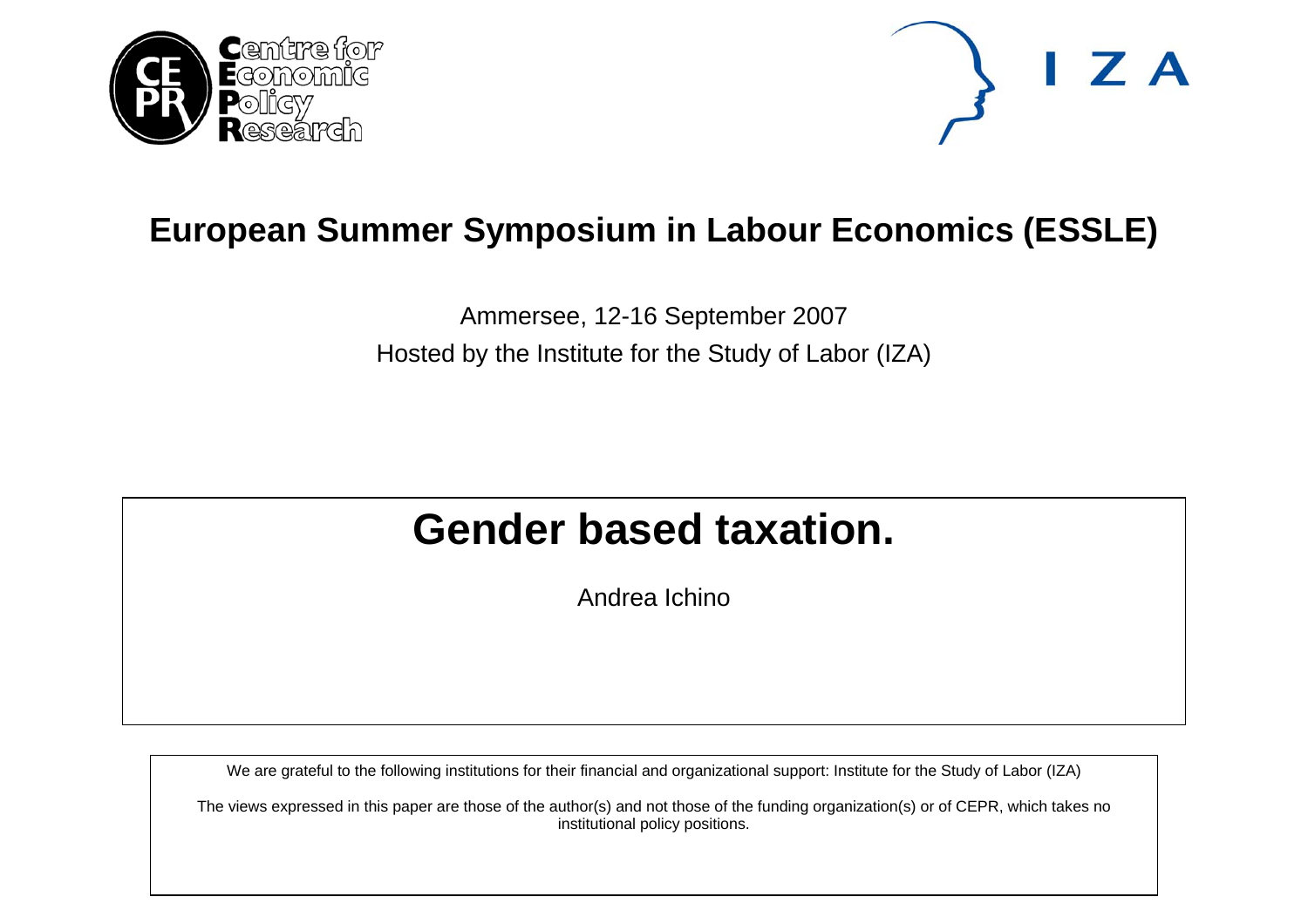# Gender Based Taxation and the Organization of the Family <sup>∗</sup>

Alberto Alesina harvard university

Andrea Ichino university of bologna

Loukas Karabarbounis harvard university

August 2007

#### **Abstract**

Gender Based Taxation (GBT) satisfies the Ramsey criterion of optimal taxation by taxing less the more elastic labor supply of (married) women. In this paper we endogenously derive differences in gender elasticities from a model in which spouses bargain over the allocation of home duties and family shocks. GBT changes spouses' implicit bargaining power and induces a more balanced allocation of house work and working opportunities between males and females. Because of decreasing returns to specialization in home and market work, social welfare improves by taxing conditional on gender. When income sharing within the family is substantial, both spouses may gain from GBT.

JEL-Code: D13, H21, J16, J20. Keywords: Optimal Taxation, Economics of Gender, Family Economics, Elasticity of Labor Supply.

<sup>∗</sup>We thank George Akerlof, Stefania Albanesi, Claudia Goldin, Larry Katz, James Poterba, Emmanuel Saez and seminar participants at the Universities of Berkeley, Bologna, Jerusalem and Salerno, Istituto Carlo Alberto in Torino, and the NBER, for helpful comments and suggestions.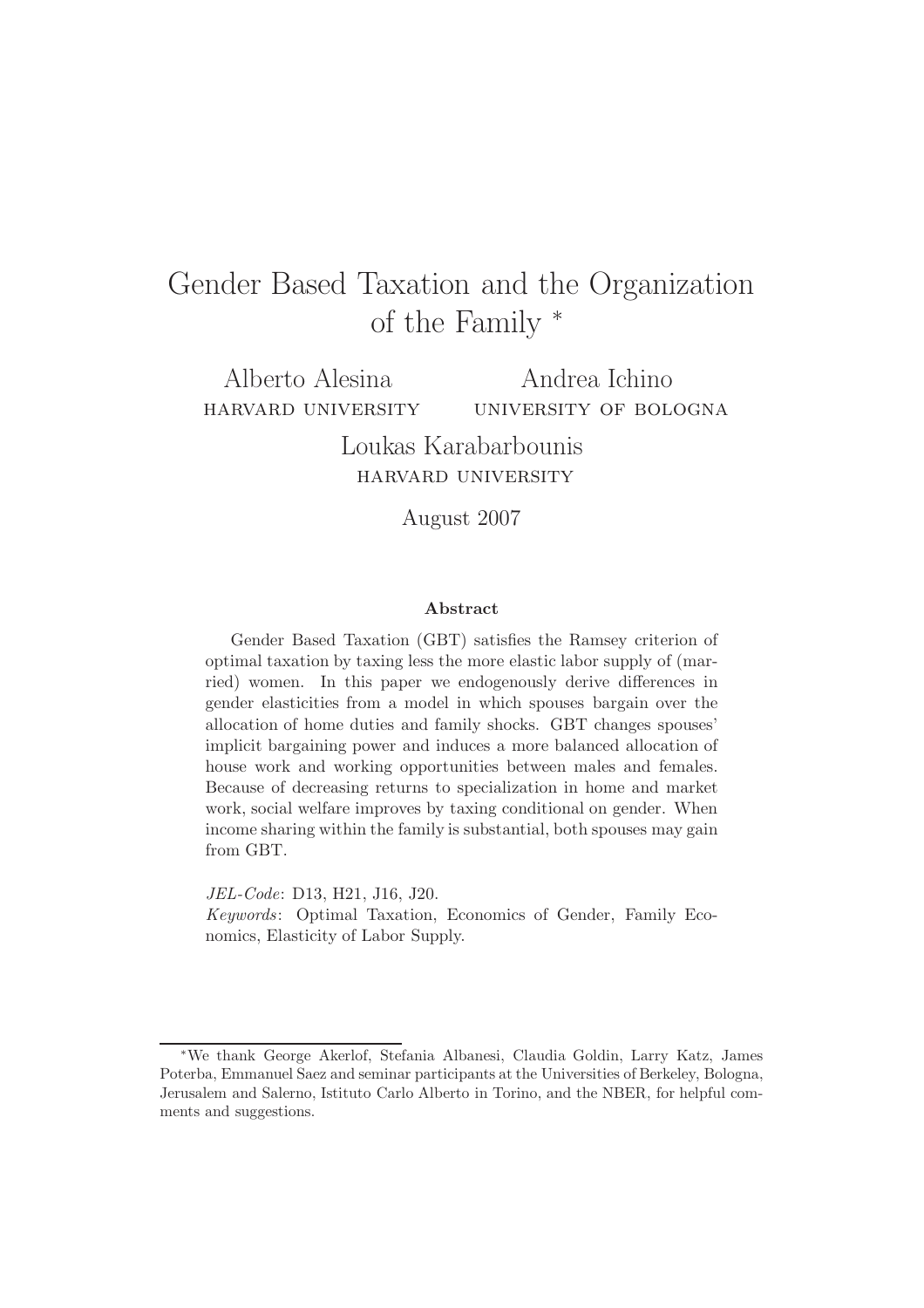# **1 Introduction**

Optimal taxation theory prescribes that the government should tax less the goods and services which have a more elastic supply. Women labor supply is more elastic than men's. Therefore, tax rates on labor income should be lower for women than for men.

This intuition is well known in the literature, but it is not taken seriously as a policy proposal. This is surprising since a host of other gender based policies are routinely discussed, and often implemented, such as gender based affirmative action, quotas, different retirement policies for men and women, and also indirect gender based policies like child care subsidies, and maternal leaves.[1](#page-2-1) These gender based interventions become even more puzzling in light of the normal economic belief that it is better to affect the "price" (such as the tax rate) rather than the "quantity" (such as affirmative action or quotas) in the market.[2](#page-2-0)

Perhaps the main reason why Gender Based Taxation (GBT) with lower income taxes on women is not taken into consideration is the endogeneity of labor supply elasticities. If the labor supply elasticity is taken as a primitive, exogenous parameter that differentiates genders, then the optimal taxation intuition goes through and women should be taxed at a lower schedule. If, however, one thinks that the labor supply elasticity is not genetically endowed to people, then the natural question is what determines the elasticity and how GBT affects the elasticity in long run. In addition, it is unclear how GBT would affect welfare if one takes into account not only market work but also the allocation of home duties, bargaining between spouses, leisure and the

<span id="page-2-1"></span><sup>1</sup>For instance, gender based affirmative action is common in the US, Spain has recently introduced stringent quotas for female employment in many sectors, Italy is moving in a similar direction and public support for child care is common in many European countries. Sweden has recently introduced paternal leaves policies to create incentives for males to stay home with children and induce a more continuous female labor market participation.

<span id="page-2-0"></span><sup>2</sup>In international trade, for instance, a sort of "folk theorem" states that tariffs are weakly superior to import quotas as a trade policy. Taxing polluting activities is generally considered superior to controlling them with quantitative restrictions.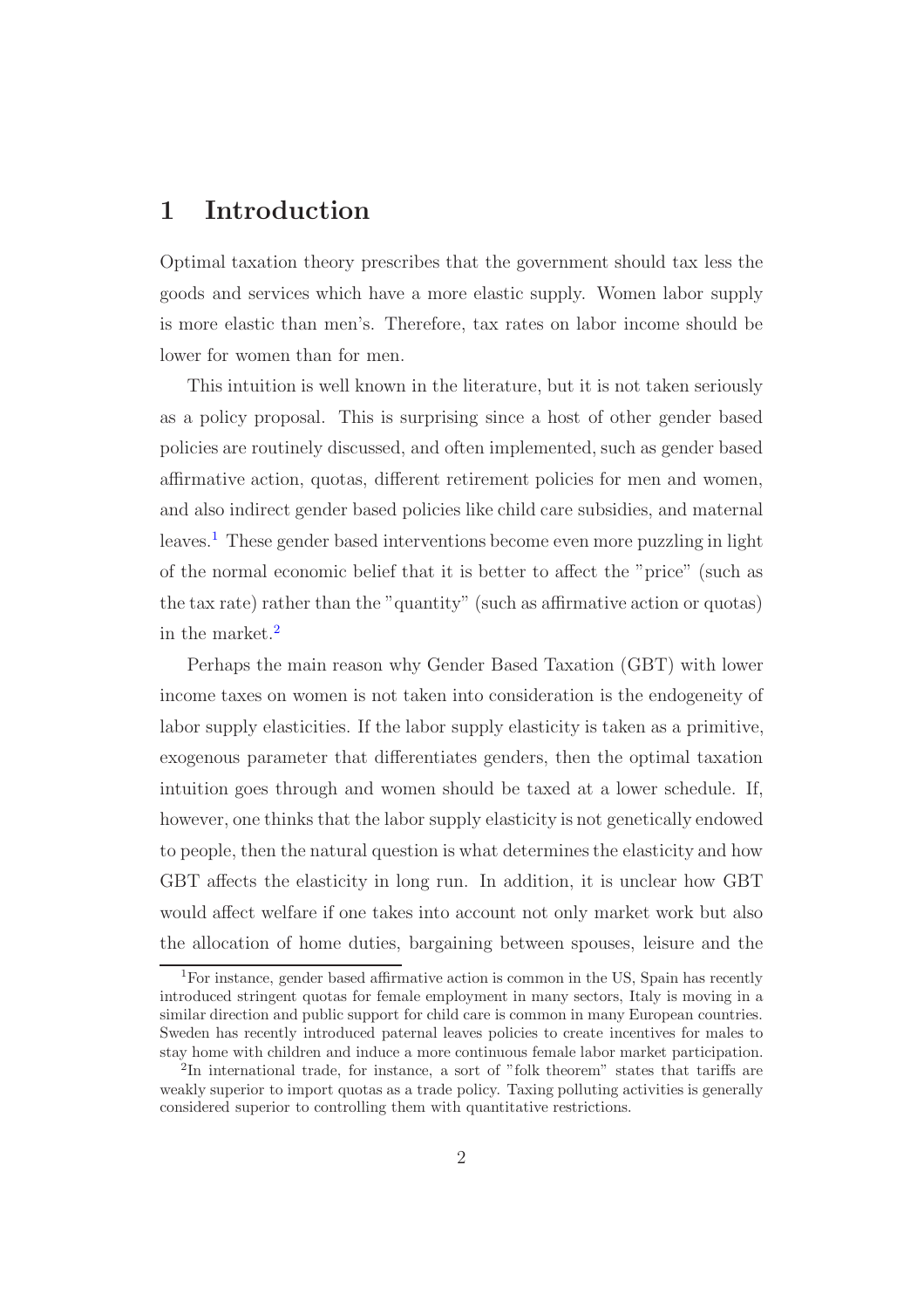allocation of family income.

The purpose of this paper is to investigate these issues. We build a model that endogenously generates gender differences in labor supplies and their elasticities and therefore allows for a more microfounded welfare analysis of GBT, an analysis above and beyond the simple Ramsey principle with exogenous elasticities.

In our model, observed real life gender differences in the labor market behavior emerge if the intrahousehold allocation process favors the husband. If the male has a stronger bargaining power, then he assumes fewer unpleasant, tiring home duties. As a result, he participates more in the market, exercises more effort, and earns more than his female spouse.<sup>[3](#page-3-1)</sup> Since the male participates more in the market, he also expects to receive a larger number of labor market shocks. This expected variability in the market increases the male's *expected* risk aversion with respect to deviations from a stable employment level. Because the male anticipates to face more variability *expost*, he commits to supply his labor less elastically *exante* and enjoys labor market opportunities with reduced variability. On the other hand, the female who is "busy" with home duties, participates less in the labor and training markets and expects to receive a smaller total number of market shocks. The smaller market variability makes the female more willing to respond to market incentives (wages and taxes) and raises her elasticity of labor supply. We note that the implied positive correlation between the amount of home duties and the elasticity of labor supply in our model accords well with recent empirical evidence.[4](#page-3-0)

To the extent that the division of family chores remains unbalanced, GBT

<span id="page-3-1"></span><sup>3</sup>Cultural differences are important and in different countries female and male roles in the family vary substantially, a topic investigated empirically by Alesina and Giuliano (2007).

<span id="page-3-0"></span><sup>4</sup>Recent evidence by Aguiar and Hurst (2007) and Blau and Kahn (2007) documents a decline in both the ratio of female over male home duty and the ratio of female over male elasticity of labor supply in the last 50 years.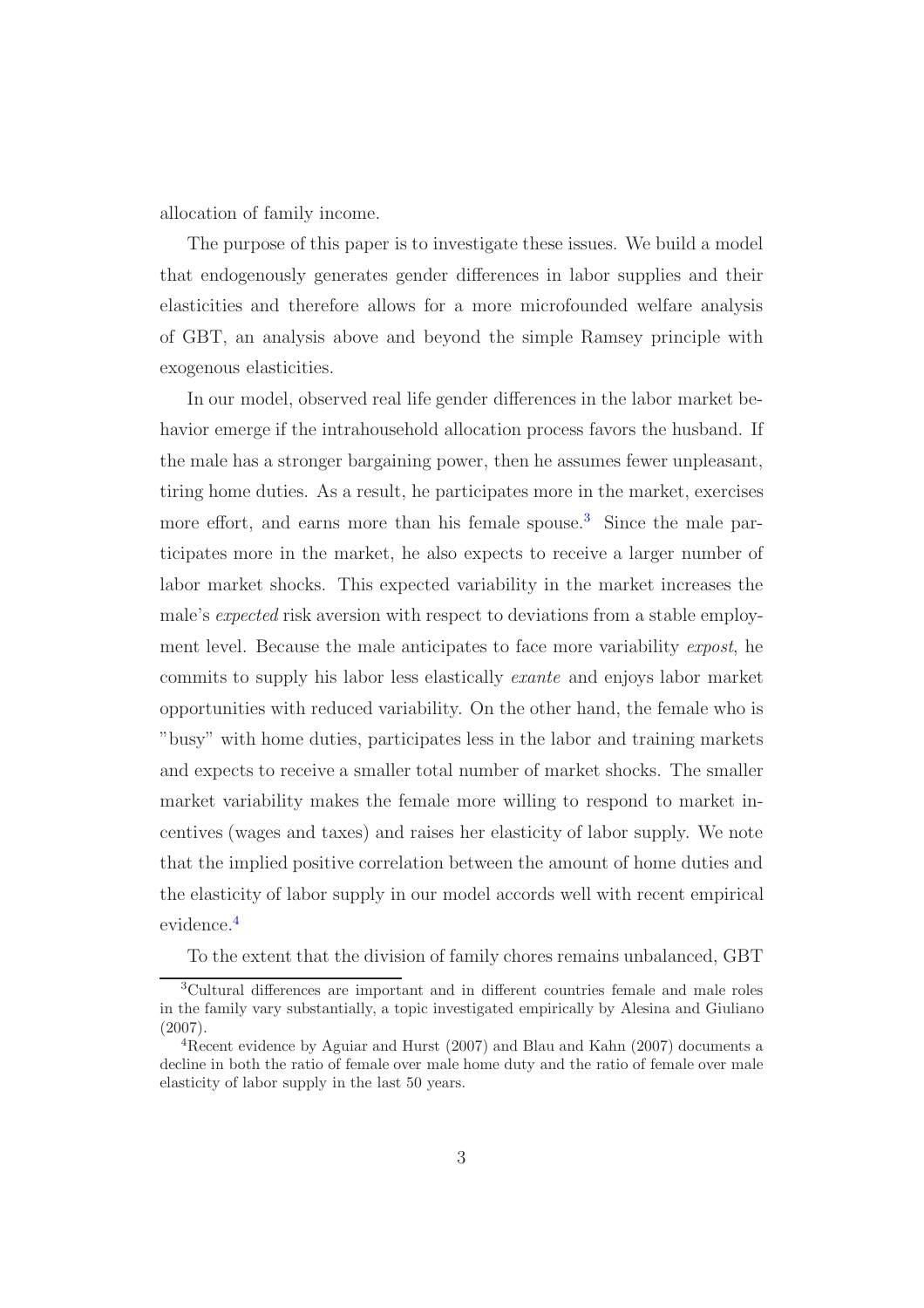improves welfare. In addition to satisfying the Ramsey principle of optimal taxation, GBT generates a more equitable allocation of house versus market work. Because of decreasing returns to scale, reallocating "the last hour that the mother spends with the children to the father" is welfare improving for the family as a whole, and under certain conditions (uneven distribution of household chores) it can be welfare improving for *both* members of the family, wife and husband. Our numerical simulations show that with the estimated difference in the labor supply elasticities (which in the model map into a certain difference in the allocation of home duties), GBT implies rather different tax rates for husbands and wives and can substantially improve welfare and increase GDP and total employment.

Note that the present paper takes a different approach from the literature in modeling household production. The traditional approach builds on the Beckerian theory of allocation of time (1965), and assumes that household duty is an input to the family production function for the production of a household good. In the present model we start by a woman and a man who form a family and receive a collection of shocks that *must* be allocated between the two spouses. With this assumption we intend to capture the fact that there are features of the daily household routine, for example a sick child or a broken dishwasher, that are easy to conceptualize as exogenous but negotiable jobs to be done but not as the output of an intrahousehold process that transforms time input into a household good. Obviously the two approaches are not mutually exclusive and a more general model of household allocation of time and shocks could capture both aspects of family life.

Section [2](#page-5-0) reviews the relevant literature. Section [3](#page-8-0) discusses GBT holding the allocation of household duties and therefore the labor supply elasticities as constant. We can interpret this setup as the "short run". In Section [4](#page-17-0) we endogenize the allocation of household chores. In this case the government sets GBT anticipating that the allocation of home duties, and therefore labor elasticities, reacts in response to GBT; we can interpret this situation as "the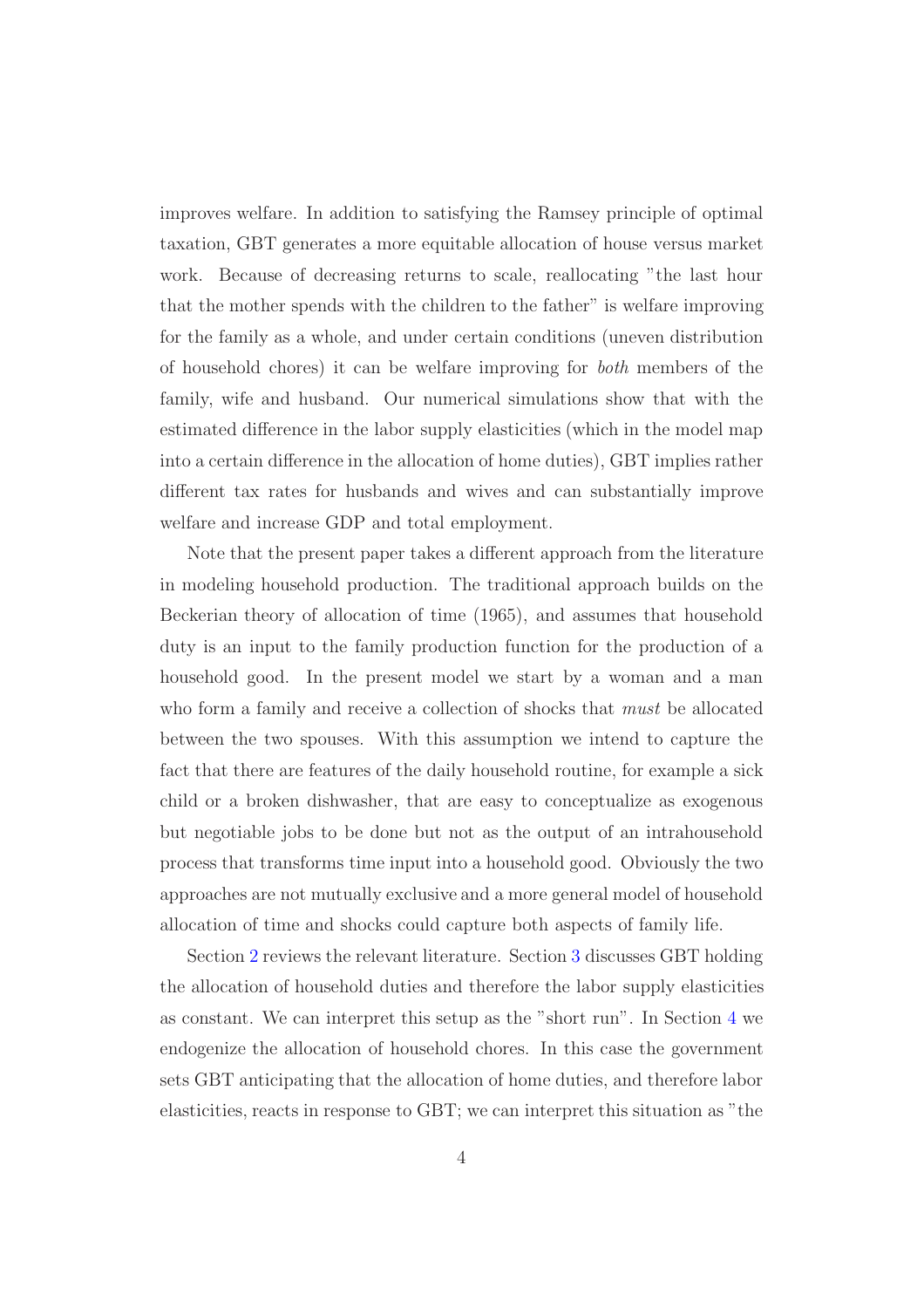<span id="page-5-0"></span>long run". The last Section concludes.

# **2 Related Literature**

This paper lies at the intersection of three strands of literature. The first one is concerned with the structure of the family.<sup>[5](#page-5-2)</sup> The traditional "unitary" approach, in the spirit of Samuelson (1956) and Becker (1974), treats the household as a single decision making unit. Although this approach is closely linked with the traditional consumer's theory, it is at odds with the notion of individualism, and, most importantly for our purposes, lacks the proper foundations to study *intrahousehold* welfare analysis.[6](#page-5-1) The "collective approach" to family modeling, initiated by Chiappori (1988, 1992) and Apps and Rees (1988), builds instead on the premise that every person has well defined individual preferences and only postulates that collective decisions lie on the Pareto frontier. A more specific approach, taken first by Manser and Brown (1980) and McElroy and Horney (1981), "selects" a specific point on the Pareto frontier by assuming that members of the family Nash-bargain over the allocation of commodities and models the threat points as the utility levels under autarky. Lundberg and Pollak (1993), instead, argue that the threat point can be seen as a (possibly inefficient) non-cooperative equilibrium of the game.

The model that we consider is in the spirit of the collective approach with Nash-bargained household allocations. The difference with the above models is that the bargaining is not on the allocation of consumption, income and labor supply *per se*, but on the allocation of home duties. However, our model is set in stages and therefore the bargaining process internalizes the allocation of consumption, labor supply, training, and the sharing of

<sup>5</sup>See Lundberg and Pollak (1996) and Vermeulen (2002) for excellent surveys.

<span id="page-5-2"></span><span id="page-5-1"></span><sup>6</sup>Two notable empirical failures of the unitary model are the restrictions that arise from the income pooling hypothesis and the symmetry of the Slutsky matrix. See Thomas (1990), Browning, Bourguignon, Chiappori and Lechene (1994), Lundberg, Pollak and Wales (1997), and Browning and Chiappori (1998).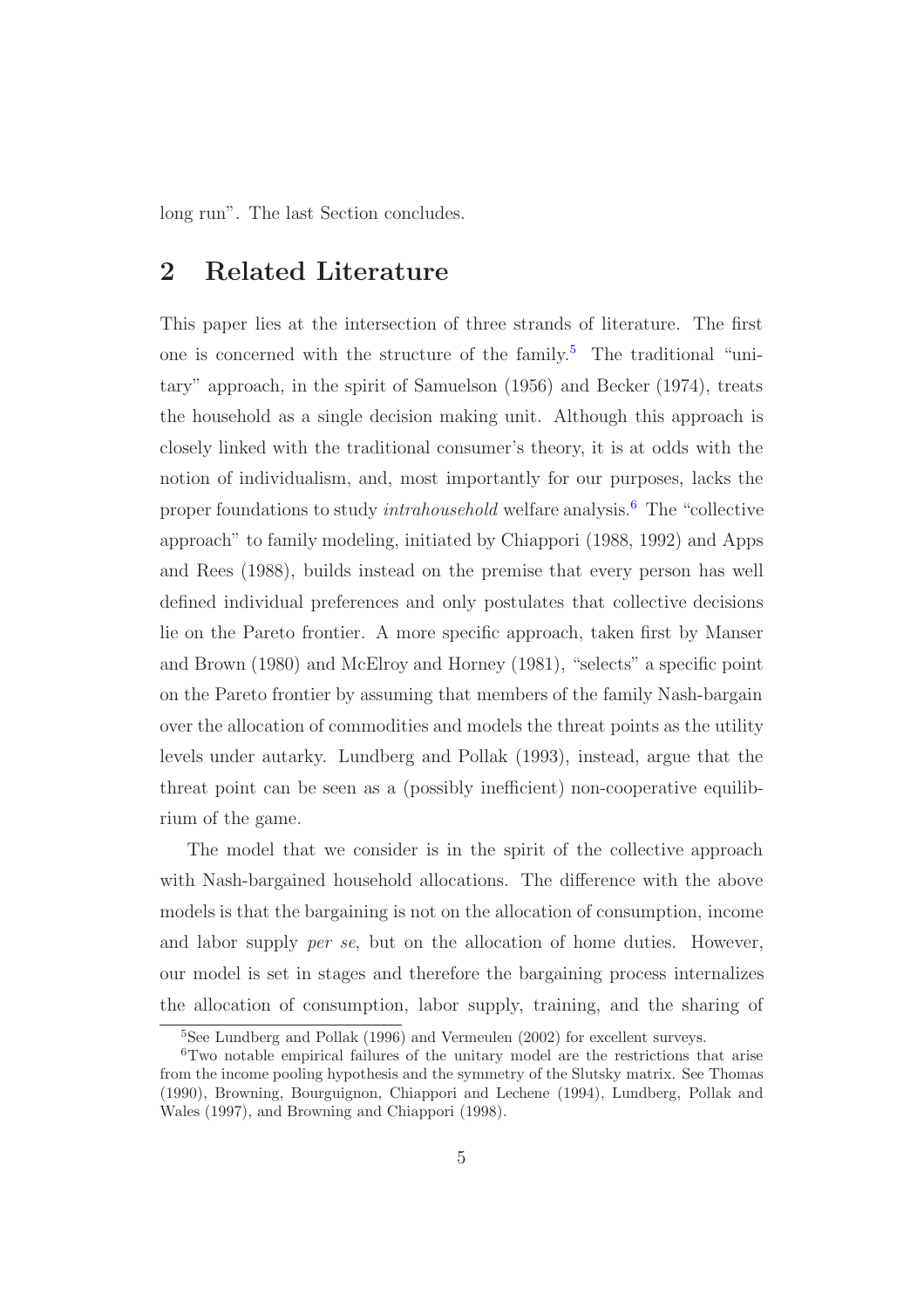resources. We assume that a certain amount of resources is exogenously shared, and rationalize the sharing parameter as an externality that captures the non-excludable and non-rivalrous, at least to some extent, nature of the common consumption of goods within the family.<sup>[7](#page-6-2)</sup> We study how changes in this parameter affect our results.

The second relevant strand of literature refers to the taxation of couples. The "conventional wisdom" says that under specific assumptions, we should tax at a lower rate goods that are supplied inelastically as suggested by Ramsey (1927). The application of the Ramsey "inverse elasticity" rule in a model of labor supply implies that males should be taxed on a higher tax schedule than females because they have a less elastic labor supply function. This point was made by Rosen (1977) and Boskin and Sheshinski (19[8](#page-6-1)3).<sup>8</sup> Since gender is inelastically supplied, this proposition relates also to the insight that taxes should be conditioned on non-modifiable characteristics as in Akerlof (1[9](#page-6-0)78) and Kremer  $(2003).<sup>9</sup>$ 

This conventional wisdom regarding lower taxes for women can be challenged or reinforced in at least three ways. First, it might be the case that the female's tax rate is a better policy instrument when considering *across* household redistribution. Boskin and Sheshinski (1983) show that this is not the case in their numerical calculations. Recently, Apps and Rees (2007) give intuitive and empirically plausible conditions under which it is optimal to tax males at a higher rate even with heterogeneous households. Second, Piggott

<span id="page-6-2"></span><sup>7</sup>For example, once the family purchases an electric appliance such as a refrigerator or a dishwasher it is difficult to imagine how a spouse can be excluded from its consumption. Or, the consumption of cable television from one family member does not restrict the consumption of the good by other members of the family.

<span id="page-6-1"></span><sup>8</sup>The point was raised using variants of the Diamond and Mirrlees (1971a and 1971b) and Atkinson and Stiglitz (1972) frameworks, also adopted in this paper. Using the Mirrlees (1971) approach, the elasticity of labor supply reappears in the optimal tax schedule, albeit in a less clear way. For an ambitious paper that takes the latter approach see Kleven, Kreiner and Saez (2006), or Kremer (2003) within an application to the problem of age based taxation.

<span id="page-6-0"></span><sup>9</sup>See Mankiw and Weinzierl (2007) for a recent application of this idea aimed at discussing the validity of the welfarist approach to optimal taxation.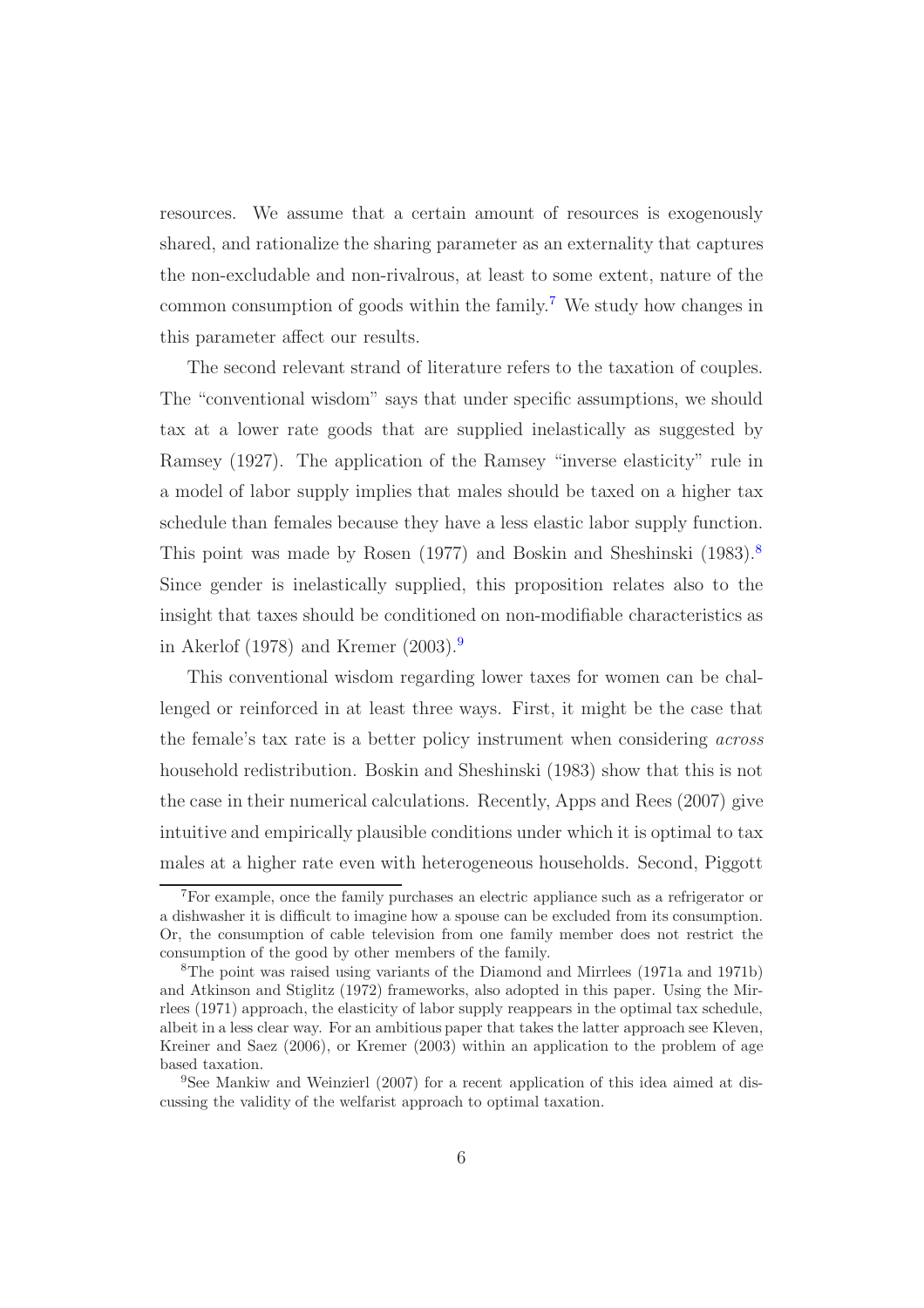and Whalley (1996) raise the issue of intrahousehold distortion of efficiency in models with household production. Since the optimal tax schedule must maintain productive efficiency (Diamond and Mirrlees 1971a), imposing differential tax treatment distorts the intrahousehold allocation of resources and raises a further cost for the society. Although the Piggott and Whalley argument is intuitive, Apps and Rees (1999b) and Gottfried and Richter (1999) show that the cost of distorting the intrahousehold allocation of resources cannot offset the gains from taxing on an individual basis according to the standard Ramsey principle.

Our interest lies in exploring the optimality of individual taxes in models where *within* household redistribution is explicitly taken into account. In that respect our model is in line and reinforces the conventional wisdom. Earlier models, including Apps and Rees (1988, 1999a, 2007), Brett (1998) and Gugl (2004), have emphasized that intrahousehold redistributional factors are important but are either concerned with the effects of taxation in models of across household heterogeneity or follow a policy reform approach when examining the desirability of differential tax treatment relative to the single tax rate case. The approach taken in this paper is more general, albeit in a more specific context, and explicitly considers the second best problem in search for the globally optimum set of individual tax rates. In doing so, our model focuses on the implications of intrahousehold heterogeneity abstracting from the interhousehold dimension.

The third strand of literature attempts to explain gender differences in labor market outcomes. For example, Albanesi and Olivetti (2006) propose that gender differences can be supported by firms' expectations that the economy is on a gendered equilibrium in a model with incentive problems. More traditional theories start by assuming that females have a comparative advantage in home production and males in market production, but Albanesi and Olivetti (2007) show that improved medical capital and the introduction of the infant formula has reduced the importance of this factor. In Becker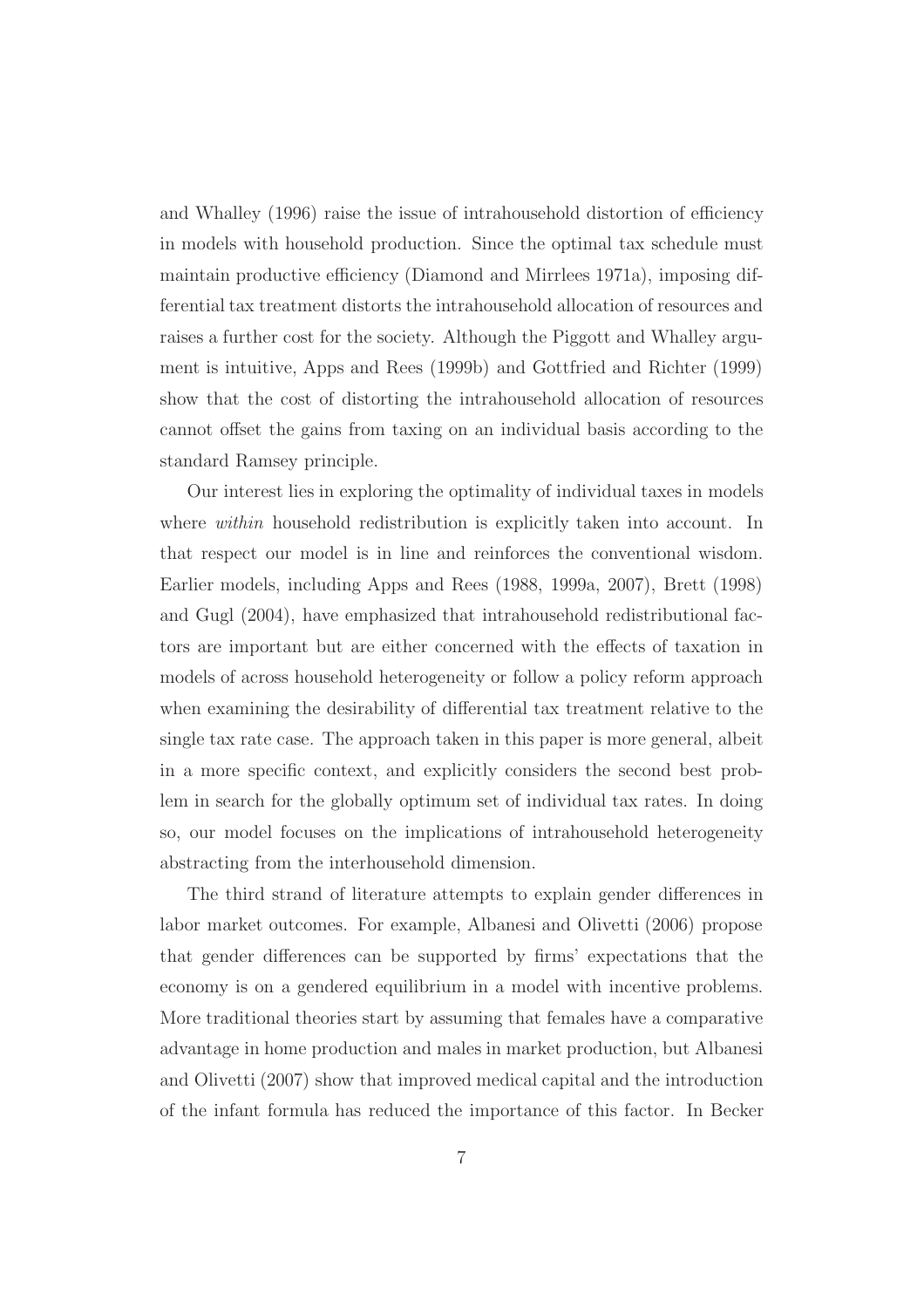(1985) gender differences in earnings arise from the fact that females undertake tiring activities that reduce work effort. So, workers with the same level of human capital, earn wages that are inversely related to their housework commitment. The substitutability between home duties and market earnings also arises in our model, although there is also a training in costly effort effect a la Mincer and Polachek (1974).

Regarding the elasticity of labor supply, Goldin (2006) documents that the fast rise of female's labor supply elasticity in the 1930-1970 period was the result of a declining income effect and a rising, due to part time employment, substitution effect. During the last thirty years, she argues, females started viewing employment as a long term career rather than as a job, and this caused a decline in the substitution effect and the labor supply elasticity. This interpretation is consistent with how we model the elasticity effect of a commitment to remain to the labor market to take advantage of the opportunities offered by it. Blau and Khan (2007) also document and quantify the reduction in the labor elasticity of married women in the US which however remain well above that of men, a ratio of about 4 to 1.

# <span id="page-8-0"></span>**3 Exogenous Allocation of Family Duties**

In this Section we present the basic model taking as given the allocation of home duties between spouses. This model can be interpreted as the "shortrun" when the government cannot affect the structure of the family.

#### <span id="page-8-1"></span>**3.1 The Setup of the Model**

A family consists of a male and a female who

- i. Invest in training and become more productive for the market.
- ii. Share a fraction of the income they produce with market work.
- iii. Decide how to allocate home duties (for example, the care of children).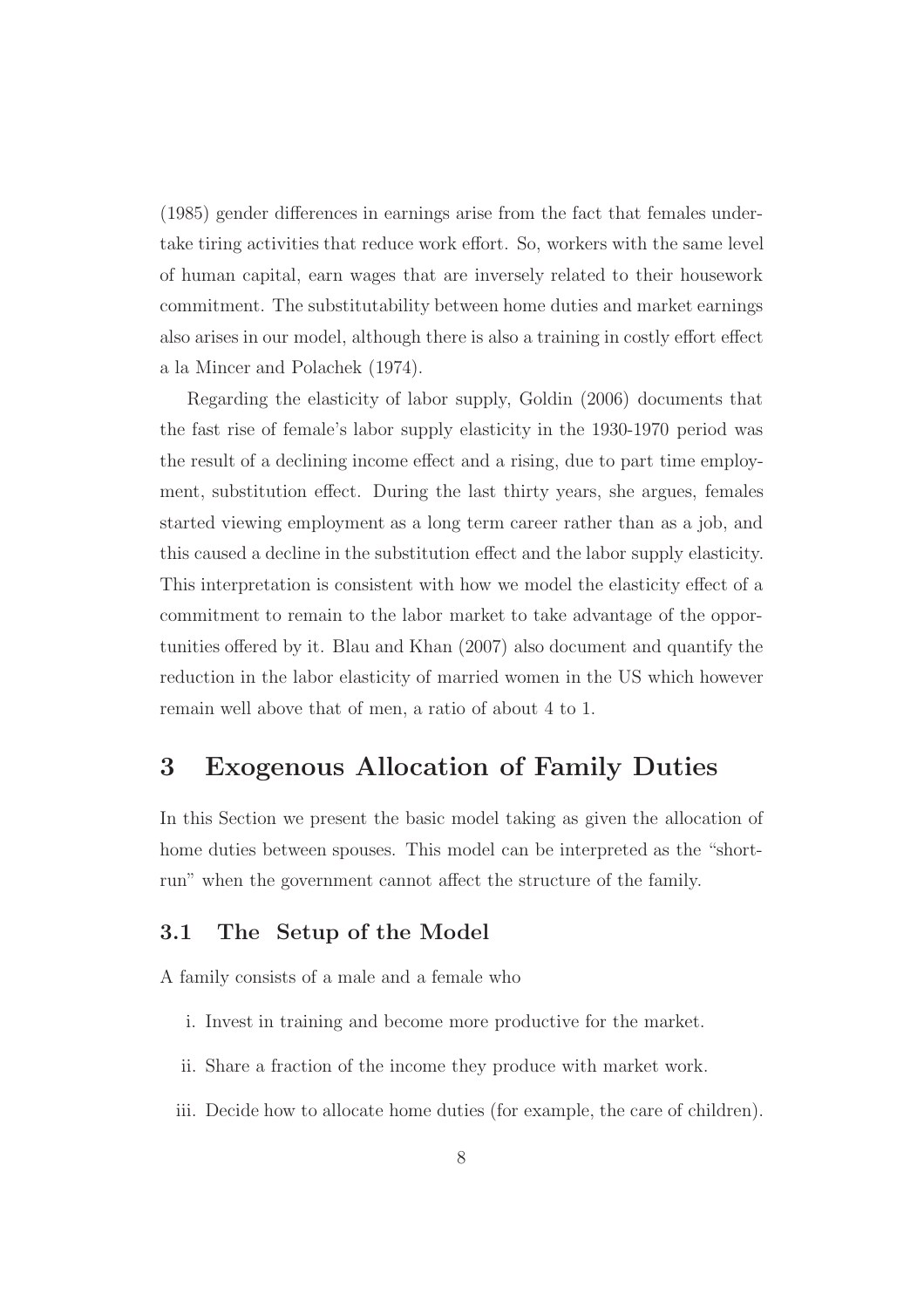The timing of the game under an exogenous allocation of family duties is the following. First, the government sets labor income taxes. Then, the male and the female take as given the tax rates and decide individually the amount of consumption, labor supply and training to maximize their expected utility. A perfectly competitive, constant-returns to scale firm pays workers a wage rate equal to their marginal productivity and makes zero profits. Finally, the labor market shock is realized. A commitment device constraints the ability of the government to reoptimize once the shock is realized.

The allocation of home duties, taken as exogenous for now, affects the utility of working in the market. Specifically, we assume that there are 2*A* family duties to be undertaken. Each duty is performed by one spouse. When a spouse performs one home duty she/he gets nothing while the other spouse gets a positive shock in the labor market. The argument is similar to that of Becker (1985) who posits that the spouse who does more homework has less "energy units" to allocate into the market.

Therefore, there are 2*A* corresponding labor market shocks that hit the family. The shocks are assumed to be *i.i.d.* and denoted as  $x_i$ . Each random variable  $x_i$  is distributed as a chi-squared with one degree of freedom, i.e.  $x_i \sim \chi_1^2$ . Let  $2a_m$  be the number of  $x_i$  shocks that the male absorbs; each shock corresponds to one unit "off-duty" that he gets.  $2a_f = 2(A - a_m)$  is the amount of home duty that the *male* gets, and therefore it is also the number of labor market shocks that the female absorbs. By the properties of the  $\chi^2$  distribution we can define an "aggregate shock" for the male as  $\omega_m = \sum_{i=1}^{2a_m} x_i$ , with support in  $[0, \infty)$  and expected value  $E(\omega_m) = 2a_m$ . Similarly for the female we have that  $\omega_f = \sum_{i=2a_m+1}^{2A} x_i$ , with support in  $[0, \infty)$  and  $E(\omega_f) = 2a_f$ . Expost utility for spouse  $j = m, f$  is defined over bundles of consumption, labor and training and given by

<span id="page-9-0"></span>
$$
V_j = C_j - \frac{1}{a_j} e^{v(L_j)\omega_j} - \frac{1}{2}\tau_j^2
$$
\n(1)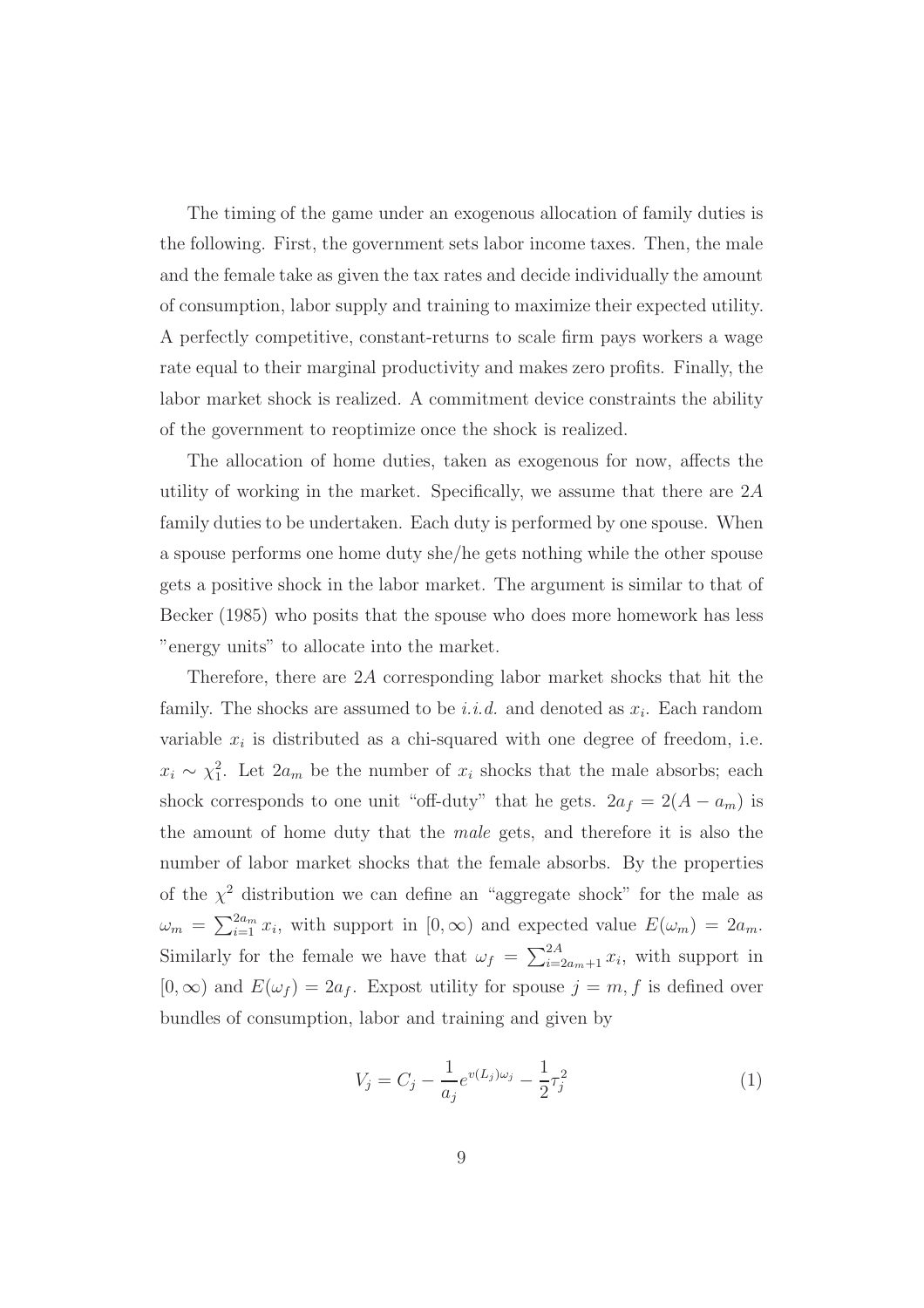where *C* is consumption, *L* is labor supply in the market, and  $\tau$  is amount of training. The subutility of labor is given by  $v(L_j) = \frac{1}{2}$  $\left(1-\frac{1}{L_j}\right)$  $\overline{ }$ *<* 0, with  $v' > 0$ ,  $v'' < 0$  and  $L_j < 1$ .

To fix ideas about the nature of the shocks, consider the situation where the male and the female decide how to allocate home duties over a period of two weeks. Specifically, for each weekday, one of the two spouses *must* be in "charge of the kids" (i.e. take them to school, make sure that they have their time after school organized etc.).<sup>[10](#page-10-1)</sup> This hypothetical situation can be mapped in our notation as follows.  $2A = 10$  is the total number of days in which one parent has to take the kids to school while the other is exempted from these home duties. 2*a<sup>m</sup>* is the number of days that the male is *not* in charge of the kids and therefore  $2a_f$  is the total number of days where the male is in charge of the kids. For each of the  $i = 1, ..., 2a_m$  days where the father is not in charge of the kids and works in the market, there is a positive shock  $x_i$  that affects the utility of working in the market. To put it differently (and with a slight abuse of language), there are days in which a spouse is *not* in charge of the kids, has more energy and can make "things happen" at work and get a positive utility reward. There are also days in which the spouse is in charge of the children and work provides only the basic wage with no upside options.<sup>[11](#page-10-0)</sup>

The expost utility of working in the market for spouse *j* is given by the term  $-\frac{1}{a_j}e^{v(L_j)\omega_j} < 0$ . Given a realization of  $\omega_j$ , a higher amount of labor supply decreases utility. For given amount of labor supply, a favorable realization of  $\omega_i$  increases the utility of working in the market (or decreases the disutility of working). Since  $\omega_j$  has not been realized when spouses decide how much to consume, supply labor and invest in costly training, we need to work with the exante utility function. Using the moment generating function

 $10$ In this sense one cannot "quit a child" while can quit a second job.

<span id="page-10-1"></span><span id="page-10-0"></span><sup>&</sup>lt;sup>11</sup>The abuse of language is that we do not model energy explicitly; instead taking less home duties directly implies the possibility or receiving more positive shocks.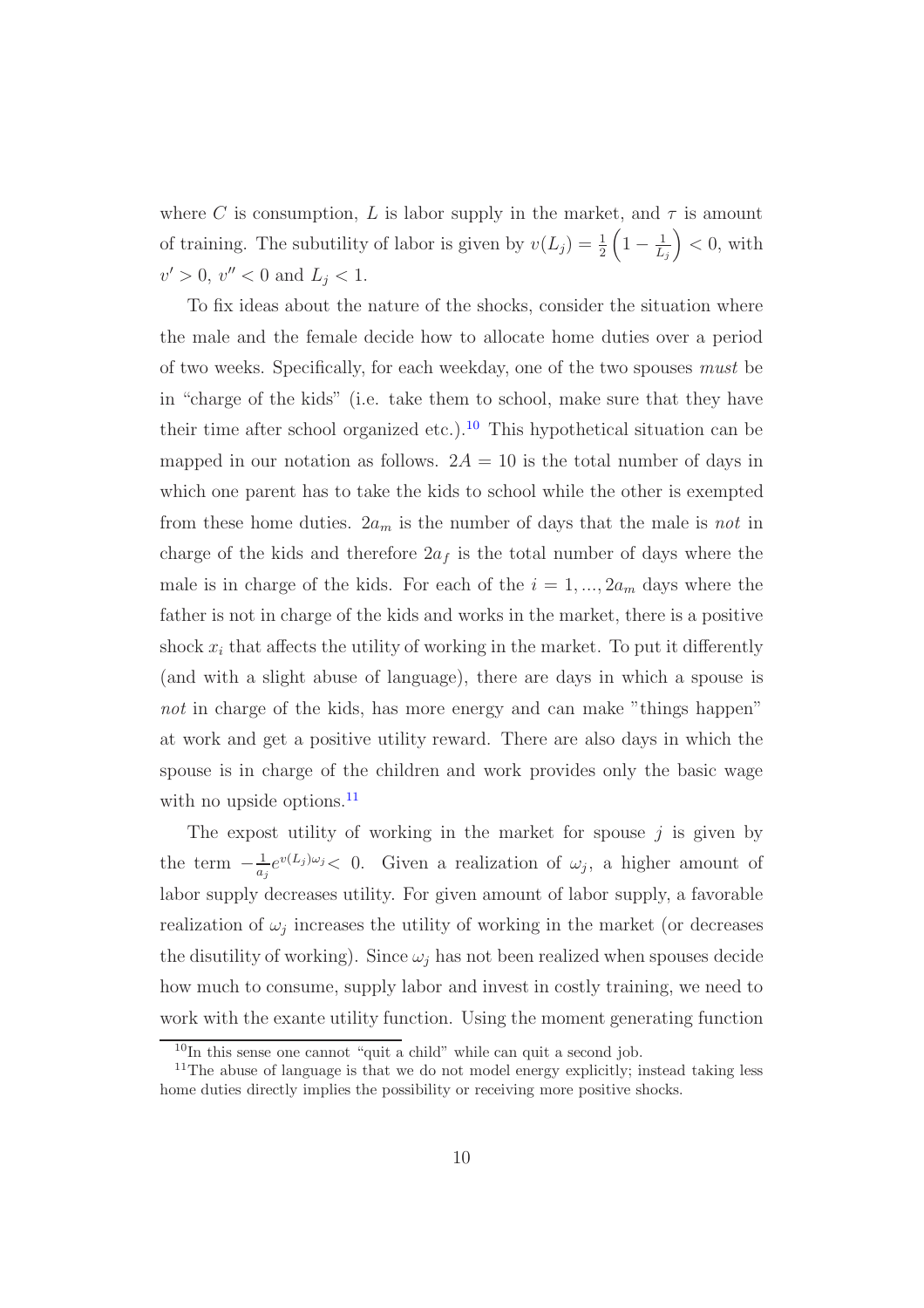<span id="page-11-0"></span>of a chi-squared random variable with  $2a_j$  degrees of freedom we obtain  $^{12}$  $^{12}$  $^{12}$ 

$$
U_j = E_{\omega_j} (V_j) = C_j - \frac{1}{a_j} L_j^{a_j} - \frac{1}{2} \tau_j^2
$$
 (2)

The " $\chi^2$ -CARA" expost representation of preferences in [\(1\)](#page-9-0) allows us to work with the familiar CRRA-power expression for labor supply in [\(2\)](#page-11-0). Our derivation based on household duties allows us to provide a microfoundation for this CRRA function and exploit its implications when we consider how members of the family bargain over the allocation of family chores.

### <span id="page-11-2"></span>**3.2 Labor Supply, Training and Wages**

At the last stage of the game, the perfectly competitive, constant-returns to scale firm produces a homogeneous consumption good and pays workers the value of their marginal productivity. The price of the consumption good is one and the production function for worker *j* is

$$
Q_j = \tau_j L_j \tag{3}
$$

Therefore, the wage rate  $W_j$  equals  $\tau_j$ . Before the realization of the shocks, spouse *j* maximizes expected utility taking as given the labor income tax rate  $t_j$  and the other spouse's decisions

$$
\max_{C_j, L_j, \tau_j} U = C_j - \frac{1}{a_j} L_j^{a_j} - \frac{1}{2} \tau_j^2 \tag{4}
$$

<span id="page-11-5"></span><span id="page-11-4"></span>subject to

<span id="page-11-3"></span>
$$
C_j = s(1 - t_j)W_j L_j + (1 - s)(1 - t_k)W_k L_k
$$
\n(5)

$$
W_j = \tau_j \tag{6}
$$

where *k* is the other spouse and  $1/2 \leq s \leq 1$  is the sharing parameter. Within a single tax regime, *s* has the interpretation of an intrahousehold inequality

<span id="page-11-1"></span><sup>&</sup>lt;sup>12</sup>We have that for a random variable  $\omega_j \sim \chi^2_{2a_j}$  the moment generating function evaluated at some  $q < 1/2$  is given by  $M_{\omega}(q) = E_{\omega}(e^{q\omega_j}) = \left(\frac{1}{1-2q}\right)$  $a_j$ .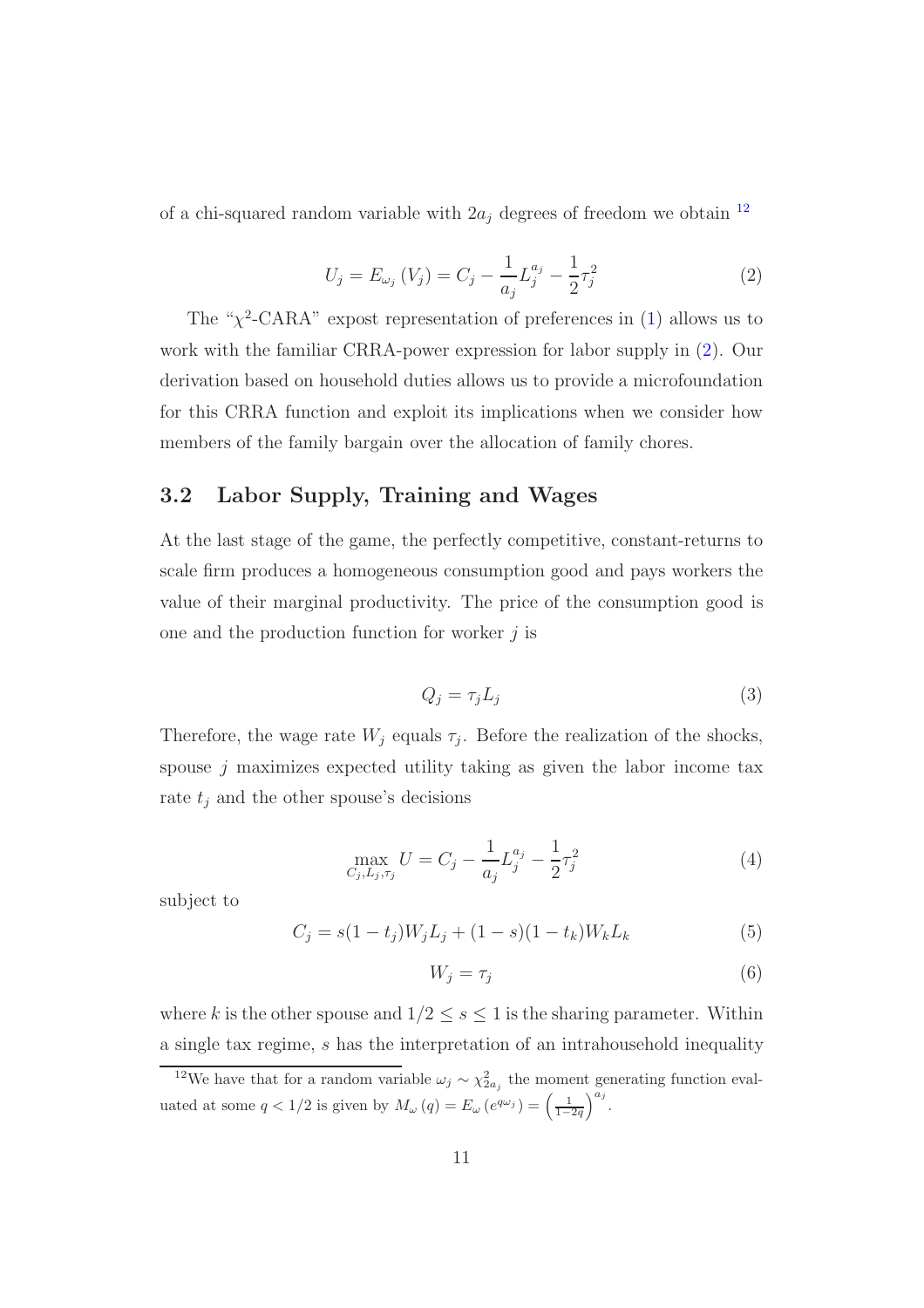parameter. When  $s = 1/2$ , then the family fully pools its resources and the ratio consumption levels  $C_j/C_k$  equals 1. When  $s = 1$ , the ratio of consumption levels is pinned down by the ratio of gross incomes,  $\frac{C_j}{C_k} = \frac{W_j L_j}{W_k L_k}$ , and there is no sharing of resources. Finally, note that in deciding the level of training, workers internalize that a higher level of investment increases their productivity and therefore their wage rate.

<span id="page-12-0"></span>The solution to the above maximization problem yields the labor supply and the training decision functions (see the Appendix to Section [3.2](#page-11-2) for details)

$$
L_j = (s(1-t_j))^{\frac{2}{a_j-2}} = (s(1-t_j))^{\frac{2\sigma_j}{1-\sigma_j}}
$$
  
\n
$$
\tau_j = (s(1-t_j))^{\frac{a_j}{a_j-2}} = (s(1-t_j))^{\frac{1+\sigma_j}{1-\sigma_j}}
$$
\n(7)

<span id="page-12-1"></span>where

$$
\sigma_j = \frac{\partial L_j}{\partial W_j} \frac{W_j}{L_j} = \frac{1}{a_j - 1} \tag{8}
$$

is the own elasticity of labor supply with respect to an exogenous variation in the wage rate. For this Section, cross elasticities are zero because we have assumed quasilinear preferences. In Section [4](#page-17-0) with endogenous allocation of home duties, we endogenize non zero cross elasticities.

Suppose now that for exogenous reasons the male takes less home duties than the female, i.e. we have  $a_m > a_f$ . Then the prediction of the model is that males

- work more in the market:  $L_m > L_f$ ;
- have a lower elasticity of labor supply:  $\sigma_m < \sigma_f$ ;
- invest more in training:  $\tau_m > \tau_f$ ;
- receive a higher wage:  $W_m > W_f$ .

These predictions are in line with what we observe in real life labor markets. In Figures [1](#page-45-0) and [2](#page-46-0) we depict the labor market equilibrium. Assuming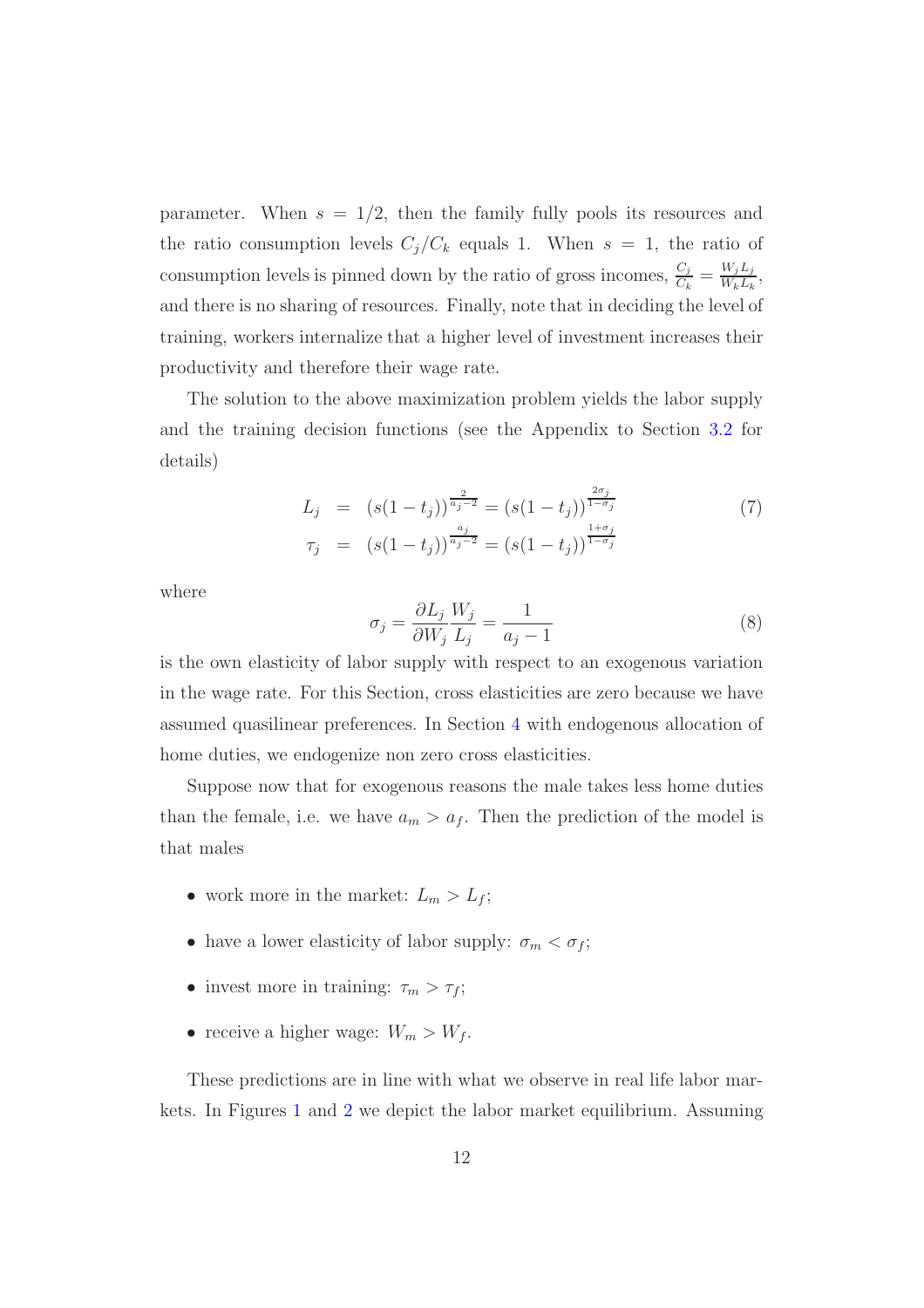that  $a_m > a_f$ , Figure [1](#page-45-0) describes a situation in which males supply more labor than females. This happens for two reasons. First, given an exogenous wage rate, males take less home duties and therefore participate more in the market (Becker 1985). Second, since males take less home duties and face a lower cost of supplying labor, they also invest more in training. In turn, investment in training endogenously shifts the labor demand curve up and increases the wage rate *W* (Mincer and Polachek 1974). As a result the gender differential in labor market participation and earnings expands.

In Figure [2](#page-46-0) we describe an exogenous shift in the tax rate  $t_j$  for spouse *j*. Taxation distorts both the labor-consumption margin and the decision to invest in training, so that both the labor supply and the labor demand curve shift. The final equilibrium is characterized by lower participation in the labor market and lower pre-tax wage rate.

A final word about training. In the present model the word "training" can be interchanged with "effort". The training decision is taken when the couple is already formed. Therefore, we cannot analyze a situation in which a man or a woman, when unmarried, invest in training as a commitment to gain comparative advantage in working and absorbing fewer home duties. This interesting extension could be discussed in an even more general model in which the marriage market is also endogenized.

#### <span id="page-13-1"></span>**3.3 Foundations of Labor Supply and its Elasticity**

The allocation of home duties, *aj*, affects the expected utility from working and its derivatives. For spouse *j* and given a specific realization of the labor market shock  $\omega$ , we define  $u = -\frac{1}{a}e^{v(L)\omega}$  to be the expost disutility from labor supply. The curvature functions  $r_{\omega} = -\frac{u_{\omega\omega}}{u_{\omega}}$  and  $r_L = \frac{u_{LL}}{u_L}$  measure the attitude towards risky realizations of  $\omega$  and  $L$  respectively.<sup>[13](#page-13-0)</sup> The expected marginal utility of working is given by

<span id="page-13-0"></span><sup>&</sup>lt;sup>13</sup>We don't have a minus in the definition of  $r<sub>L</sub>$  because labor is a "discommodity", i.e.  $u_L < 0.$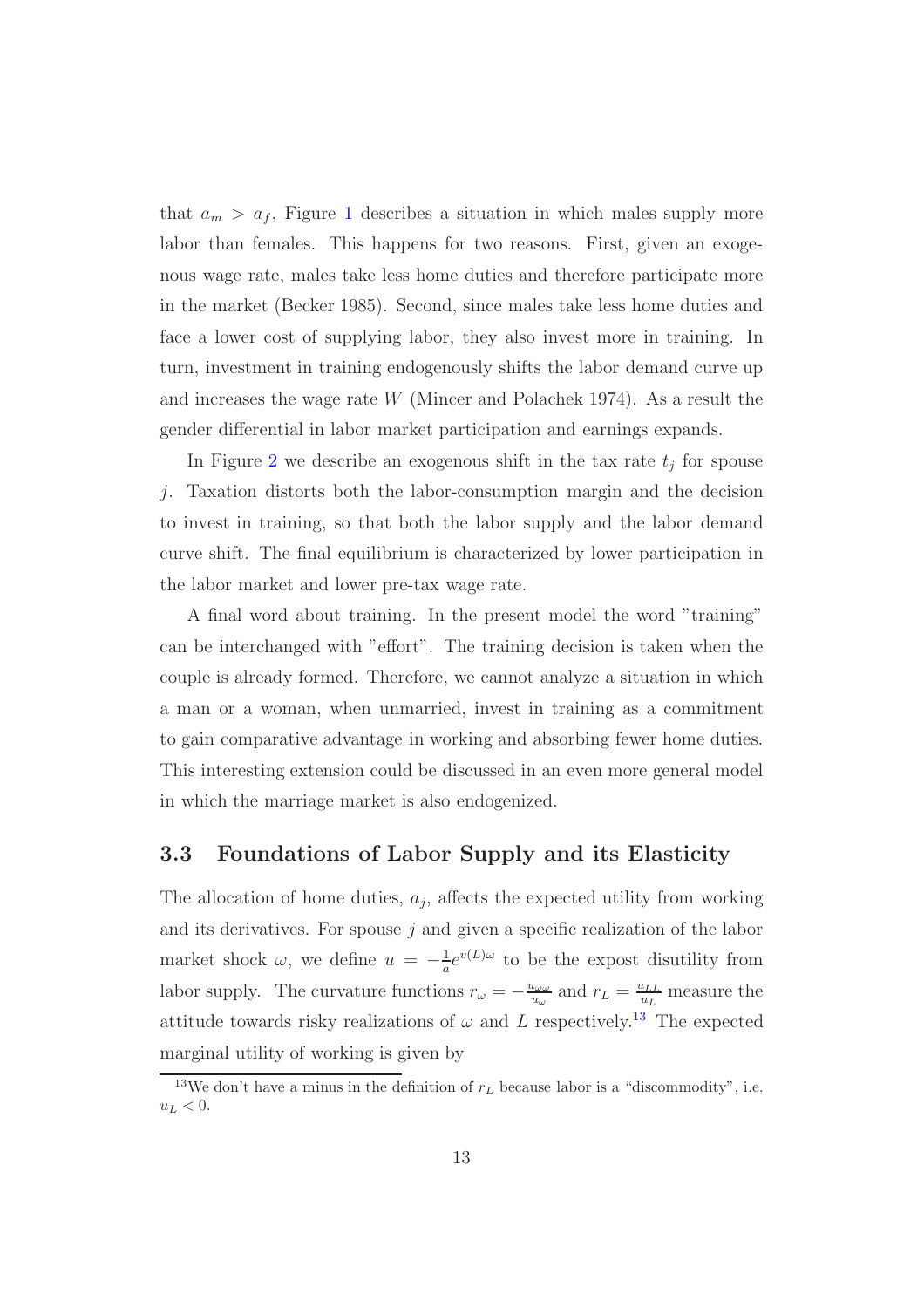$$
U_L = -L^{a-1} \qquad \text{with } a > 2 \text{ and } L < 1. \tag{9}
$$

<span id="page-14-3"></span>so that fewer home duties (higher *a*) increase the expected marginal utility of working for spouse *j*. Because the latter expects a higher realization of the labor market shock  $\omega$ , he or she works more, invests more in human capital and earns a higher wage rate. This means that home duties and participation in the market are *substitutes*. [14](#page-14-1)

At the same time, taking less home duties implies a higher elasticity of expected marginal utility of working with respect to labor supply

$$
\varepsilon_{U_L,L} = \frac{U_{LL}L}{U_L} = (a_j - 1) = \frac{1}{\sigma_j} \tag{10}
$$

<span id="page-14-2"></span>Since for fewer home duties the marginal utility of working is more sensitive to movements in the supply of labor, a given change in the wage rate  $W_j$  meets with a smaller movement in labor supply  $L_j$  in order to restore the first order condition for labor supply. This implies that spouse *j* has a less elastic labor supply.

The gender gap in labor supply elasticities can be traced back to the attitudes of the two spouses towards risk. In the Appendix to Section [3.3](#page-13-1) we show that

$$
\frac{\partial r_{\omega}}{\partial L} = -\frac{\partial r_L}{\partial \omega} = -v'(L) < 0 \tag{11}
$$

<span id="page-14-0"></span>The first part of the symmetry condition [\(11\)](#page-14-0) states that a spouse who participates more in the labor market is less risk averse to stochastic realizations of  $\omega$ . We can think of this third-order cross partial effect as a diversification motive. High realizations of *L* cause spouse *j* to be less averse to *ω*-uncertainty since uncertainty "per unit" of labor decreases. The second part of equation [\(11\)](#page-14-0) states that a spouse getting a good realization of  $\omega$  is

<span id="page-14-1"></span><sup>14</sup>This substitutability resembles Becker's (1985) assumption that the utility cost of effort is increasing in home hours. For a recent discussion of the implications of this assumption see Albanesi and Olivetti (2006).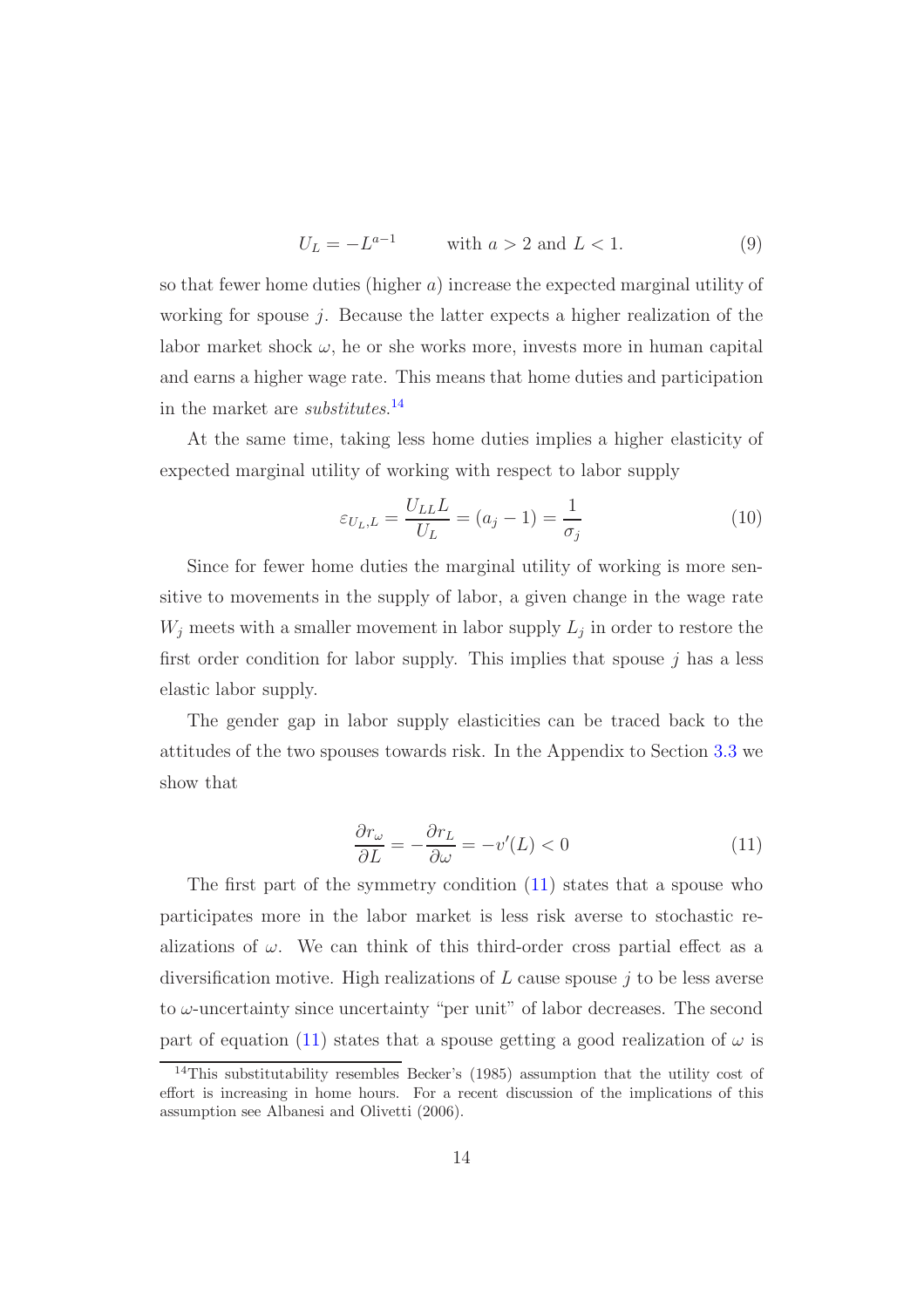more risk averse in stochastic realizations of participating in the market *L*. [15](#page-15-0) The intuition is that as the number of shocks and therefore the variability in the market increase, spouse *j* becomes more willing to commit his labor supply to a stable level.

Given that economic decisions are formulated without knowledge of *ω*, what matters for the (expected) elasticity of labor supply is the expected attitude towards risk. Using the properties of a chi-squared random variable with 2*a* degrees of freedom, we obtain

<span id="page-15-1"></span>
$$
\frac{\partial E_{\omega}(r_L)}{\partial Var(\omega)} = \frac{1}{4L^2} > 0\tag{12}
$$

so that a spouse *j* who expects to get more shocks in the labor market, also expects to be expost more sensitive in labor supply movements.

For example, when  $a_m > a_f$ , males participate more in the market  $(L_m >$  $L_f$  and  $\tau_m > \tau_f$ ) because they expect a higher realization of the labor market shock  $(E(\omega_m) > E(\omega_f))$  and face a lower expected cost of supplying labor. Given that  $L_m > L_f$ , males are less risk averse in  $\omega$ -uncertainty because they spread their risks into more units of *L* (that is,  $(r_\omega)_m < (r_\omega)_f$ ), and *expect* to be more risk averse in *L*-uncertainty because they face a more volatile labor market shock  $\omega$  (i.e.  $E(r_L)_m > E(r_L)_f$ ). Since males expect to be more averse to deviations from a stable employment level *expost*, they commit *exante* to supply their labor more inelastically. For a foundation of the cross elasticities of labor supply see Section [4.3.](#page-21-0)

<span id="page-15-0"></span><sup>15</sup>Here the wording "more risk averse" can be rephrased as "less risk lover" because expost  $r<sub>L</sub>$  can be negative or positive depending on the particular realization of  $\omega$ . However  $E_{\omega}r_L$  is always positive so that every spouse always *expects* to be an expost risk averse person in *L*.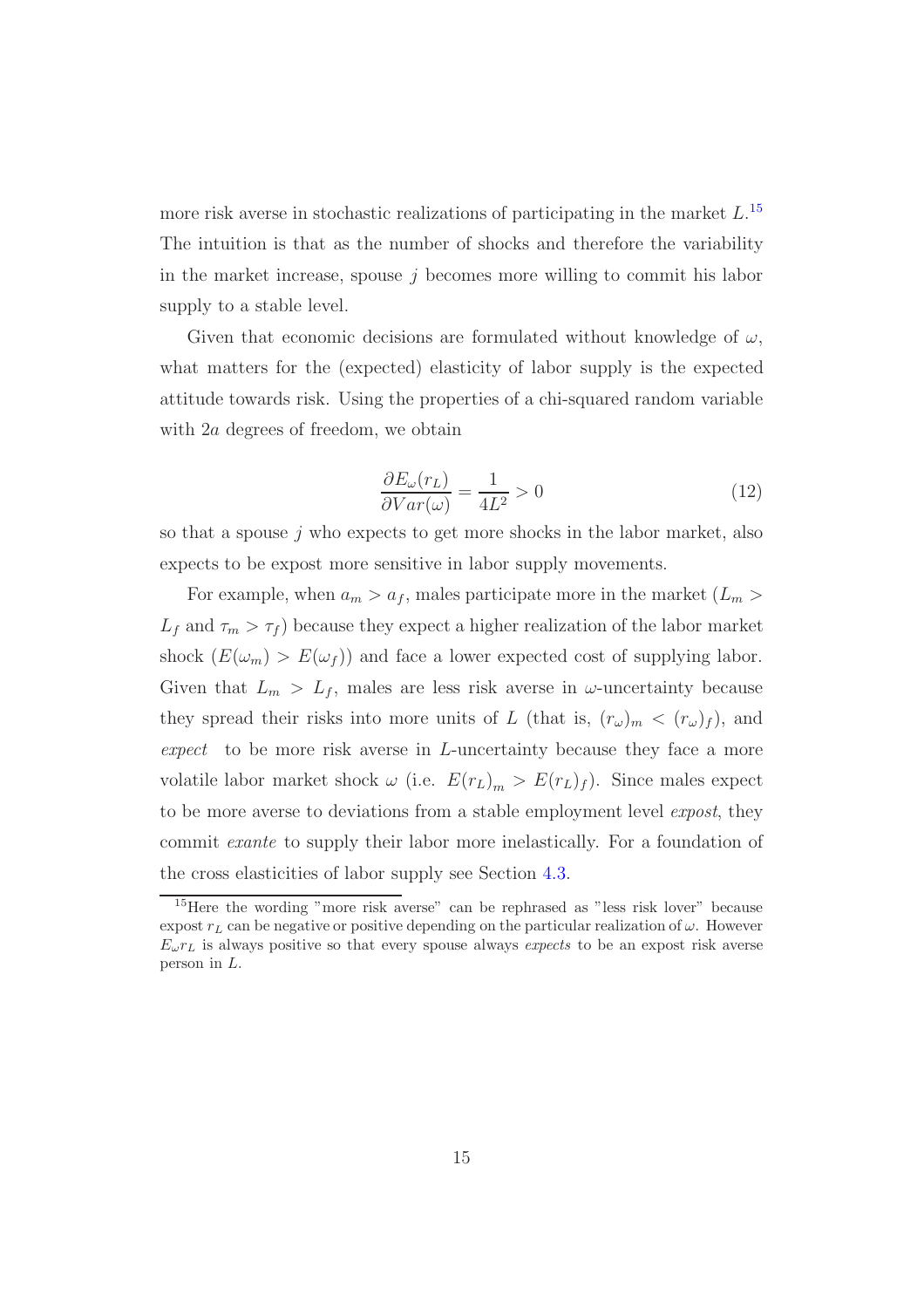## <span id="page-16-0"></span>**3.4 Gender Based Taxation: The Short Run**

The planner sets taxes for the male and the female in order to raise revenues and finance a public good  $G<sup>16</sup>$  $G<sup>16</sup>$  $G<sup>16</sup>$  In doing so, the planner anticipates the private market equilibrium. Let  $U_m(t_m, t_f, a_m, s)$  and  $U_f(t_m, t_f, a_m, s)$  denote the indirect expected utility function for the male and the female respectively. Without loss of generality, we assume that the planner weights people uniformly.<sup>[17](#page-16-2)</sup> Then, the planner solves

$$
\max_{t_m, t_f} \Omega = U_m(t_m, t_f; a_m, s) + U_f(t_f, t_m; a_m, s)
$$
\n(13)

subject to the constraint

$$
t_m W_m L_m + t_f W_f L_f \ge G \tag{14}
$$

<span id="page-16-1"></span>**Proposition 1** *If*  $\sigma_m \leq \sigma_f$ , then  $t_m \geq t_f$ .

The proof of Proposition [1](#page-16-1) and the intermediate derivations are presented in the Appendix to Section [3.4.](#page-16-0) This is an application of a standard Ramsey (1927) rule. It is welfare enhancing to tax less the "commodity" which is supplied with higher elasticity. The intuition is straightforward. Starting from  $a_m > a_f$ , females take more home duties than males, supply less labor and invest less in training. At the same time females are more elastic, so distorting their labor and training decisions is more costly for the society. In other words, starting from a single tax rate we can always reduce distortions in the labor and the training markets by increasing a little bit *t<sup>m</sup>* and decreasing *t<sup>f</sup>* by more.

<span id="page-16-3"></span><sup>&</sup>lt;sup>16</sup>We assume that the public good does not provide utility to anyone and the proceedings are not rebated back. This is without loss in generality since the nature of the results (throughout the paper) does not change when we allow for revenues to be distributed in a lump sum way. See Lundberg, Pollak and Wales (1997) for an natural experiment with intrahousehold lump sum transfers.

<span id="page-16-2"></span><sup>&</sup>lt;sup>17</sup>Under  $\Omega = \frac{1}{1-e}(U_m^{1-e} + U_f^{1-e})$  with inequality aversion  $(e > 0)$ , the difference in the resulting tax rates is even more profound. The same holds for the analysis in Section [4.](#page-17-0)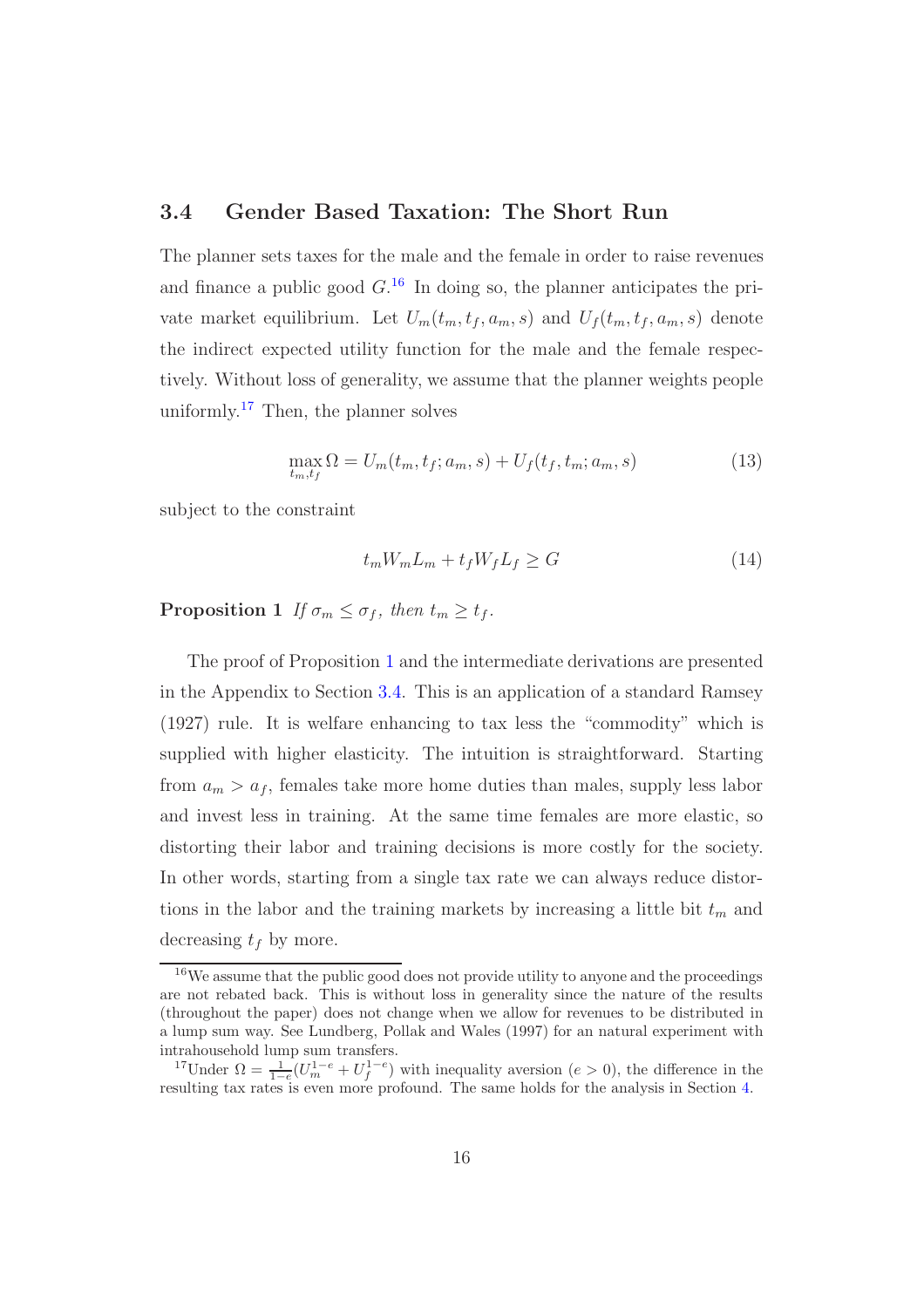In Table [1](#page-44-0) we present the welfare gains when moving from a single tax to differentiated taxes by gender. Gender Based Taxation (GBT) is not only welfare enhancing but also brings more equality in labor market outcomes. Importantly, if the ratio of elasticities is  $\frac{\sigma_m}{\sigma_f} = 1/4$ , as in the US according to Blau and Kahn (2007), GBT raises welfare by  $1.4\%$  and GDP by  $1.8\%$ .<sup>[18](#page-17-2)</sup> Naturally, GBT is more efficient the higher is the level of distortions (i.e. the higher is public expenditure *G*).

A crucial point for the political sustainability of any policy reform is the design of a "compensation scheme" where the winners can compensate the losers. For the case of GBT, the compensation from females to males is more natural and easy to imagine than in other policies (e.g. opening up to free trade). If people do not live in families, then GBT makes males worse off and females better off. However, when people share resources within the family, it is possible that GBT makes *both* spouses better off. The reason is that with a relatively low  $t_f$ , females participate more in the labor and training markets and bring home more income. If resource sharing within the family is important, males may be better off even with a higher  $t_m$ . We further analyze this point in Section [4.](#page-17-0) [19](#page-17-1)

# <span id="page-17-0"></span>**4 Endogenous Allocation of Family Duties**

In this Section we endogenize the allocation of family jobs and rederive the optimality of Gender Based Taxation in a setting with endogenous "long run" elasticities.

<span id="page-17-2"></span><sup>&</sup>lt;sup>18</sup>For further evidence on the gender differential on labor supply elasticities see Alesina, Glaeser and Sacerdote (2005) and Blundell and MacCurdy (1999).

<span id="page-17-1"></span><sup>19</sup>However, this says nothing about singles, which we believe is a fruitful topic for further research.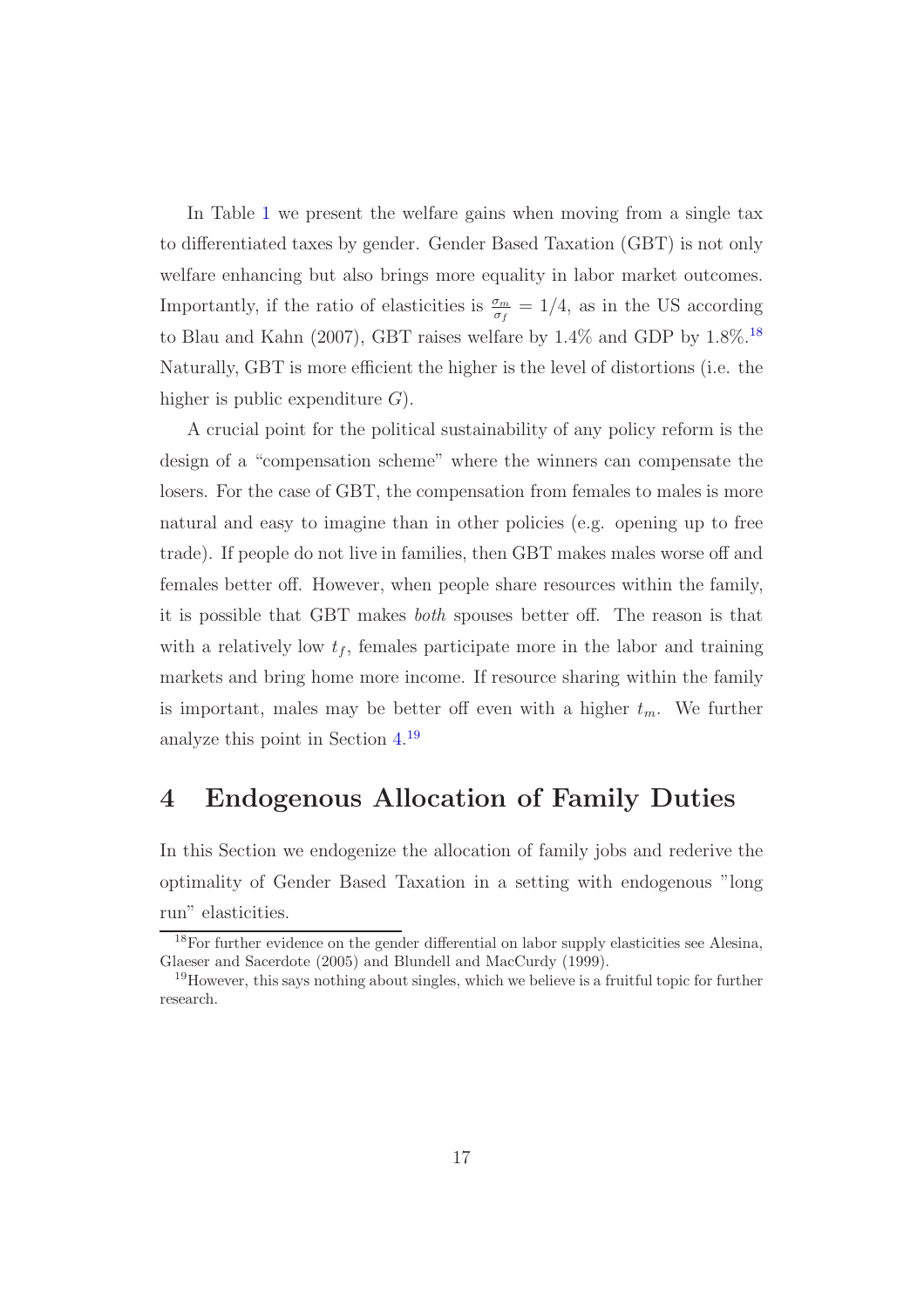### <span id="page-18-3"></span>**4.1 Government's Intervention**

As we discussed above, GBT is optimal if men assume fewer home duties than women, in a model where women have no comparative advantages in home duties.[20](#page-18-2) A biased allocation of home duties in favor of the male accords well with our a priori intuition and our empirical observation.<sup>[21](#page-18-1)</sup> In this Section we also show that it accords well with a situation in which spouses bargain over the allocation of home duties and men have a stronger bargaining power, an assumption that seems consistent with survey evidence. For instance, Friedberg and Webb (2006) use data from the Health and Retirement Study and document that nearly 31% of the males believe that "they have the final say in major decisions" while only 12% believe that their spouse is in the same condition. At the same time, approximately 31% of the females admit that their husband has the final say while only 16% believe to have the final say in major decisions. In this situation the crucial question is how the society (i.e. the social planner in our context) should evaluate the utility of husbands and wives. A natural premise is that the social planner evaluates people equally, that is we adopt the utilitarian welfare function,  $\Omega = U_m + U_f$ .

We assume that the male has a greater decision making power, maybe because in the past physical power mattered and there are persistent cultural forces in the formation of the family.<sup>[22](#page-18-0)</sup> If and only if there is a "social dissonance" (Apps and Rees 1988) between the preferences of the society and the

<span id="page-18-2"></span> $^{20}$ Extensions that allow for this possibility are left for future research. Note that Ichino and Moretti (2006) find that biological differences explain a large part of the gender differential in absenteeism which translates in a 12% fraction of the earning gap. Albanesi and Olivetti (2007) point out that technological improvements have certainly reduced women's comparative advantage in household production and duties.

<span id="page-18-1"></span><sup>&</sup>lt;sup>21</sup>See Aguiar and Hurst (2007) for recent evidence. Although the difference between male and female housework has decreased in the last 50 years, females perform nearly twice as much house work as males.

<span id="page-18-0"></span><sup>22</sup>The effects and causes of different family structures with specific reference to the role of women and allocation of home duties has been the subject of empirical cross country research by Alesina and Giuliano (2007), and Fernandez (2007). Their result suggest that one should be cautious in applying to different countries and cultures the same set of preferences on the issue of gender roles.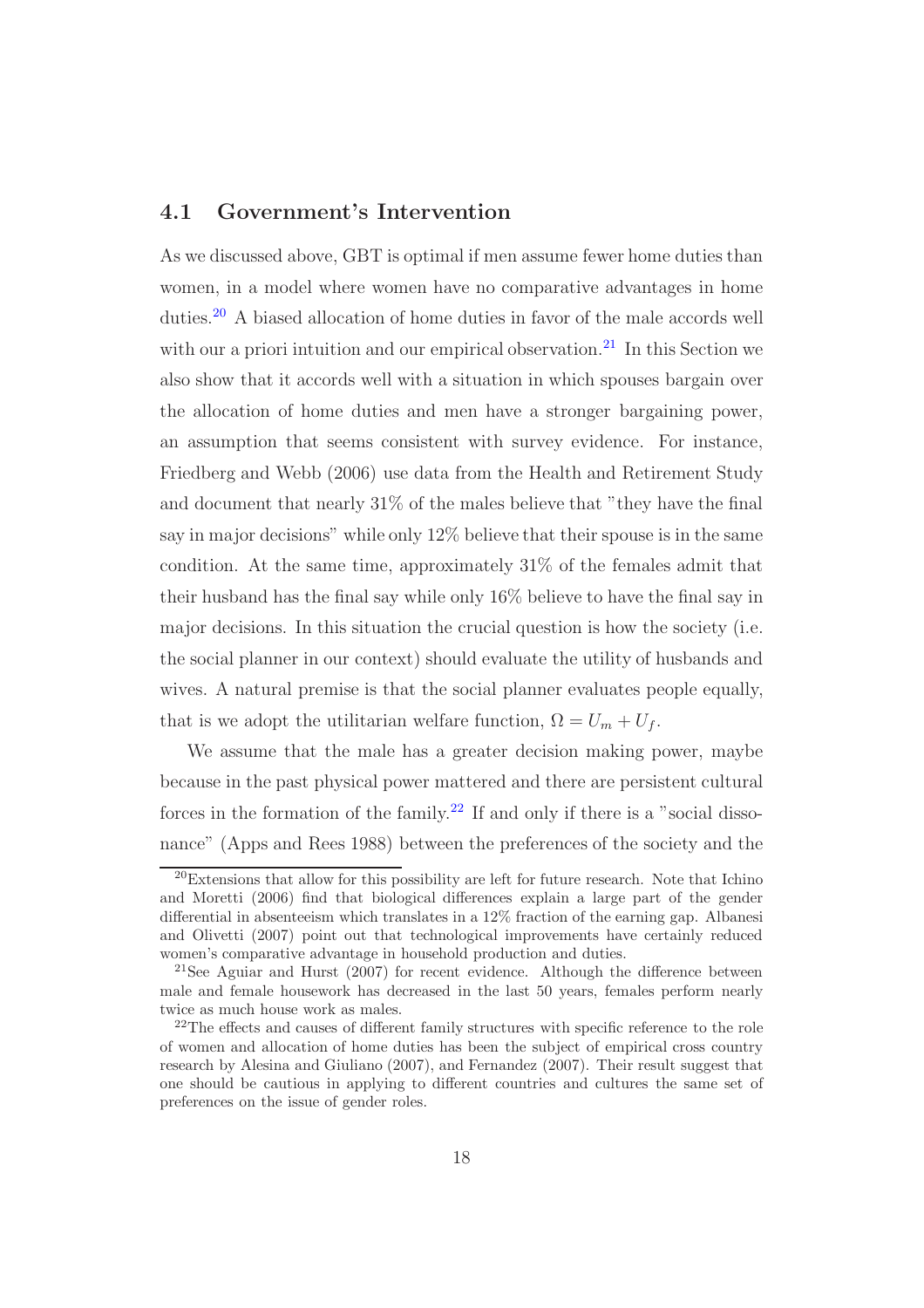equilibrium result of an intrafamily game in which one party has a disproportionate share of power, there is a justifiable reason for the government to intervene in ways which, in addition to financing the public good, affect the intrafamily bargaining process.

Note that in this model if the government could choose directly the allocations of home duties and then set taxes to raise a pre-specified amount of revenues, then the *ungendered* equilibrium  $(a_m = a_f, t_m = t_f)$  would be the first best and there would be no need for GBT. In Figure [3,](#page-47-0) we depict this Edgeworth's (1897) "egalitarian" solution: remember that we have no comparative advantages of any gender in market or non market activities and we have decreasing marginal utilities. So, starting from a gendered equilibrium  $(a_m > a_f)$ , we can allocate one more unit of home duty to the male from the female and increase social welfare because there are "decreasing returns to specialization".<sup>[23](#page-19-2)</sup> In other words, the first hour that the father spends with his children is more productive than the female's last hour.<sup>[24](#page-19-1)</sup> This is true because starting from  $a_m > a_f$  we have

$$
\frac{\partial \Omega}{\partial a_m} = \frac{\partial U_m}{\partial a_m} + \frac{\partial U_f}{\partial a_m} < 0 \tag{15}
$$

<span id="page-19-3"></span>The government, however, cannot dictatorially impose a balanced intrahousehold allocation of shocks; instead it must respect the private sector's equilibrium.<sup>[25](#page-19-0)</sup> The main message of our analysis however is that, the government can alter the intrahousehold allocation process and achieve a more

<span id="page-19-2"></span><sup>&</sup>lt;sup>23</sup>Even though  $a_m$  and  $a_f$  can take only integer values, for expository reasons we discretize the total number of shocks *A* into non-integer values and treat them as continuous variables when conducting comparative statics. Alternatively, we could increase *A* to create meaningful variations in  $a_m, a_f$ , but at the expense of calibrating the elasticities and burdening the notation.

<span id="page-19-1"></span><sup>&</sup>lt;sup>24</sup>Concavity of the indirect utility functions with respect to  $a_m$  is not a global property, but it always holds for the Pareto efficient allocations that we examine. See the Appendix to Section [4.1](#page-18-3) for details.

<span id="page-19-0"></span><sup>&</sup>lt;sup>25</sup>Affecting  $a_m$  and  $a_f$ , at least to some extent, could be the role for parental leave policies, which, however, can hardly be enforced in reality. See, for example, Friebel, Eckberg and Erickson (2005).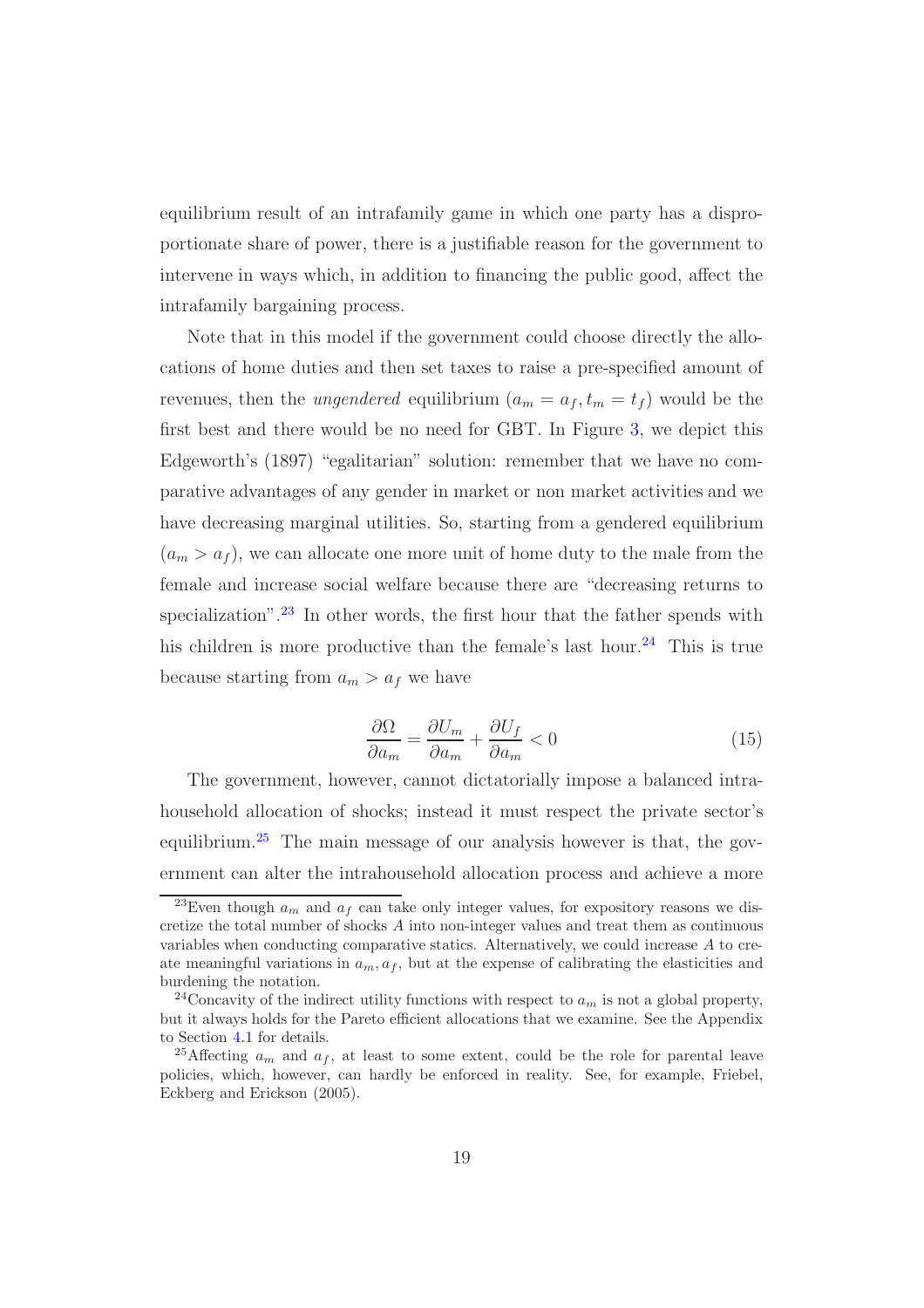ungendered equilibrium through gender specific taxes.

The timing of the game now becomes as follows. First, the government sets taxes. Then, the male and the female take as given the tax rates and bargain over the allocation of home duties anticipating the resulting labor market equilibrium (as described in Sections [3.2](#page-11-2) and [3.3\)](#page-13-1). Next, spouses individually optimize expected utility taking as given the allocation of home duties. Then, the perfectly competitive, constant-returns to scale firm pays each worker its marginal productivity and makes zero profits. Finally, the labor market shocks are realized.

### <span id="page-20-1"></span>**4.2 Bargaining over Home Duties**

At the second stage of the game spouses decide whether to marry and allocate home duties or not marry. In doing so, they both rationally anticipate the resulting labor market equilibrium. The utility of a spouse *j* when married is given by the indirect utility function at stage 3, as described by the maximization of  $(4)$  subject to the constraints  $(5)$  and  $(6)$  (see the Appendix to Section [4.2](#page-20-1) for details). We assume that the autarky utility level of each spouse (the threat point), is given by the value function of the following program

$$
\max_{C_j, L_j, \tau_j} T_j = C_j - \frac{1}{\phi} L_j^{\phi} - \frac{1}{2} \tau_j^2 - z \tag{16}
$$

subject to

$$
C_j = (1 - t_j)W_j L_j \qquad \text{and} \qquad W_j = \tau_j \tag{17}
$$

This specification of the threat point implies that there is a disutility *z* of being alone. On the other hand a single does not share resources so he or she gets a "full share of a smaller pie". Importantly, a single has a shock  $\omega_s \sim \chi^2_{2\phi}$  with  $\phi = A$ , which means that singles have less home duties than a married person, for instance because they have no children.<sup>[26](#page-20-0)</sup> Translated

<span id="page-20-0"></span> $^{26}$ This assumption can be relaxed. Even when a single has the same amount of home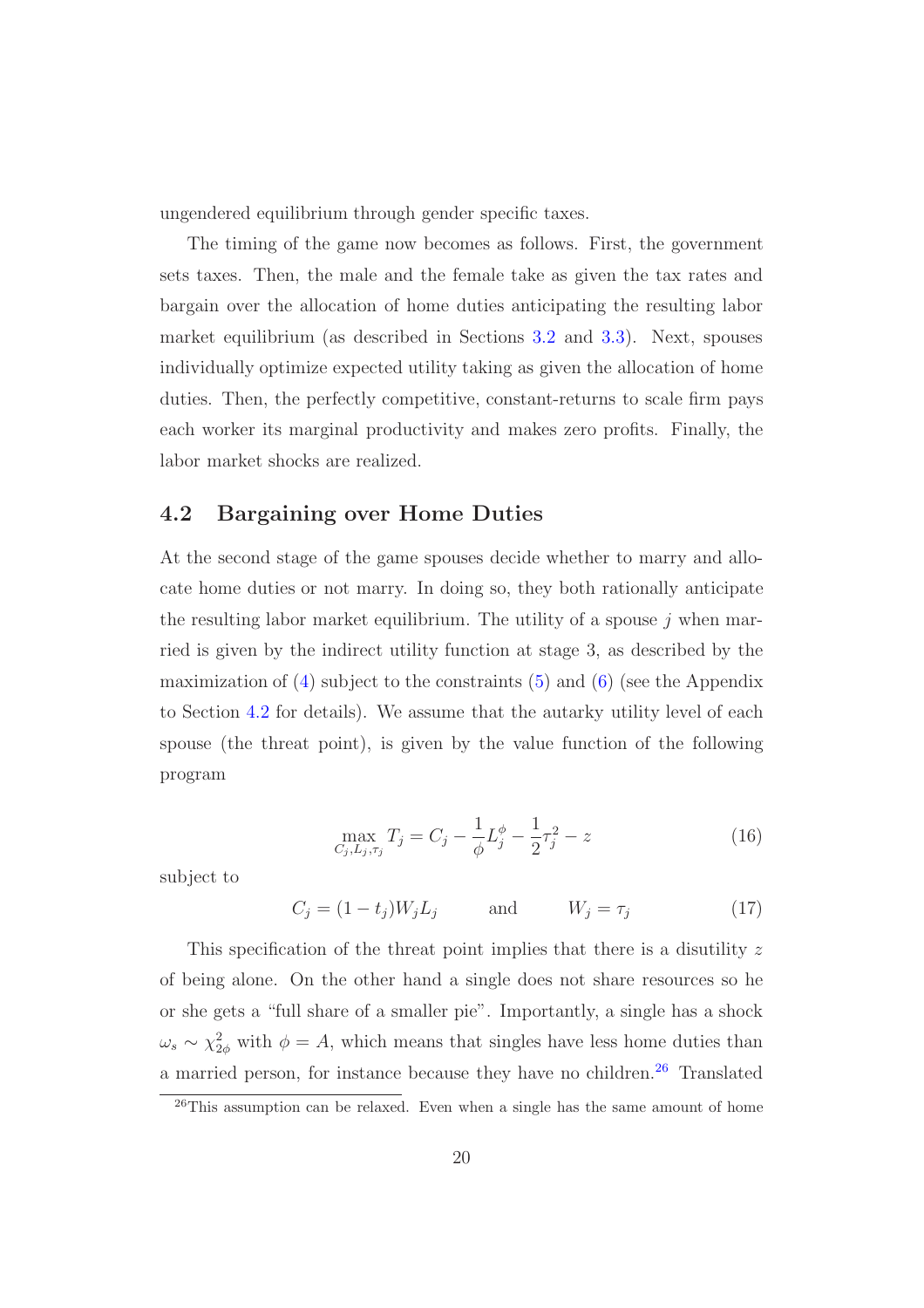into the words of the example in Section [3.1,](#page-8-1) a single person never has to drive the kids to school.

Given this specification of the utilities in marriage and in autarky, for any pair of taxes  $(t_m, t_f)$ , the allocation of home duties is derived from the maximization of the Nash-product

$$
[U_m(a_m; t_m, t_f, s) - T_m(t_m, \phi, z)]^{\gamma} [U_f(a_m; t_f, t_m, s) - T_f(t_f, \phi, z)]^{1-\gamma} \quad (18)
$$

<span id="page-21-2"></span>where  $\gamma > 1/2$  is the bargaining power of the male.

While our marriage specification is, admittedly, simplified, it well captures the importance of the threat points for GBT. There is a feedback effect from government policy to the intrahousehold allocation of bargaining power because the outside option of a spouse  $j$  depends on the tax rate  $t_j$ . When for example the tax rate decreases, spouse *j* acquires more implicit bargaining power through increased training, wage rate and market participation.[27](#page-21-1) In Section [5](#page-28-0) we discuss proposed extensions of the marriage market along more realistic lines including a situation where both married couples and singles can exist in equilibrium.

#### <span id="page-21-0"></span>**4.3 The Bargaining Solution**

We consider the properties of the solution mapping  $a_m(t_m, t_f) : [0, 1]^2 \mapsto$  $(2, A-2)$ . The bargaining solution prescribes how the family allocates home duties for any pair of tax rates, given parameters  $\gamma$ , *s*, *A* and *z*. We don't have closed-form expressions for the solution  $a_m(t_m, t_f)$  and its comparative statics, but we can discuss intuitively (and establish numerically) two important properties of the bargaining solution. For more details see the Appendix to Section [4.3.](#page-21-0)

duty with a married person *on the equilibrium path*, the results do not change. See the Appendix to Section [4.3.](#page-21-0)

<span id="page-21-1"></span><sup>27</sup>Pollak (2005) argues that the wage rate and implicitly the level of human capital should determine the outside option of a spouse. Our specification addresses, at least partly, this concern because taxes distort the training decision and endogenously shift the labor demand curve.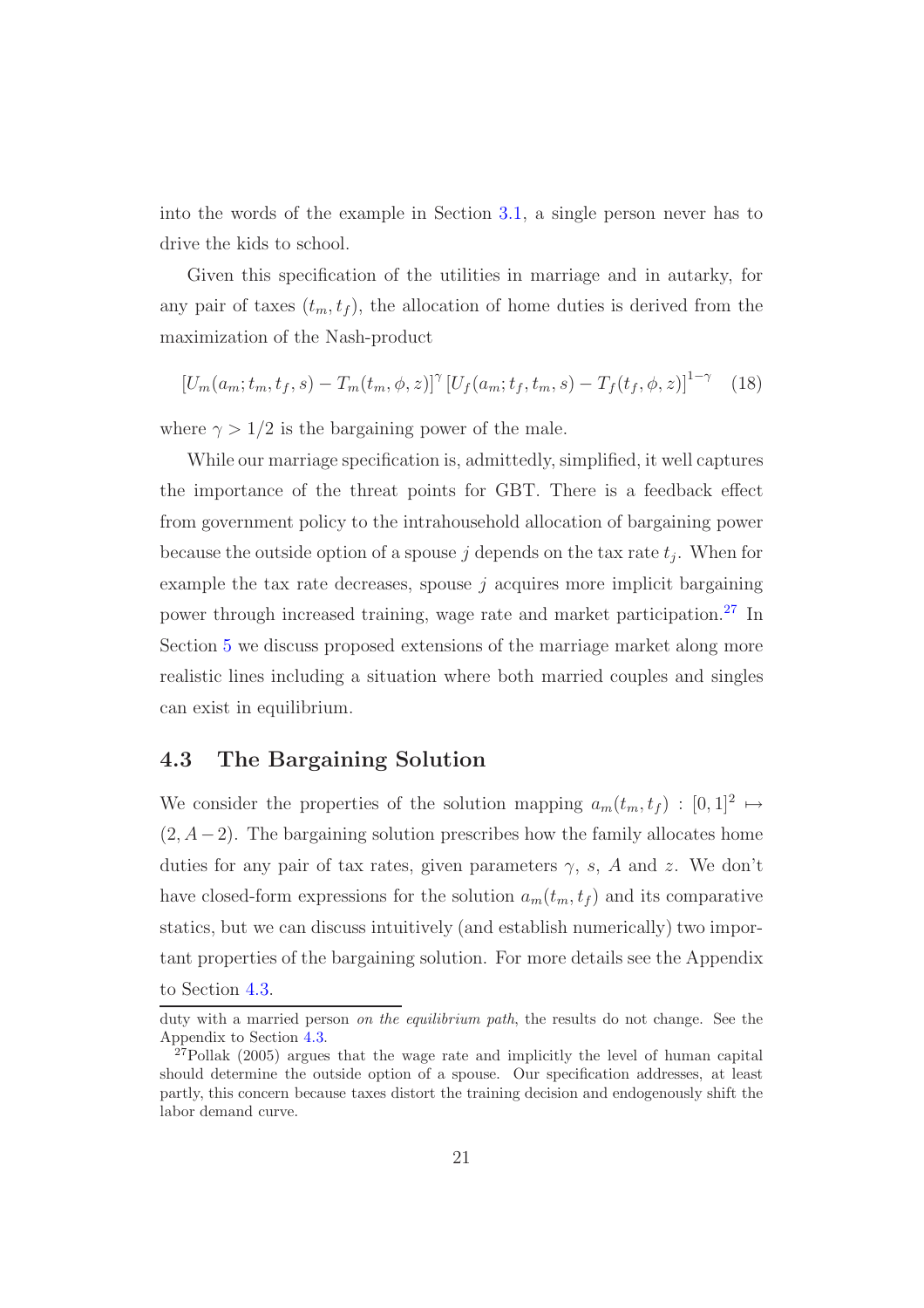First, the sharing parameter affects the allocation of home duties. Specifically for given  $(t_m, t_f)$ , an increase in *s*, i.e. less resource sharing, makes the allocation of shocks more unbalanced,  $\frac{\partial a_m}{\partial s} > 0$ . We call this the *sharing effect* and depict it in Figure [4.](#page-48-0) This Figure plots the male's indirect utility function  $U_m(a_m)$  as a function of home duties. When the male makes take it or leave it offers to the female (equivalent to  $\gamma = 1$ ) and there is no income sharing, he chooses the maximum feasible level of *am*, that is he chooses not to take any home duties. As the sharing of resources becomes important (*s* decreases) the male decides to take some amount of homework, even though he has the maximum level of bargaining power. When income is shared, it is never individually optimal for the male to have the female not working in the market. The same intuition applies for any level of  $1/2 < \gamma < 1$ . As income pooling becomes more important the intrahousehold allocation process becomes more balanced. At some level *sE*, resource sharing is so important that the allocation of shocks is completely balanced, even without government intervention.

The sharing of resources implies that there is an externality in the model. Inspection of the solution [\(7\)](#page-12-0) suggests that as resource sharing increases, both spouses participate less in market activities because they lose part of their individual claims over the market product.<sup>[28](#page-22-0)</sup> For extreme levels of sharing,  $s < s_E$ , the male with the bargaining power is better off by staying at home and having the female working and sharing her income with him (this is Area 1, in Figure [5\)](#page-49-0). This prediction is not realistic and from now on we restrict attention to  $s \geq s_E$ .

Even though, for given allocation of home duties, a spouse works and trains less the greater is the sharing of resources, the intrahousehold allocation process is always efficient because the Nash bargaining process is Paretian. Referring back to Figure [3,](#page-47-0) note that the allocation of resources always

<span id="page-22-0"></span><sup>&</sup>lt;sup>28</sup>In that sense this model is a little more individualistic that the collective family model of Chiappori (1988, 1992).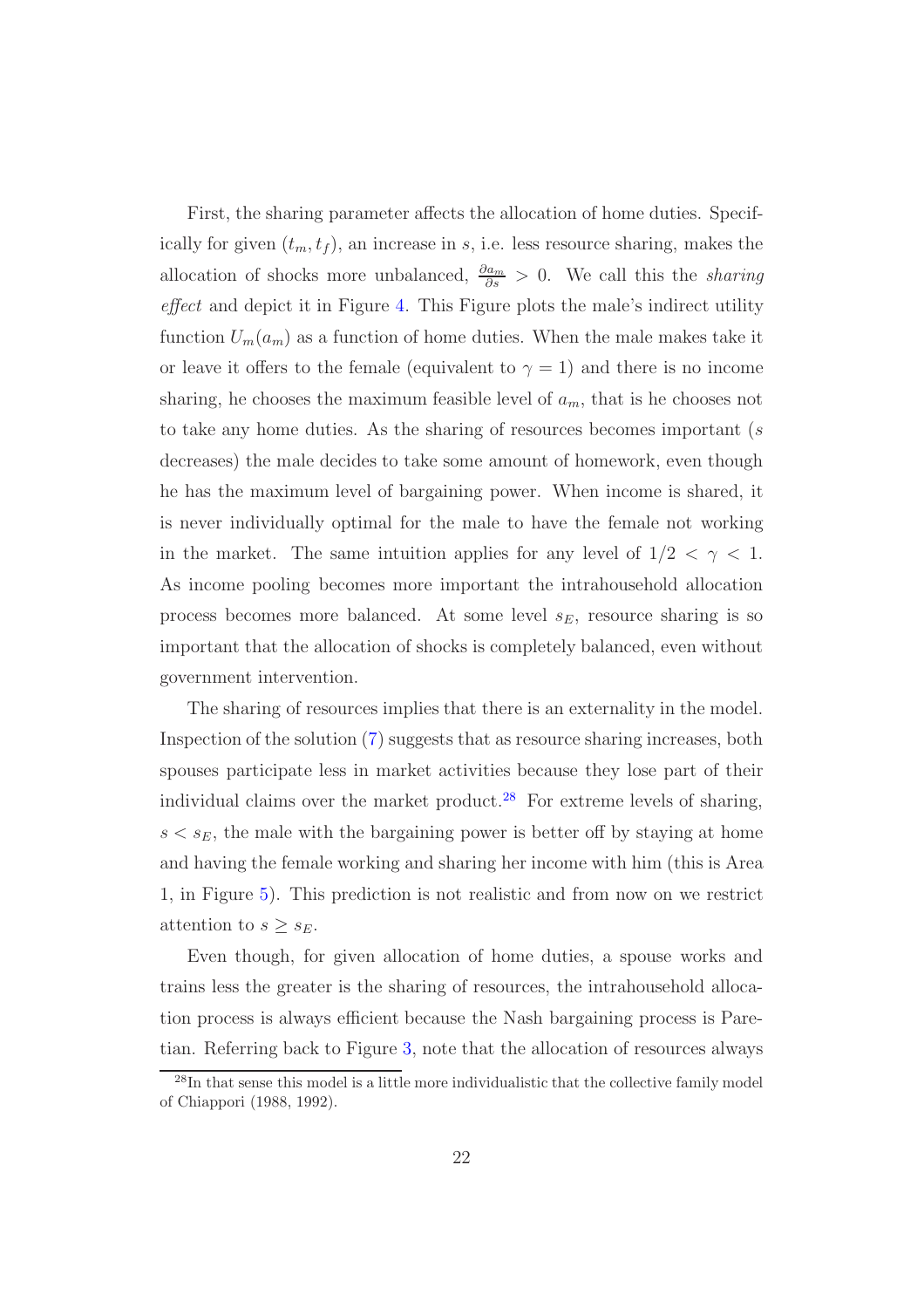lies on the Pareto frontier because we cannot make better off one spouse without making worse off the other (see also equation  $(15)$ ).

The second property of the bargaining solution can be examined by increasing the tax rate for the male  $t_m$  and keeping fixed the female's tax rate  $t_f$  and the level of sharing *s*. Then, from inspection of the Nash product  $(18)$ there are three direct effects going in different directions:

- *Redistribution Effect*:  $\frac{\partial U_m}{\partial t_m}$  *< 0.* When  $t_m$  increases, the male is worse off inside the marriage and demands a lower amount of home duties (higher  $a_m$ ) in order to "stay in the contract".
- *Threat Effect*:  $\frac{\partial T_m}{\partial t_m}$   $\lt$  0. When  $t_m$  increases, the male is worse off outside the marriage and his implicit bargaining power decreases. This means that he is willing to accept a higher amount of home duties (lower  $a_m$ ).
- *Cross Redistribution Effect*: *∂U<sup>f</sup> ∂t<sup>m</sup> <* 0. Because spouses share resources inside the marriage, a higher  $t_m$  makes the female worse off inside the marriage. In order to "stay in the contract" she must be compensated with less home duties (lower  $a_m$ ).

We can show (see the Appendix to Section [4.3\)](#page-21-0) that the threat effect always dominates the redistribution effect. That is, a higher tax rate brings a more balanced allocation,  $\frac{\partial a_m}{\partial t_m} < 0$  because <sup>[29](#page-23-0)</sup>

$$
\frac{\partial U_m}{\partial t_m} - \frac{\partial T_m}{\partial t_m} > 0 \tag{19}
$$

which holds if (but not only if)  $s < 1$  and  $a_m < \phi$ . Similar reasoning (but not symmetric because  $\gamma > 1/2$ ) holds for varying the female's tax rate and *∂am*  $\frac{\partial a_m}{\partial t_f}$  > 0.

<span id="page-23-0"></span> $^{29}$ See the Appendix to Section [4.3](#page-21-0) for the robustness of this result after considering the second order effects.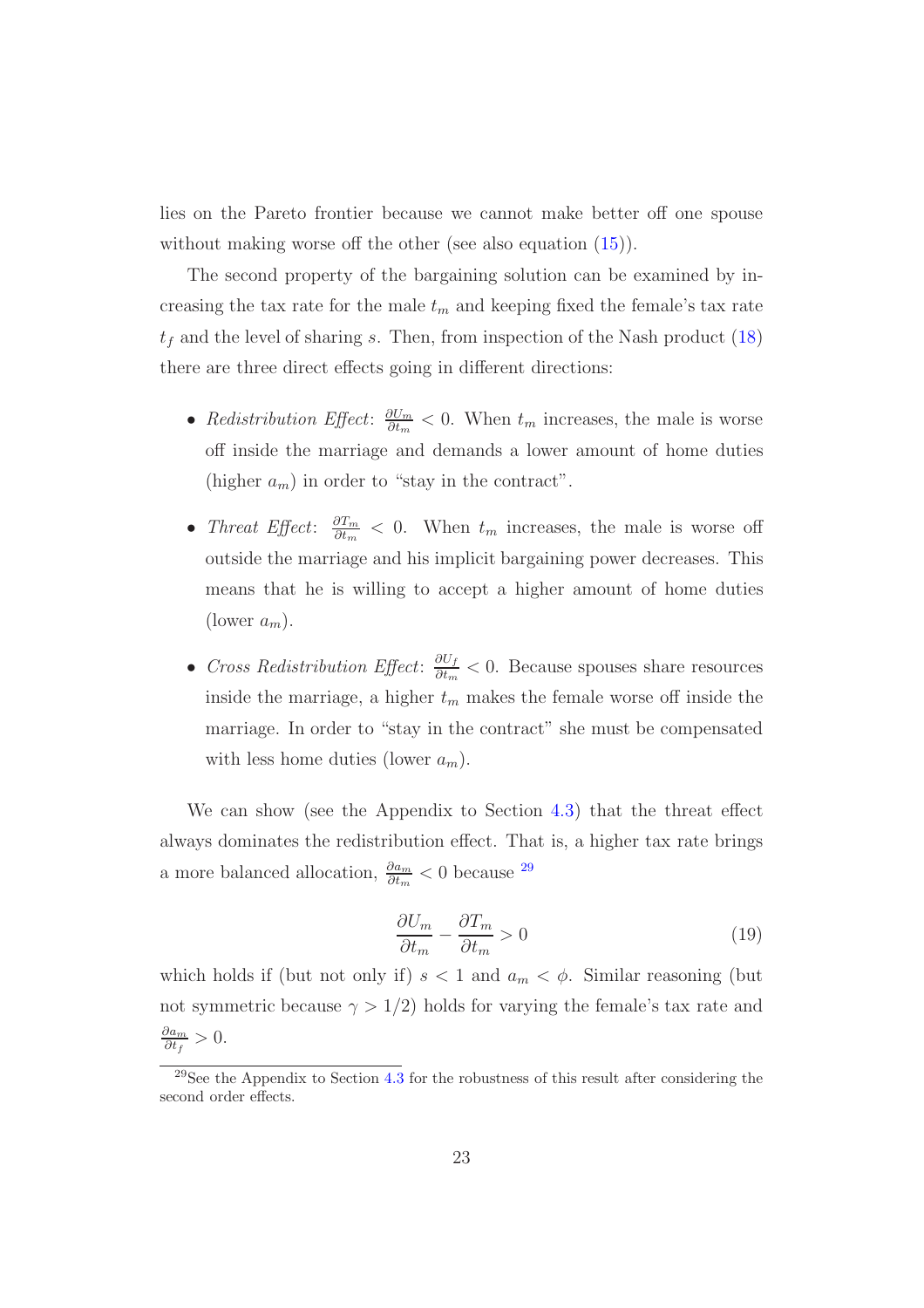Finally, we note that with endogenous allocation of home duties the cross elasticities of labor supply are not zero as in Section [3.](#page-8-0) When  $t_j$  changes for spouse *j*, the allocation of home duties changes endogenously and both spouses adjust their labor supplies. We can write for spouse *k*

$$
e_{L_k,t_j} = \frac{\partial L_k}{\partial t_j} \frac{t_j}{L_k} = \left(\frac{\partial L_k(\bar{a_k})}{\partial t_j} + \frac{\partial L_k}{\partial a_k} \frac{\partial a_k}{\partial t_j}\right) \frac{t_j}{L_k}
$$
(20)

<span id="page-24-1"></span>The first term in [\(20\)](#page-24-1) is zero because preferences are quasilinear and the budget constraint is separable in spouses' net incomes. The second term appears because the allocation of home duties is endogenous and responds to variations in the tax rate. For instance, a higher tax rate for the male  $t_m$ , increases the relative bargaining power of the female. As a result, the female takes less home duties  $(a_f$  increases), and the cross elasticity of labor supply with respect to her spouse's *tax rate* is positive.<sup>[30](#page-24-0)</sup>

### <span id="page-24-2"></span>**4.4 Gender Based Taxation: The Long Run**

<span id="page-24-4"></span>The planning program can be written as

<span id="page-24-3"></span>
$$
\max_{t_m, t_f} \Omega = U_m(t_m, t_f; a_m, a_f, s) + U_f(t_f, t_m; a_f, a_m, s)
$$
\n(21)

subject to the constraint

$$
t_m W_m L_m + t_f W_f L_f \ge G \tag{22}
$$

The difference with Section [3.4](#page-16-0) is that now the allocation of home duties is endogenous and the government anticipates that by setting taxes it affects the private sector's equilibrium

$$
a_m = a_m(t_m, t_f; \gamma, s, z)
$$

<span id="page-24-0"></span><sup>30</sup>This is in line with the empirical evidence, see for example Aaberge and Colombino (2006) for negative cross wage elasticities in Norway and Blau and Kahn (2007) for the US.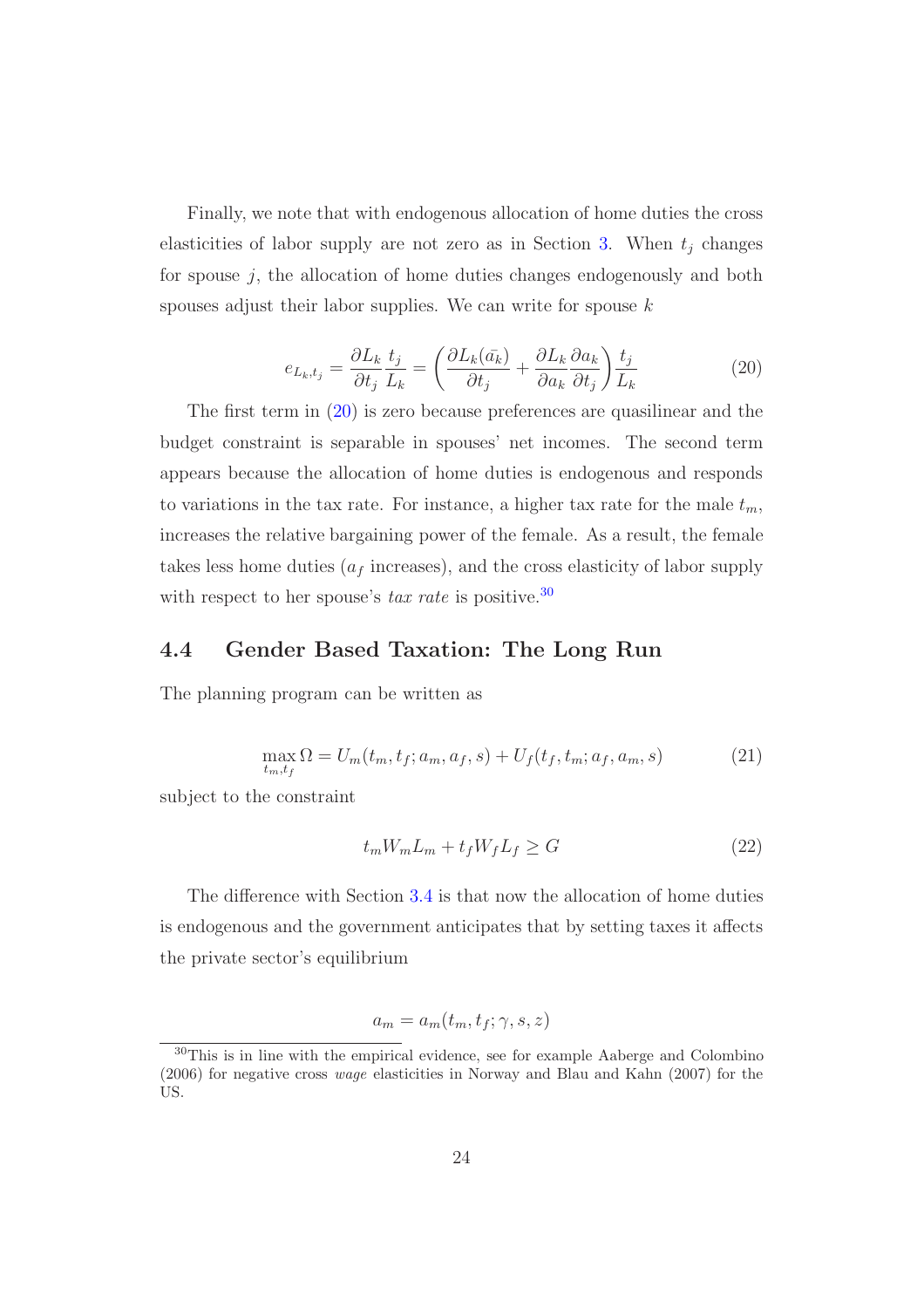$$
a_f = a_f(t_f, t_m; \gamma, s, z).
$$
  
\n
$$
W_j = W_j(t_j, a_j(t_j, t_f))
$$
  
\n
$$
L_j = L_j(t_j, a_j(t_j, t_f))
$$

for  $j = m, f$ .

We first examine government's incentives. Starting from a single tax rate, the government can induce a more balanced allocation by differentiating taxes and setting  $t_m > t_f$ . As long as labor supply elasticities remain different  $(\sigma_f > \sigma_m)$ , GBT also reduces fiscal distortions as in Section [3.4.](#page-16-0)

There is an implicit cost, however, of taxing the male on a higher schedule. By taxing the male at a higher rate not only we distort his labor supply and training decisions (as in Section [3.4\)](#page-16-0) but also we force him endogenously to take more home duties (lower  $a_m$ ) which *further* reduces the government's ability to extract revenues from the primary earner. This "Laffer curve" effect appears in the first order conditions and increases the ratio of the female over the male marginal revenue (see Appendix to Section [4.4](#page-24-2) for further discussion). It can be inspected by looking at the bliss point of spouse *j* under exogenous and endogenous bargaining. For the former case, the peak of the Laffer curve is given at the point where the elasticity of earnings with respect to the tax rate equals -1

$$
t_{j,BLISS} = \frac{E_j}{-\frac{dE_j}{dt_j}} = \frac{a_j - 2}{2a_j} = \frac{1 - \sigma_j}{2(1 + \sigma_j)}
$$
(23)

where  $E_j = W_j L_j$  are pre-tax earnings. Notice that if a higher  $t_j$  reduces  $a_j$ , then the peak of the Laffer curve shifts to the left. Then, for the endogenous bargaining case we have that

$$
t_{j, BLISS2} = \frac{E_j}{-\frac{\partial E_j}{\partial t_j} - \frac{\partial E_j}{\partial a_j} \frac{\partial a_j}{\partial t_j}}
$$
(24)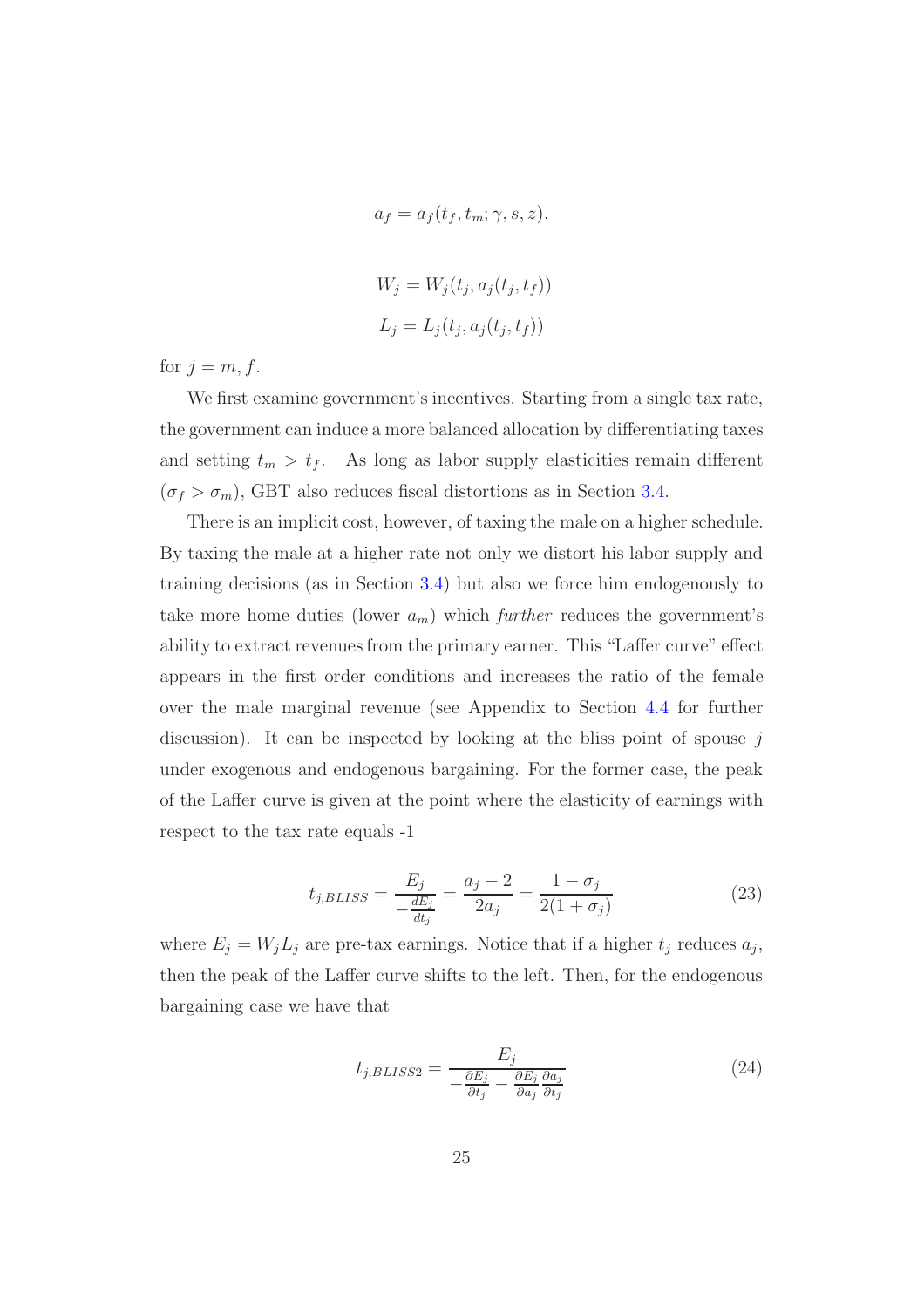with  $t_{j,BLISS2} < t_{j,BLISS}$  as long as  $\frac{\partial E_j}{\partial a_j} > 0$  and  $\frac{\partial a_j}{\partial t_j} < 0$  as it is the case for the male.

In Figure [5](#page-49-0) we depict the solution for the ratio of optimal gender based taxes  $\frac{t_m}{t_f}$  as a function of the sharing parameter *s*. There are three areas of interest. In Area I the externality is so high  $(s < s_E)$  that the male decides to stay at home. The female works more, earns more, is less elastic and the male enjoys resources mainly from his spouse's income. As mentioned before, this case does not accord with real life labor markets and we can safely dismiss it.<sup>[31](#page-26-0)</sup> In Area II, the male has the bargaining power and without extreme sharing of resources he prefers to assume fewer home duties. As a result he works, invests and earns more than the female. The analysis of Section [3.3](#page-13-1) applies, so the male is also less elastic. In Figure [5](#page-49-0) we depict the ratio of labor supply elasticities (that move in the opposite direction of the ratio of home duties) under a single and gender based taxes together with the ratio  $\frac{t_m}{t_f}$ . Gender based taxes induce a more balanced allocation of home duties and bring closer to 1 the ratio of elasticities because they increase the implicit bargaining power of the female. Moreover as long as  $\sigma_f > \sigma_m$ , the conventional Ramsey principle applies and GBT reduces fiscal distortions. Note that with endogenous bargaining and starting from *γ >* 1*/*2, it is relatively more costly for the society to tax the female than it is in the exogenous bargaining case. The reason is that every extra unit of tax revenues that the government raises from the female further deteriorates her implicit bargaining power and results in a more gendered allocation (see Appendix to Section [4.4](#page-24-2) for this argument).

In Area III,  $t_m > t_f$  is still optimal. But here with less resource sharing, given the intuition of the sharing effect in Section [4.3,](#page-21-0) the ratio of home duties and the ratio of elasticities diverge even more. However, the ratio of tax rates starts to decline. The intuition for this result can be found

<span id="page-26-0"></span><sup>&</sup>lt;sup>31</sup>See also the references for the empirical failure of the income pooling hypothesis given in Section [2.](#page-5-0)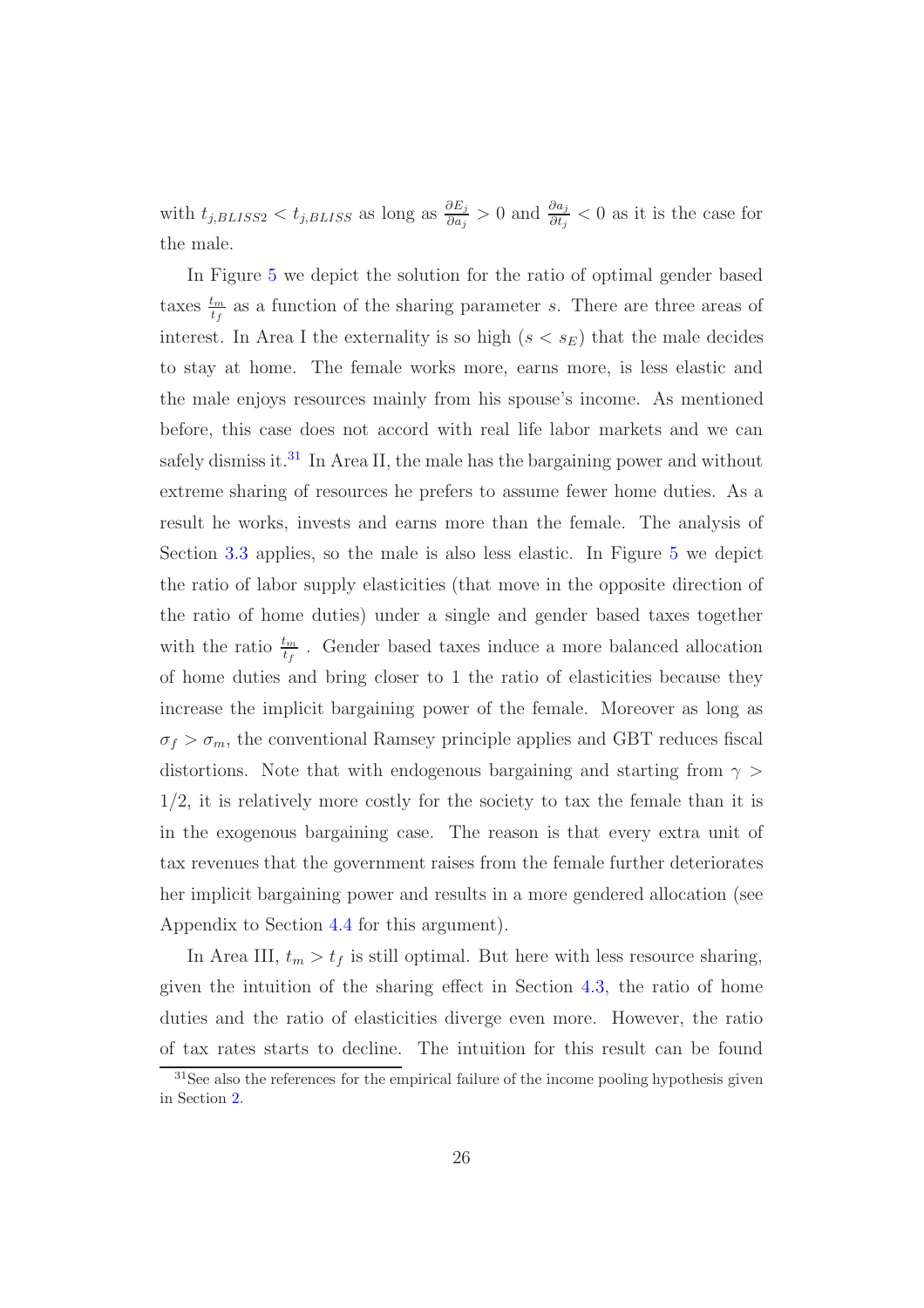in Figure [6,](#page-50-0) after recalling that taxing at a higher tax rate the primary earner endogenously shifts his Laffer curve to the right. This Figure depicts the ratio of wage rates (or training levels)  $\frac{W_m}{W_f}$  as a function of the sharing parameter *s* under a single and gender based taxes. Notice that the ratio of optimal taxes  $\frac{t_m}{t_f}$  traces the inequality in the household  $I = \frac{W_m}{W_f}$  that prevails under a single tax. Inequality under a single tax rate peaks at approximately  $s_M = .92$ . Since the market by its own reduces inequality in earnings and since it is costly for the government to further increase the elasticity of the male, there is no reason why the ratio of taxes should continue to diverge for  $s > s_M$ . The reason why resource sharing and inequality under a single tax rate exhibit an inverted U-shaped relationship is the following. Under a high level of resource sharing, both the male and the female participate less in the market, and the inequality ratio is low. As resource sharing declines (*s* increases) both partners participate more, but the male at an increasing rate and therefore inequality starts to rise. Under extremely low levels of income pooling the female starts to participate at an increasing rate, so inequality begins to fall. Even for no resource sharing, i.e.  $s = 1$ , we always have  $W_m > W_f$ , so there is always incentive for the government to set  $t_m > t_f$ . See Appendix to Section [4.4](#page-24-2) for more details on this argument.

In Figure [7](#page-51-0) we depict the gains in welfare, GDP and employment when moving from a single to gender based taxes as a function of *s*. The gains are maximized when pre-gender based inequality is maximized and start to fall when gender based taxation becomes less necessary in Area III. Finally, in Figure [8](#page-52-0) we depict the possibility that both spouses gain under gender based taxation.[32](#page-27-0) If resource sharing is important, both spouses gain when moving from a single to gender based taxes because the female starts to work, train and earn more.

<span id="page-27-0"></span> $32$ While the previous qualitative results are robust to changes in the calibration, Figure [8](#page-52-0) is just illustrative. Gender based taxation theoretically may make both spouses better off, but this need not always be the case. For easiness of exposition in Figure [8](#page-52-0) we have assumed take it or leave it offers.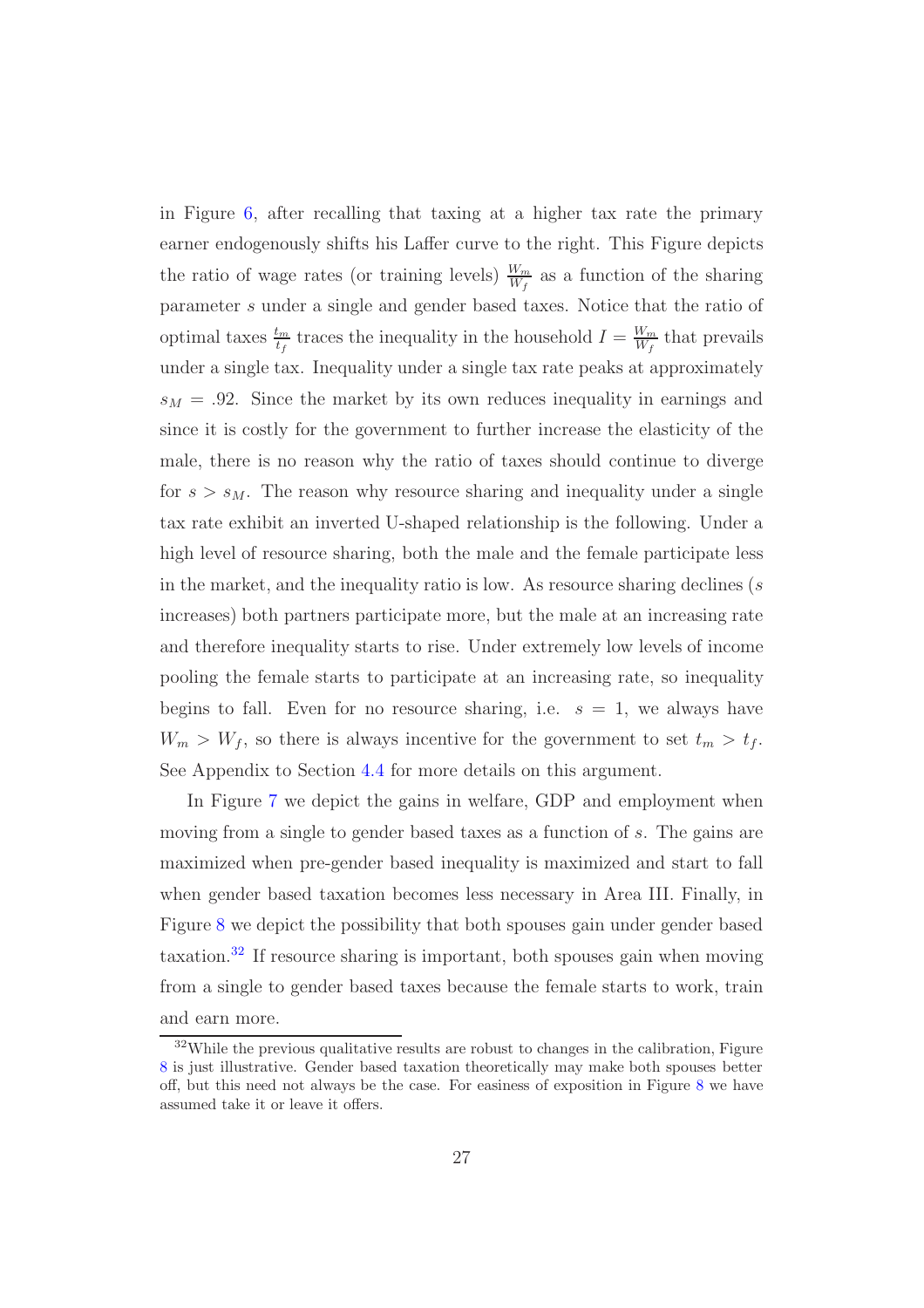# <span id="page-28-0"></span>**5 Conclusions**

In this paper we argue that Gender Based Taxation should be taken into consideration as a potential tax policy . Our main contribution is to evaluate this possibility in a model in which labor supply, their elasticities and the bargaining between spouses are derived endogenously.

If the bargaining power within the family favors the male, GBT with lower tax rates for females is superior to an ungendered tax rate. In what we label the "short run", namely before the family organization adjusts to the new tax regime, GBT reduces tax distortion because of the Ramsey principle according to which one should tax less commodities with higher supply elasticities. When the spouses react to GBT by reoptimizing their bargaining over household duties, GBT leads to a more equitable distribution of household chores and market activities. To the extent that this reallocation does not produce complete equity between male and female and therefore the supply elasticities remain different, GBT is optimal. The reallocation towards more equality of household duties is an additional welfare improving effect if society evaluates the welfare of males and females equally. In the "long run", the welfare gains of GBT derive both from the Ramsey principle and from a more "efficient" organization of the family that takes into account the decreasing marginal benefits in home versus market activities. In our model GBT is optimal for the couple with both members weighted equally and, for some parameter values, for *both* members of the couple individually.

Rather than reviewing in more details our results it is worth discussing several important avenues for future research. First we have not considered the possibility of a comparative advantage of females in home production. Although recent empirical evidence (Albanesi and Olivetti, 2007) suggests that gender-specific technological progress makes this assumption less relevant in modern times, it is still "a possibility on the table". Related to that we have not allowed for learning by doing and specialization in household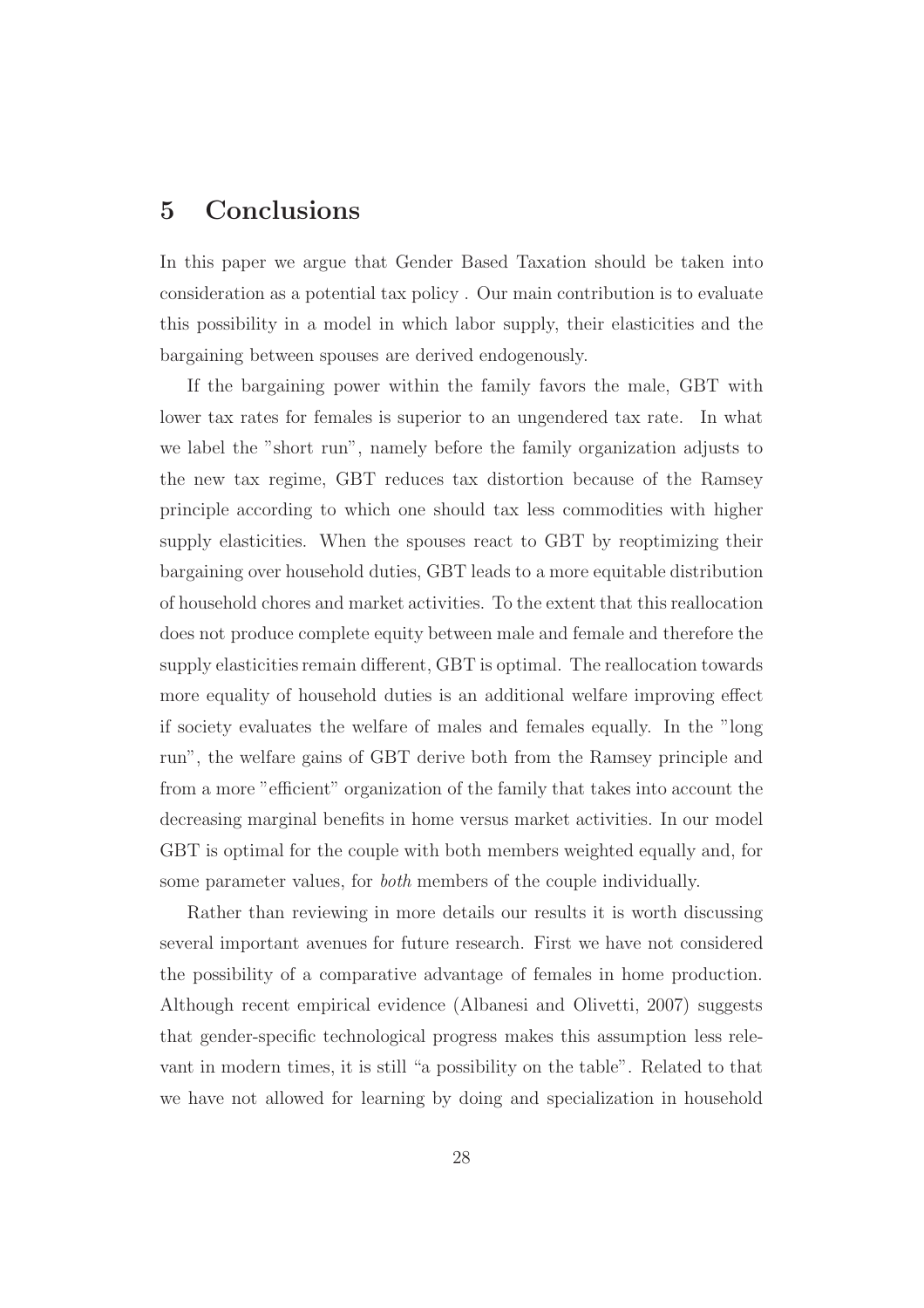chores. Second, our model does not allow for a realistic marriage market since it considers a society in which marriage is optimal for everybody along the equilibrium path. A proper discussion of the marriage market would require the introduction of some heterogeneity within the pool of men and women and the consideration of a matching model. A key question that this analysis could help answering is whether or not GBT should refer to only married couples or to males and females regardless of their marriage status. An answer to this question would depend undoubtedly on the redistributive properties across families, that the latter solution would imply. Third, our model does not distinguish between the intensive and extensive margins of labor supply decisions. There is instead an important discontinuity between starting to work from inactivity and increasing working time if someone is already active in the market. Finally, we believe that a comparison of Gender Based Taxation with other gender and family policies, like quotas, affirmative action, forced parental leave and public supply of services to the families, is necessary within a unified theoretical framework in order to draw policy conclusions. We see no reason why GBT should not be an excellent "horse" in a race with all these alternative policies. In fact our basic economic intuition regarding the superiority of price incentives versus quantity restrictions or regulations would make GBT a favorite in the race, but we still have to run it.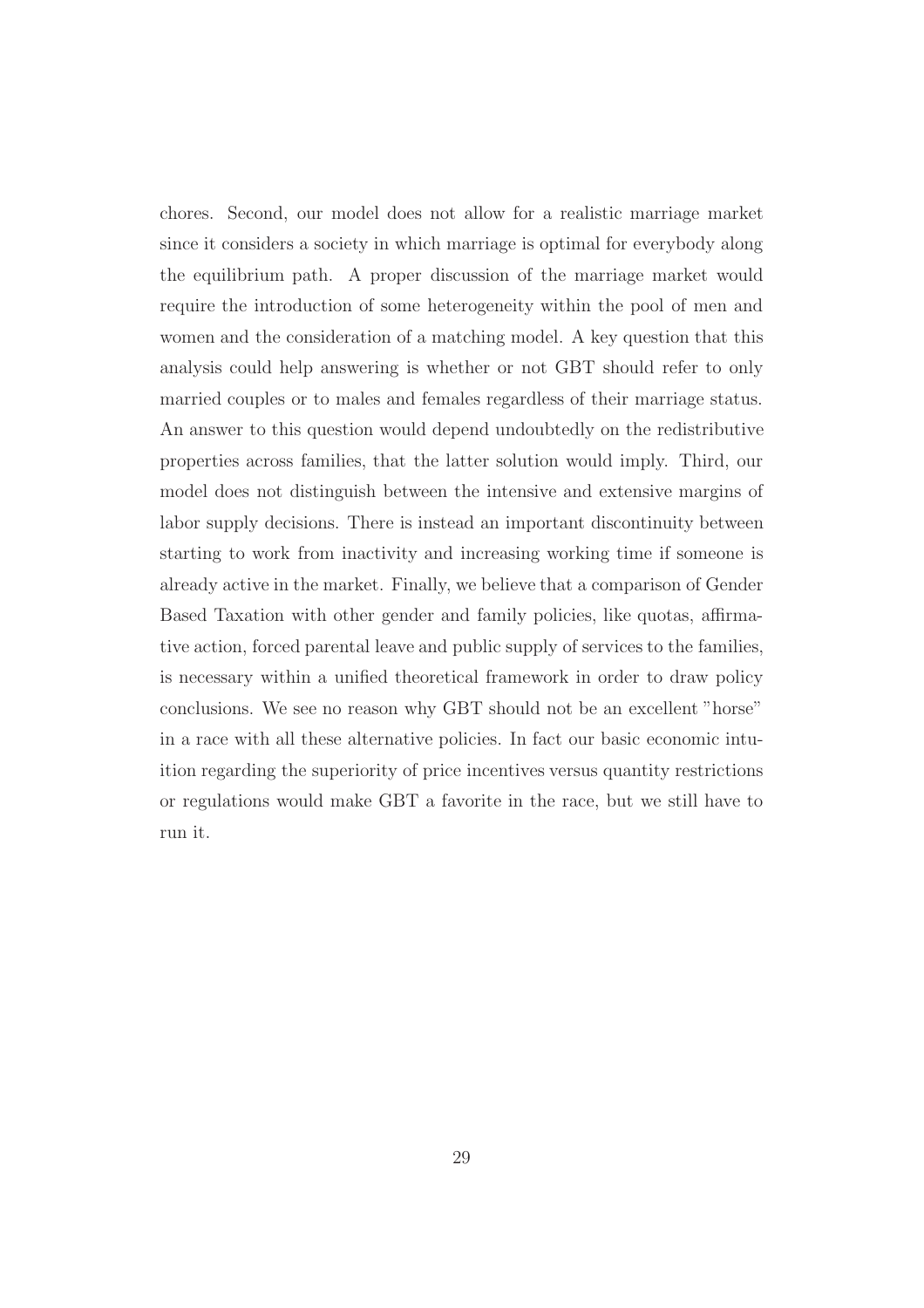# **References**

- [1] Aaberge, R. and U. Colombino, (2006), "Designing Optimal Taxes with a Microeconometric Model of Household Labour Supply", IZA Discussion Paper No. 2468.
- [2] Aguiar, M. and E. Hurst, (2007), "Measuring Trends in Leisure: The Allocation of Time Over Five Decades", *Quarterly Journal of Economics*, 122(3), 969-1006.
- [3] Akerlof, G., (1978), "The Economics of "Tagging" as Applied to the Optimal Income Tax, Welfare Programs, and Manpower Planning", *American Economic Review*, 68(1) , 8-19.
- [4] Albanesi, S. and C. Olivetti, (2006), "Home Production, Market Production and the Gender Wage Gap: Incentives and Expectations", NBER Working Paper No. 12212.
- [5] Albanesi, S. and C. Olivetti, (2007), "Gender Roles and Technological Progress", NBER Working Paper No. 13179.
- [6] Alesina, A., E. Glaeser and B. Sacerdote, (2005), "Work and Leisure in the US and Europe: Why so Different?", *NBER Macroeconomic Annual,* MIT Press.
- [7] Alesina, A. and P. Giuliano, (2007), "The power of the family", NBER Working Paper No. 13051.
- [8] Apps, P. and R. Rees, (1988), "Taxation and the Household", *Journal of Public Economics*, 35, 355-369.
- [9] Apps, P. and R. Rees, (1999a), "On the Taxation of Trade Within and Between Households", *Journal of Public Economics*, 75, 241-263.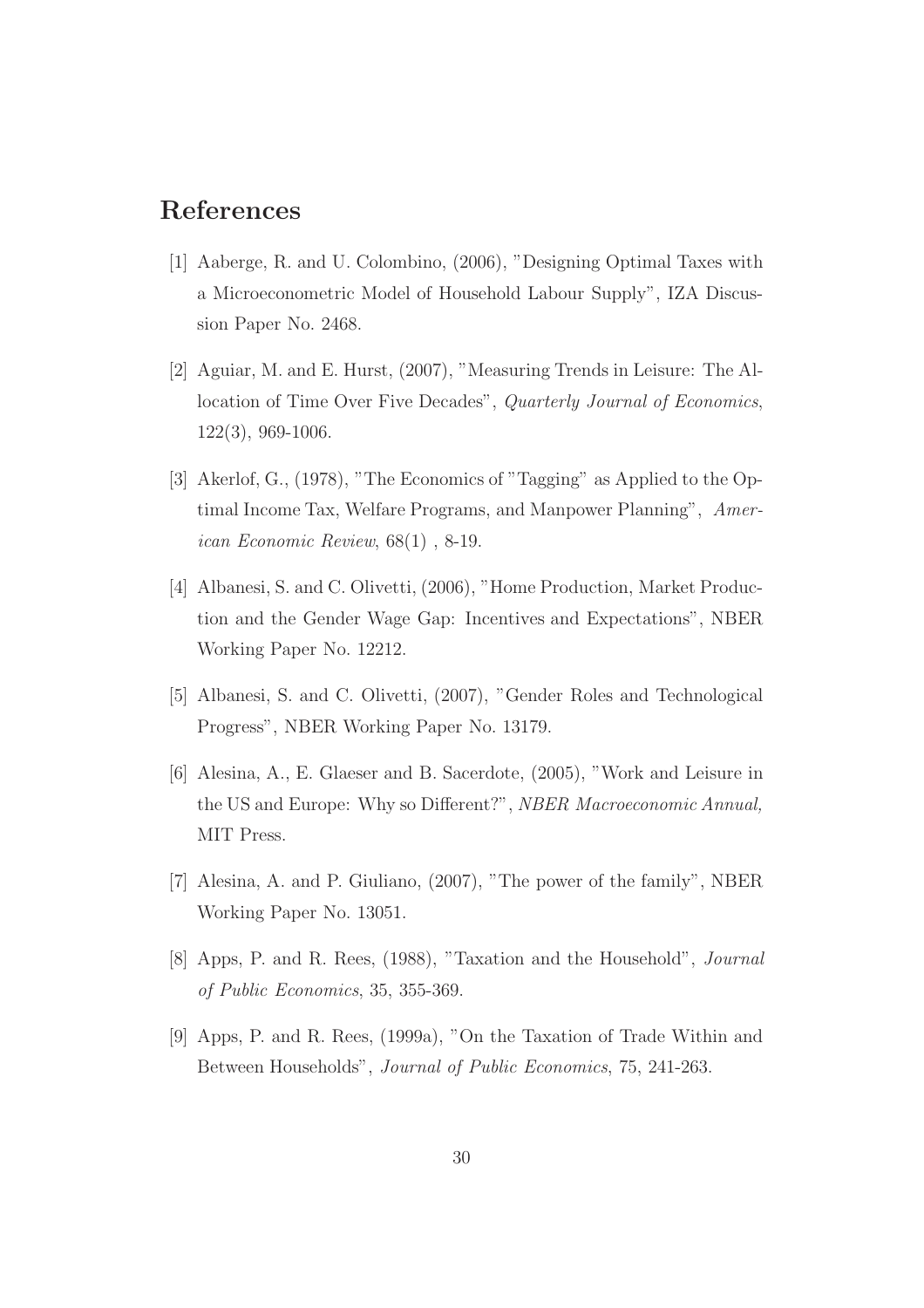- [10] Apps, P. and R. Rees, (1999b), "Joint vs Individual Taxation in Models of Household Production", *Journal of Political Economy*, 107, 2, 393- 403.
- [11] Apps, P. and R. Rees, (2007), "The Taxation of Couples", IZA Discussion Paper No. 2910.
- [12] Atkinson, A. B. and J. E. Stiglitz, (1972), "The Structure of Indirect Taxation and Economic Efficiency", *Journal of Public Economics*, 1, 97-119.
- [13] Becker, G. S., (1965), "A Theory of the Allocation of Time", *Economic Journal*, 75, 493-517.
- [14] Becker, G. S., (1974), "A Theory of Marriage: Part II", *Journal of Political Economy*, 82, 2, S11-S26.
- [15] Becker, G. S., (1985), "Human Capital, Effort and the Sexual Division of Labor", *Journal of Labor Economics*, 3, 1, 33-58.
- [16] Blau, F. and L. Kahn, (2007), "Changes in the Labor Supply Behavior of Married Women: 1980-2000", *Journal of Labor Economics*, 25, 3, 393-438.
- [17] Blundell, R. and T. MacCurdy, (1999), "Labor Supply: A Review of Alternative Approaches" in O. Ashenfelter and D. Card (eds), *Handbook of Labor Economics*, Vol 3, North Holland Amsterdam.
- [18] Boskin, M. and E. Sheshinski, (1983), "Optimal Tax Treatment of the Family: Married Couple", *Journal of Public Economics*, 20, 281-97.
- [19] Brett, C., (1998), "Tax Reform and Collective Family Decision-Making", *Journal of Public Economics*, 70, 425-440.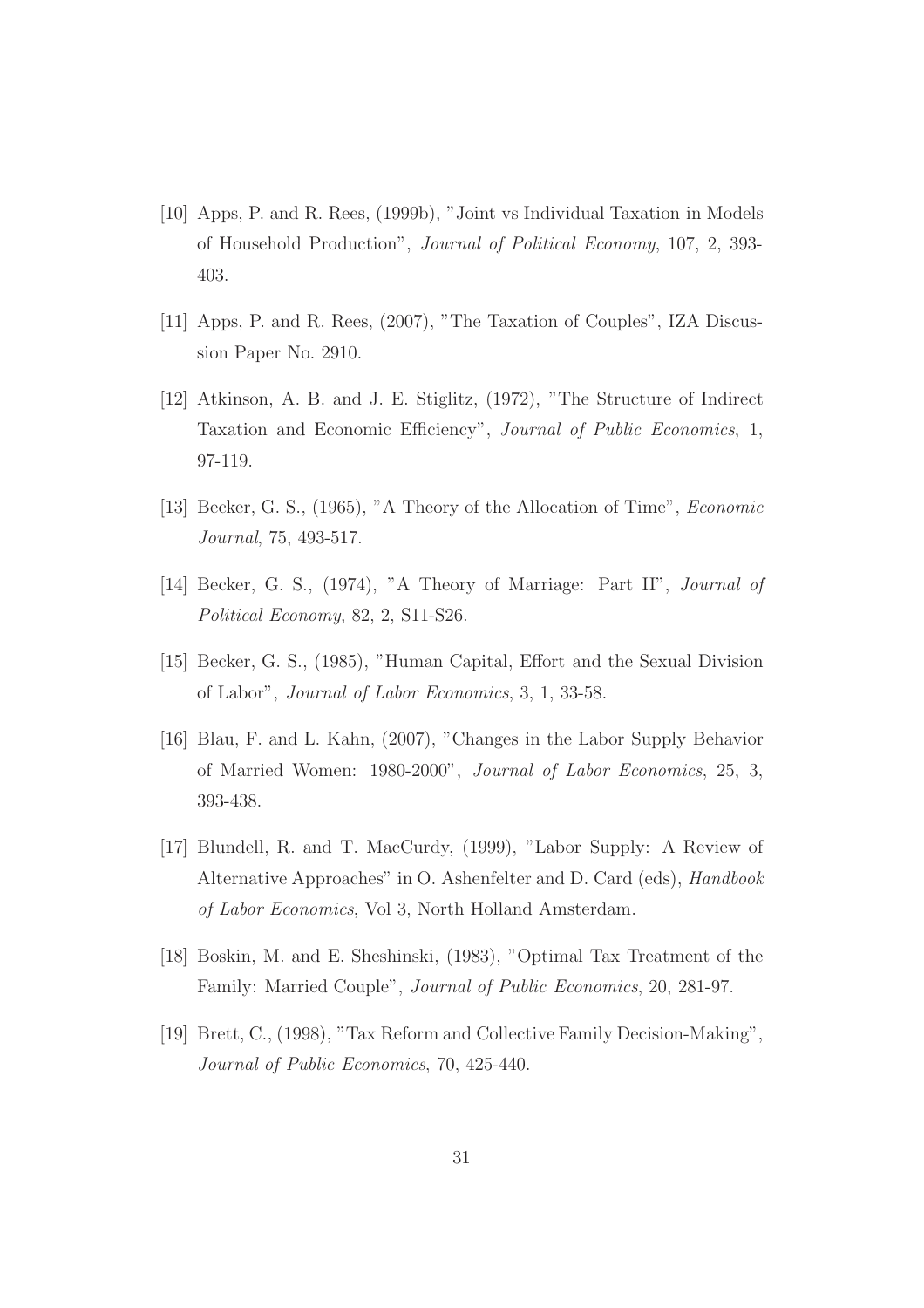- [20] Browning, M., F. Bourguignon, P.-A. Chiappori and V. Lechene, (1994), "Incomes and Outcomes: A Structural Model of Intrahousehold Allocation", *Journal of Political Economy*, 102, 1067-1096.
- [21] Browning, M. and P.-A. Chiappori, (1998), "Efficient Intrahousehold Allocations: A General Characterization and Empirical Tests", *Econometrica*, 66, 1241-1278.
- [22] Chiappori, P.-A., (1988), "Rational Household Labor Supply", *Econometrica*, 56, 63-89.
- [23] Chiappori, P.-A., (1992), "Collective Labor Supply and Welfare", *Journal of Political Economy*, 100, 437-467.
- [24] Diamond, P. A. and J. A. Mirrlees, (1971a), "Optimal Taxation and Public Production, I: Production Efficiency", *American Economic Review*, 61, 1, 8-27.
- [25] Diamond, P. A. and J. A. Mirrlees, (1971b), "Optimal Taxation and Public Production, II: Tax Rules", *American Economic Review*, 61, 3, 261-278.
- [26] Edgeworth, F. Y., (1897), "The Pure Theory of Taxation", *Economic Journal*, 7, 46-70, 226-238, 550-571.
- [27] Friebel, G., J. Eckberg and R. Erickson, (2005), "Parental Leave: A Policy Evaluation of the Swedish 'Daddy-Month' Reform", IZA Discussion Paper No 1617.
- [28] Friedberg, L. and A. Webb, (2006), "Determinants and Consequences of Bargaining Power in Households", NBER Working Paper No.12367.
- [29] Goldin, C., (2006), "The Quiet Revolution that Transformed Women's Employment Education and Family", *American Economic Review Papers and Proceedings*, 1-23, (Ely Lecture).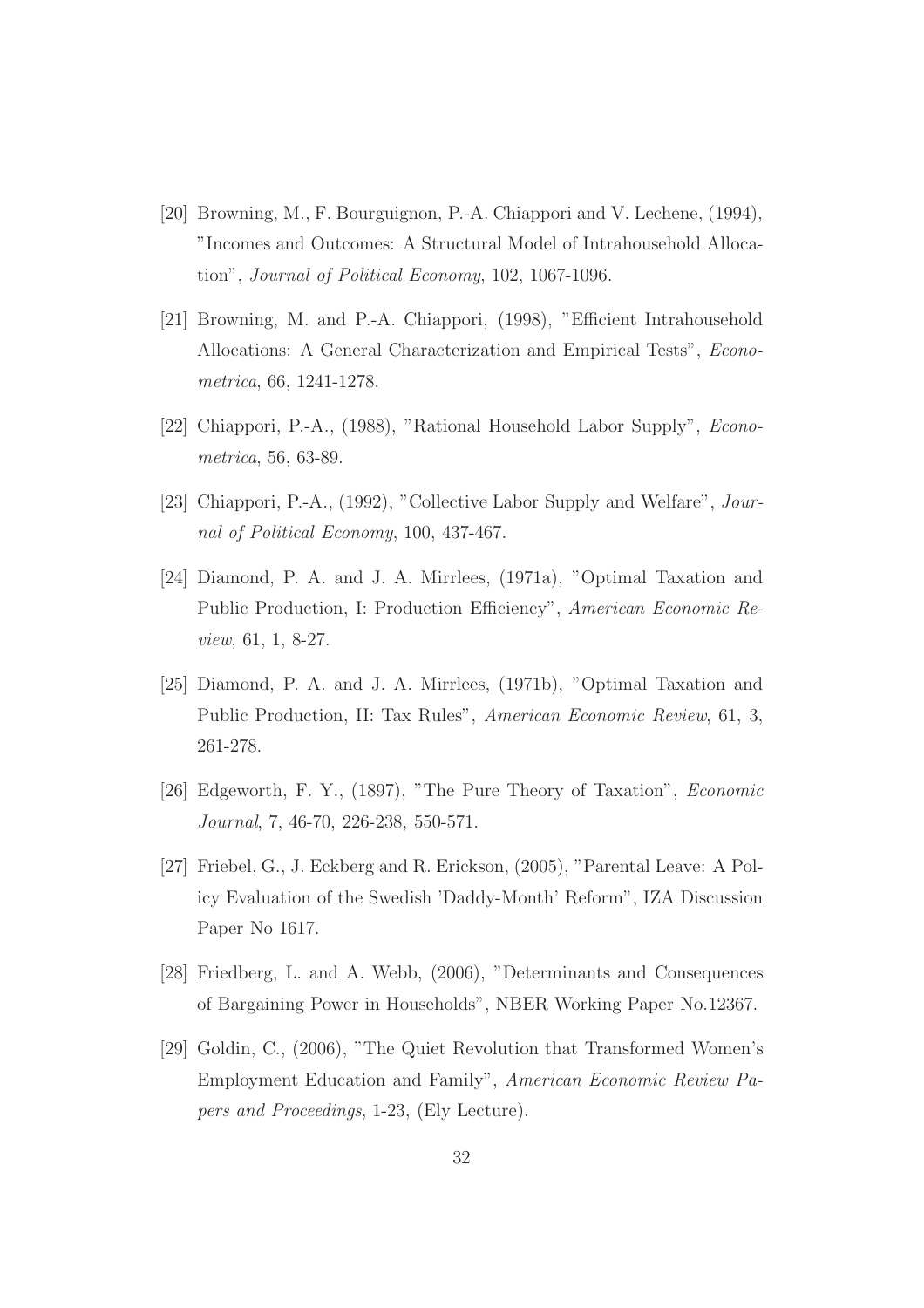- [30] Gottfried, P. and W. F. Richter, (1999), "The Tax Unit and Household Production: Comment", *Journal of Political Economy*, 107, 2, 404-409.
- [31] Gugl, E., (2004), "Intrafamily Distribution and Taxation", *National Tax Journal Paper and Proceedings*.
- [32] Kleven H., C. Kreiner and E. Saez, (2006), "The Optimal Income Taxation of Couples", NBER Working Paper No. 12685.
- [33] Kremer, M., (2003), "Should Taxes be Independent of Age?", Harvard University, mimeo.
- [34] Ichino, A. and E. Moretti, (2006), "Biological Gender Differences, Absenteeism and the Earning Gap", NBER Working Paper 12369.
- [35] Lundberg, S. and R. Pollak, (1993), "Separate Spheres Bargaining and the Marriage Market", *Journal of Political Economy*, 101, 6, 988-1010.
- [36] Lundberg, S. and R. Pollak, (1996), "Bargaining and Distribution in Marriage", *Journal of Economic Perspectives*, 10, 4, 139-158.
- [37] Lundberg, S., R. Pollak and T. Wales, (1997), "Do Husbands and Wives Pool their Resources? Evidence from the U.K. Child Tax Credit" *Journal of Human Resources*, 32, 3, 463-80.
- [38] Mankiw, G. and M. Weinzierl, (2007), "The Optimal Taxation of Height: A Case Study of Utilitarian Income Redistribution", Harvard University, mimeo.
- [39] Manser, M. and M. Brown, (1980), "Marriage and Household Decision Making: A Bargaining Analysis", *International Economic Review*, 21, 31-44.
- [40] McElroy, M. and M. Horney, (1981), "Nash-Bargained Household Decisions: Towards a Generalization of the Theory of Demand", *International Economic Review*, 22, 333-349.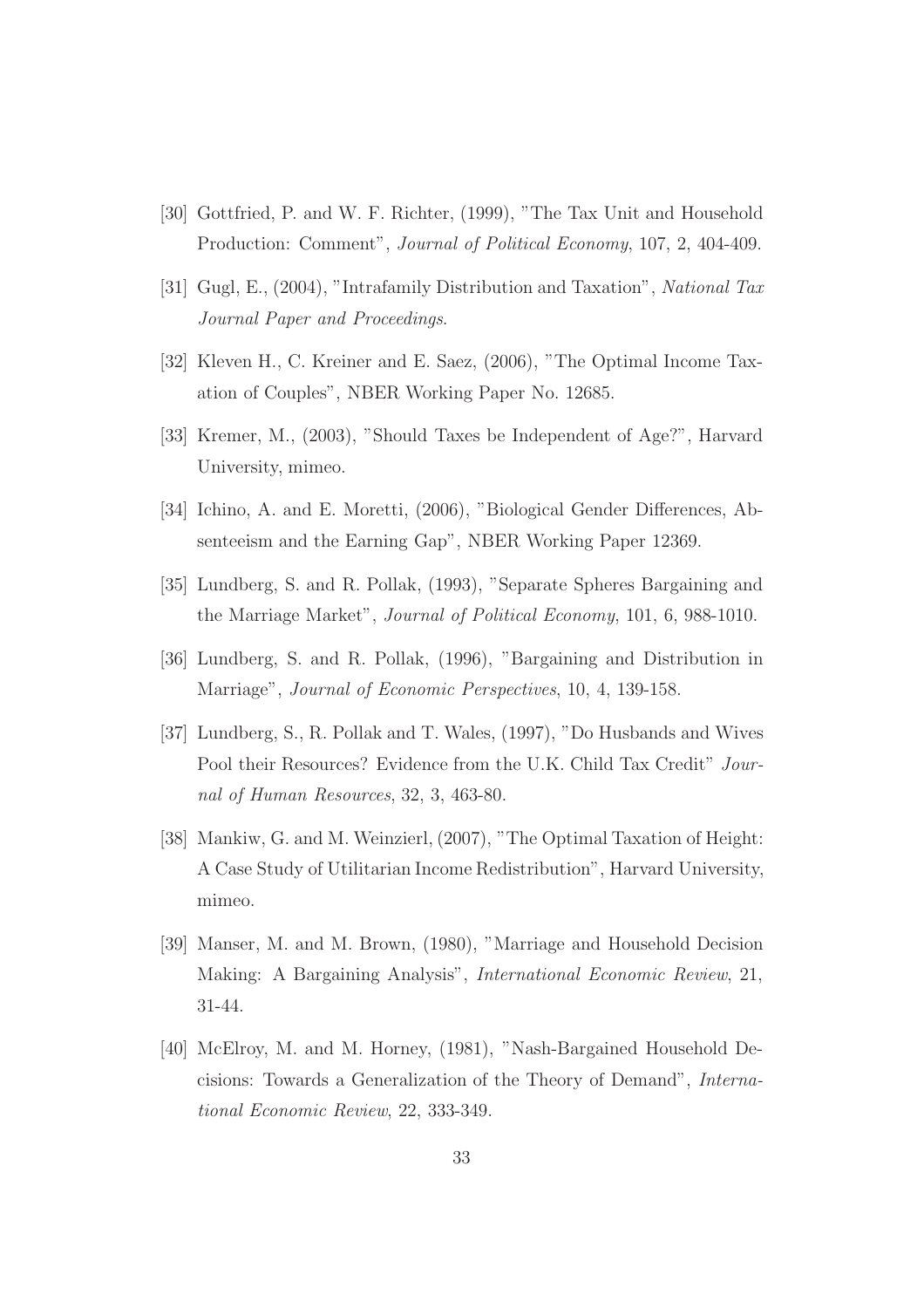- [41] Mincer, J. and S. Polachek, (1974), "Family Investments in Human Capital: Earnings of Women", *Journal of Political Economy*, 82, 576-608.
- [42] Mirrlees, J. A., (1971), "An Exploration in the Theory of Optimum Income Taxation", *Review of Economic Studies*, 38, 175-208.
- [43] Myles, G., (1995), *Public Economics*, Cambridge University Press.
- [44] Pollak, R., (2005), "Bargaining Power in Marriage: Earning, Wage Rates and Household Production", NBER Working Paper No. 11239.
- [45] Piggott, J. and J. Whalley, (1996), "The Tax Unit and Household Production", *Journal of Political Economy*, 104, 398-418.
- [46] Ramsey, F. P., (1927), "A Contribution to the Theory of Taxation", *Economic Journal*, 37, 47-61.
- [47] Rosen, H., (1977), "Is It Time to Abandon Joint Filing?" *National Tax Journal*, 30, 423-428.
- [48] Samuelson, P., (1956), "Social Indifference Curves", *Quarterly Journal of Economics*, 70, 1-22.
- [49] Thomas, D., (1990), "Intra-household Resource Allocation: An Inferential Approach", *Journal of Human Resources*, 25, 635-664.
- [50] Vermeulen, F., (2002), "Collective Household Models: Principles and Main Results", *Journal of Economic Surveys*, 16, 4, 533-564.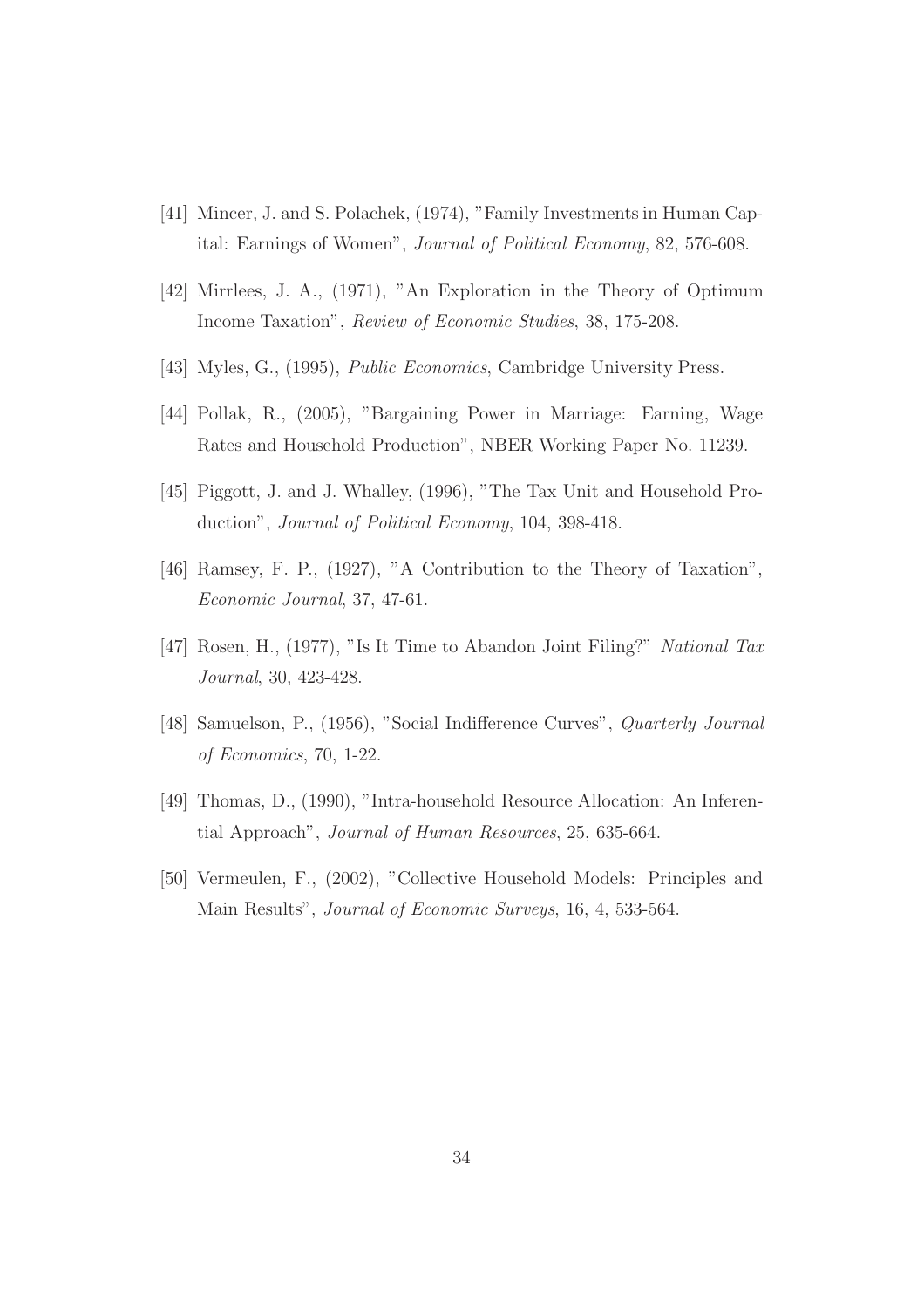# **Appendix**

In this Appendix we provide some useful derivations, results and technical details.

#### **Appendix to Section [3.2](#page-11-2)**

Equation  $(7)$  is derived by substituting constraints  $(5)$  and  $(6)$  into the objective function [\(4\)](#page-11-5), taking the first order conditions with respect to L and  $\tau$  and solving the resulting system of equations. The second order sufficient conditions for this maximization problem hold, as  $U_{LL} < 0$ ,  $U_{\tau\tau} < 0$ ,  $U_{LL}U_{\tau\tau} - U_{L\tau}^2 > 0$  (*U* is globally strictly concave in  $(L, \tau)$ ).

Equation [\(8\)](#page-12-1) gives the elasticity of labor supply with respect to an exogenous variation in the wage rate. This is derived from the first order condition with respect to labor supply (for given amount of training),  $s(1-t_j)W_j - L_j^{a_j-1} = 0$ .

The comparative statics on wages, labor supply, elasticities and training, starting from *a<sup>m</sup> > a<sup>f</sup>* follow directly from inspection of [\(7\)](#page-12-0) and [\(8\)](#page-12-1) because *s*(1−*t<sup>j</sup>* ) *<*  $1, \frac{\partial \frac{2}{a-2}}{\partial a} < 0$  and  $\frac{\partial \frac{a}{a-2}}{\partial a} < 0$ .

#### **Appendix to Section [3.3](#page-13-1)**

We have defined  $U = E_{\omega}V = C - \frac{1}{a}L^a - \frac{1}{2}\tau^2$  as the expected utility function which is derived under the properties of the chi-squared distribution. Then, equations [\(9\)](#page-14-3)-[\(10\)](#page-14-2) are obvious.  $u = -\frac{1}{a}e^{v(L)\omega}$  is the expost disutility from labor supply (in  $V = C + u - \frac{1}{2}\tau^2$ , where  $v(L) = \frac{1}{2}(1 - \frac{1}{L})$ , with  $v' > 0, v'' < 0, v''' > 0$ . We also define the curvature functions  $r_{\omega} = -\frac{u_{\omega\omega}}{u_{\omega}} = -v(L)$  and  $r_L = \frac{u_{LL}}{u_L} = \frac{v''(L)}{v'(L)} + v'(L)\omega$ . While we have that  $r_\omega > 0$ , so spouses are always risk averse in  $\omega$ -variations,  $r_L > 0$ only for  $\omega > 4L$ . However, every spouse *expects* to be expost averse to *L*-variations because  $E_{\omega}r_L = \frac{v''(L)}{v'(L)} + 2av'(L) > 0$ .  $r_{\omega}$  is constant in  $\omega$  (hence the terminology "CARA") but changes with *L*.  $r_L$  is not constant but depends on *L* and  $\omega$ . For the third order effect *∂r<sup>L</sup> ∂L* , a sufficient, but not necessary, condition for this to be negative ("risk prudence") is that  $a_j > 3$ .

What matters for our results is the, in expectation, variation of  $r<sub>L</sub>$  with  $\omega$ . More specifically,  $E_{\omega}r_L$  is positively correlated with the  $Var(\omega)$  as in equation [\(12\)](#page-15-1). For [\(12\)](#page-15-1) we also need that the variance of a chi-squared random variable with 2*a* degrees of freedom equals 4*a*. [\(12\)](#page-15-1) says that the spouse who gets a higher number of shocks, i.e. faces more variability in the labor market, expects to be expost more concave in L. This flattens the (exante) utility contours (in the  $(C, L)$ space) and lowers the elasticity of labor supply.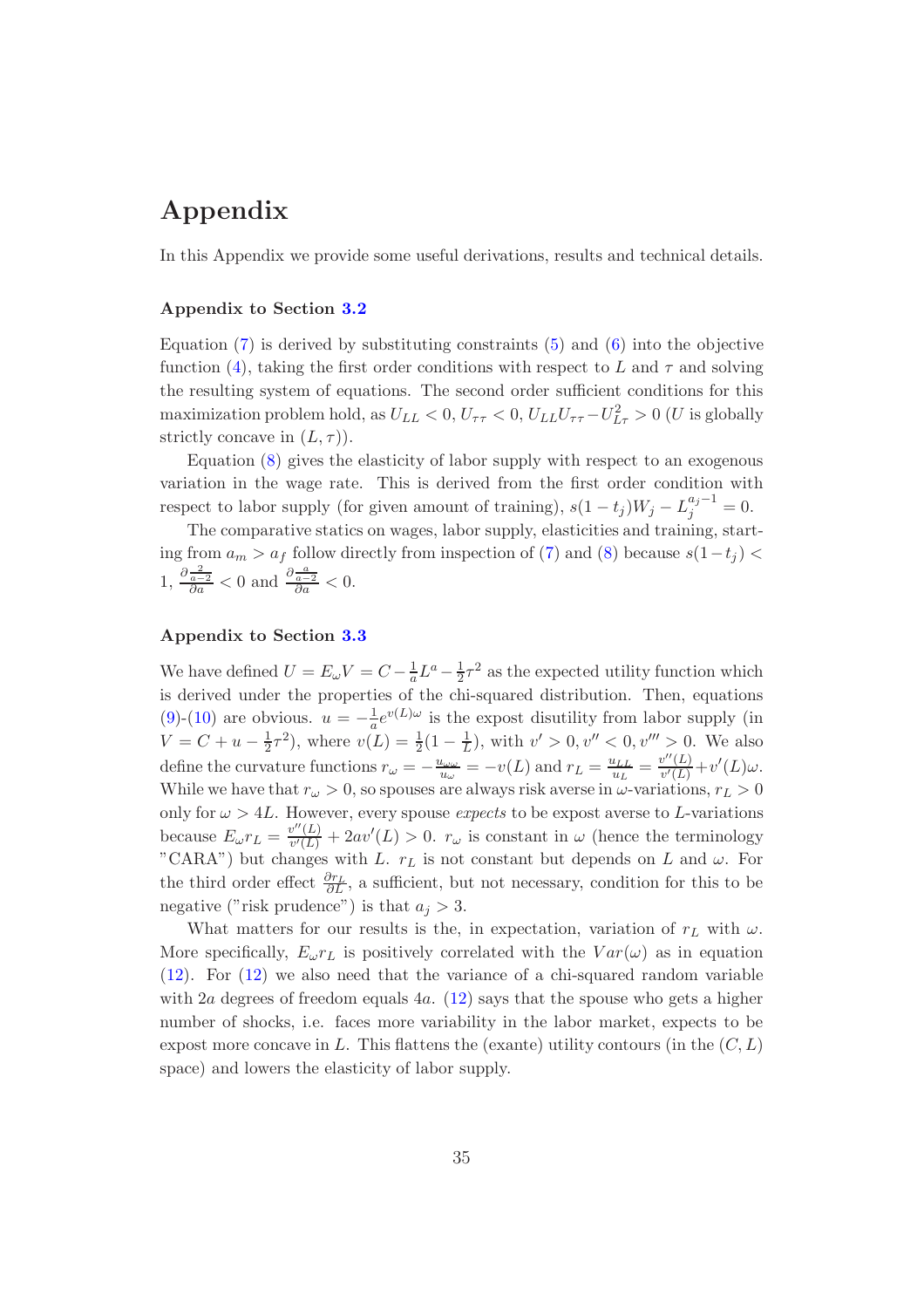#### **Appendix to Section [3.4](#page-16-0)**

We first substitute the solution  $(7)$  and the constraints  $(5)$  and  $(6)$  into the objective function [\(4\)](#page-11-5) and derive the indirect utility function. For example, for the male with home duties equal at some generic level  $a_m = a$ , the value function is  $U_m(t_m, t_f; a, s) = \frac{a-2}{2a}(s(1-t_m))^{\frac{2a}{a-2}} + (1-s)(1-t_f)(s(1-t_f))^{\frac{A-a+2}{A-a-2}}$ . Similarly for the female we have  $U_f(t_m, t_f; a, s) = \frac{A-a-2}{2(A-a)}(s(1-t_f))^{\frac{2(A-a)}{A-a-2}} + (1-t)^{\frac{2(A-a)}{A-a-2}}$  $s(1-t_m)(s(1-t_m))^{\frac{a+2}{a-2}}$ . Denote  $R_m = t_m L_m(t_m; a, s)W_m(t_m; a, s)$  and  $R_f =$  $t_f L_f(t_f; a, s)W_f(t_f; a, s)$  the revenues collected from the male and the female respectively evaluated at the solution [\(7\)](#page-12-0). Then we can write the planning program as

<span id="page-36-1"></span>
$$
\max_{t_m, t_f} \Omega = U_m(t_m, t_f; a, s) + U_f(t_f, t_m; a, s)
$$
\n(25)

<span id="page-36-2"></span>subject to the constraint

$$
R = R_m + R_f \ge G \tag{26}
$$

A standard complication in public economics (Diamond and Mirrlees 1971b, Myles 1995, pp 113-114) arises from the fact that the above maximization problem is not sufficiently "smooth". The problem arises in the dual approach because the consumer's indirect utility function is quasiconvex in prices (and income). The program can be turned into a concave problem for a social welfare function of the form  $\Omega(U_m, U_f)$ , with  $\Omega$  being sufficiently concave (high inequality aversion), but in general the transformation of a concave with a convex function is not guaranteed to be concave. In our case, with quasilinear preferences and the utilitarian welfare (i.e.  $\Omega_{U_m} = \Omega_{U_f} = 1$ ), welfare is strictly convex in the tax rates. This means that we cannot simply invoke standard sufficient conditions from the theory of concave programming.

Now we establish the sufficiency of the first order conditions for the above problem. We also can show that this is true for any welfare function that is more concave than the utilitarian case (which is the least concave welfare function).

First, from the definition of  $U_m$  (or the application of the Envelope Theorem) we get that  $\frac{\partial U_m}{\partial t_m} = -s\tau_m L_m < 0$ , i.e. utility strictly decreases in the tax rate (because labor supply and training are always in the interior, all inequalities are strict).<sup>[33](#page-36-0)</sup> Also,  $\frac{\partial U_m}{\partial t_f} = -(1-s)(\frac{2(A-a)}{A-a-2})\tau_f L_f < 0$  for any  $s < 1$ , i.e. male's utility strictly decreases with the tax rate of his spouse because the couple shares resources. Then, we have that  $\frac{\partial^2 U_m}{\partial t_m^2} = -s(\tau_m \frac{\partial L_m}{\partial t_m} + L_m \frac{\partial \tau_m}{\partial t_m}) > 0$  and  $\frac{\partial^2 U_m}{\partial t_f^2} =$  $-s\left(\frac{2(A-a)}{A-a-2}\right)\left(\tau_f\frac{\partial L_f}{\partial t_f}\right)$  $\frac{\partial L_f}{\partial t_f} + L_f \frac{\partial \tau_f}{\partial t_f}$  > 0 from inspection of [\(7\)](#page-12-0). So,  $U_m$  is strictly convex

<span id="page-36-0"></span><sup>33</sup>Throughout the Appendix all derivatives are evaluated at the optimum, i.e. at [\(7\)](#page-12-0).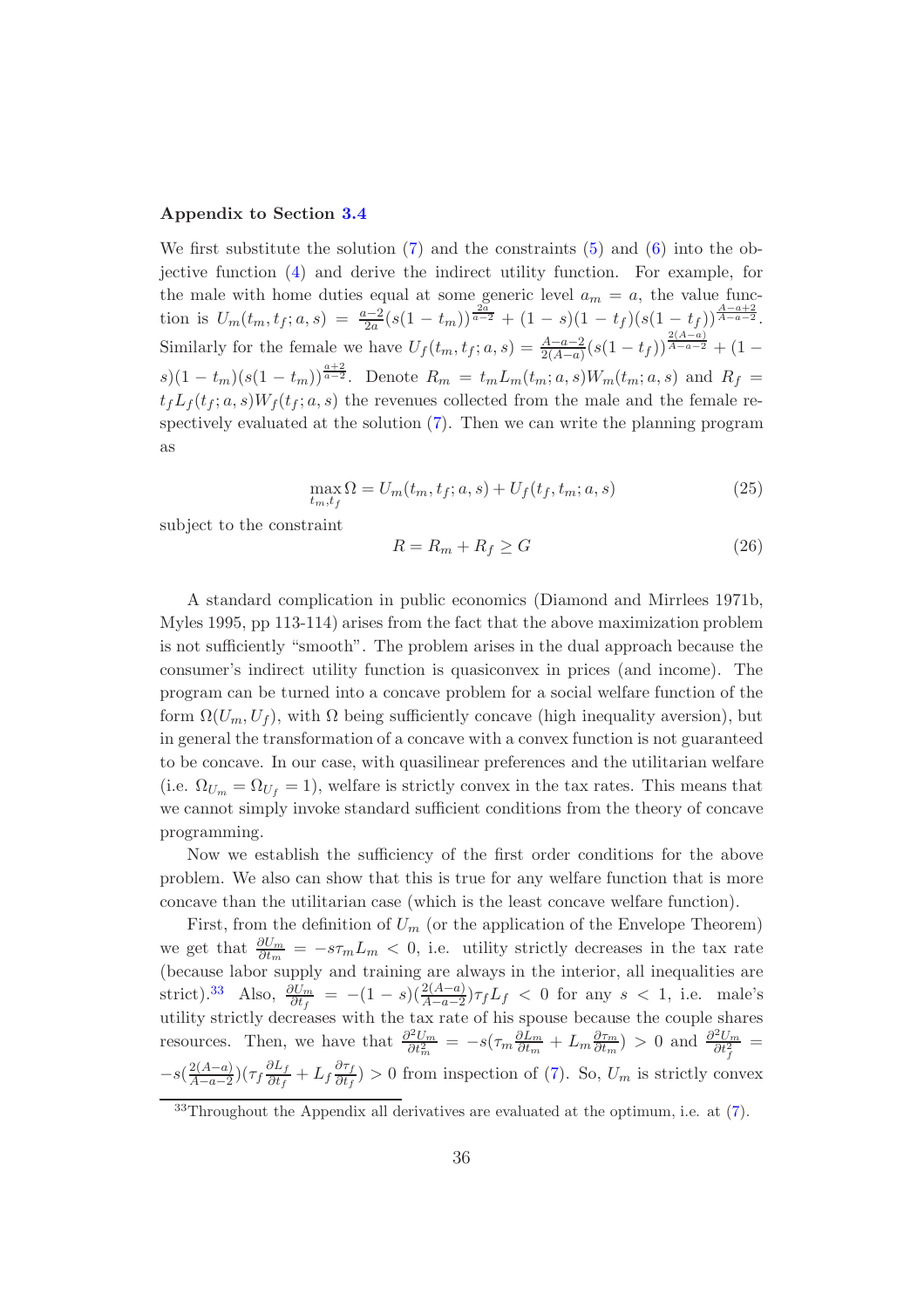in  $(t_m, t_f)$  as the sum of two strictly convex (univariate) functions. The properties of  $U_f$  are similarly derived.

Given the properties of the two indirect utility functions,  $\Omega = U_m + U_f$  is strictly decreasing in  $t_m$ , strictly decreasing in  $t_f$  and strictly convex in  $(t_m, t_f)$ . So, in the  $(t_m, t_f)$  space, the gradient vector  $\nabla \Omega$  points towards the origin  $(0, 0)$ and the lower contour set of the social indifference curve  $\Omega(t_m, t_f) = \overline{\Omega}$  is strictly convex.

Second, consider the revenue function for the male,  $R_m$ . We have that  $\frac{\partial R_m}{\partial t_m}$  =  $\tau_m L_m + t_m L_m \frac{\partial \tau_m}{\partial t_m} + t_m \tau_m \frac{\partial L_m}{\partial t_m}$ . Using [\(7\)](#page-12-0) this is equal to  $\frac{\partial R_m}{\partial t_m} = s L_m^2 [1 - t - t(\frac{a+2}{a-2})]$ . The peak of the Laffer curve for the male comes at the tax rate where the elasticity of earnings with respect to the tax rate is minus unity, so that  $t_{m,BLISS} = \frac{a-2}{2a}$ . Similarly, for the female we have  $t_{f,BLISS} = \frac{A-a-2}{2(A-a)}$ . Now we also have that  $\frac{\partial^2 R_m}{\partial t_m^2} = sL_m^2[-1 - \frac{a+2}{a-2}] + 2sL_m \frac{\partial L_m}{\partial t_m}[1 - t - t(\frac{a+2}{a-2})]$ . The first term is negative while the second term is negative if  $\frac{\partial R_m}{\partial t_m} > 0$ . So, the revenue function for the male is concave if (but not only if) we are at the upwards sloping part of his Laffer curve. The same holds for the female.

Given the properties of  $R_m$  and  $R_f$ , total revenues  $R = R_m + R_f$  are strictly increasing in each of  $t_m$  and  $t_f$  and strictly concave in  $(t_m, t_f)$  if (but not only if)  $(t_m, t_f) < (t_m, B_{LISS}, t_{f,BLISS})$ . This means that in the  $(t_m, t_f)$  space the gradient vector of the revenue function ∇*R* points towards the bliss point and the upper contour set of the revenue isolevel  $R = G$  is strictly convex in that region. Notice if  $a_m > a_f$ , the bliss point lies above the 45 degree line which signals that  $t_m > t_f$ holds in the solution.<sup>[34](#page-37-0)</sup> Also define  $G_{max}$  to be the maximum sustainable level of public expenditure with  $G_{max} = R(t_{m,BLISS}, t_{f,BLISS})$ .

Next, it is easy to show that  $t_m > t_{m, BLISS}$  or  $t_f > t_{f,BLISS}$  can never solve the program. By contradiction and without loss of generality assume that  $t_m$  $t_{m,BLISS}$  holds in the solution. Then we can find a  $t_{m,1} < t_m$  such that welfare is higher  $(W_{t_m} < 0)$  and the constraint is relaxed  $(R_{t_m} < 0)$ .

Therefore without loss in generality we now restrict attention to the set  $D =$  $[(t_m, t_f) : t_m \in [0, t_{m, BLISS}], t_f \in [0, t_{f, BLISS}], G_{max} \ge R \ge G].$  Since *D* is a compact set and  $\Omega$  is a continuous function, by Weierstrass Theorem, a global maximum exists in  $D$  (and a global minimum, which is given by the bliss point for any  $G < G_{max}$ ).

Next, it is easy to show that the constraint always binds at the optimum. Suppose not, i.e. there exists vector  $(t_m, t_f)$  such that  $R(t_m, t_f) > G$  that maximizes welfare. But then we can increase welfare by decreasing some tax rate, while still satisfying the constraint  $R(t_m, t_f) \geq G$ .

<span id="page-37-0"></span> $34$ So, if the government wants to extract the maximum revenue the solution is  $t_m$  =  $t_{m,BLISS} > t_f = t_{f,BLISS}.$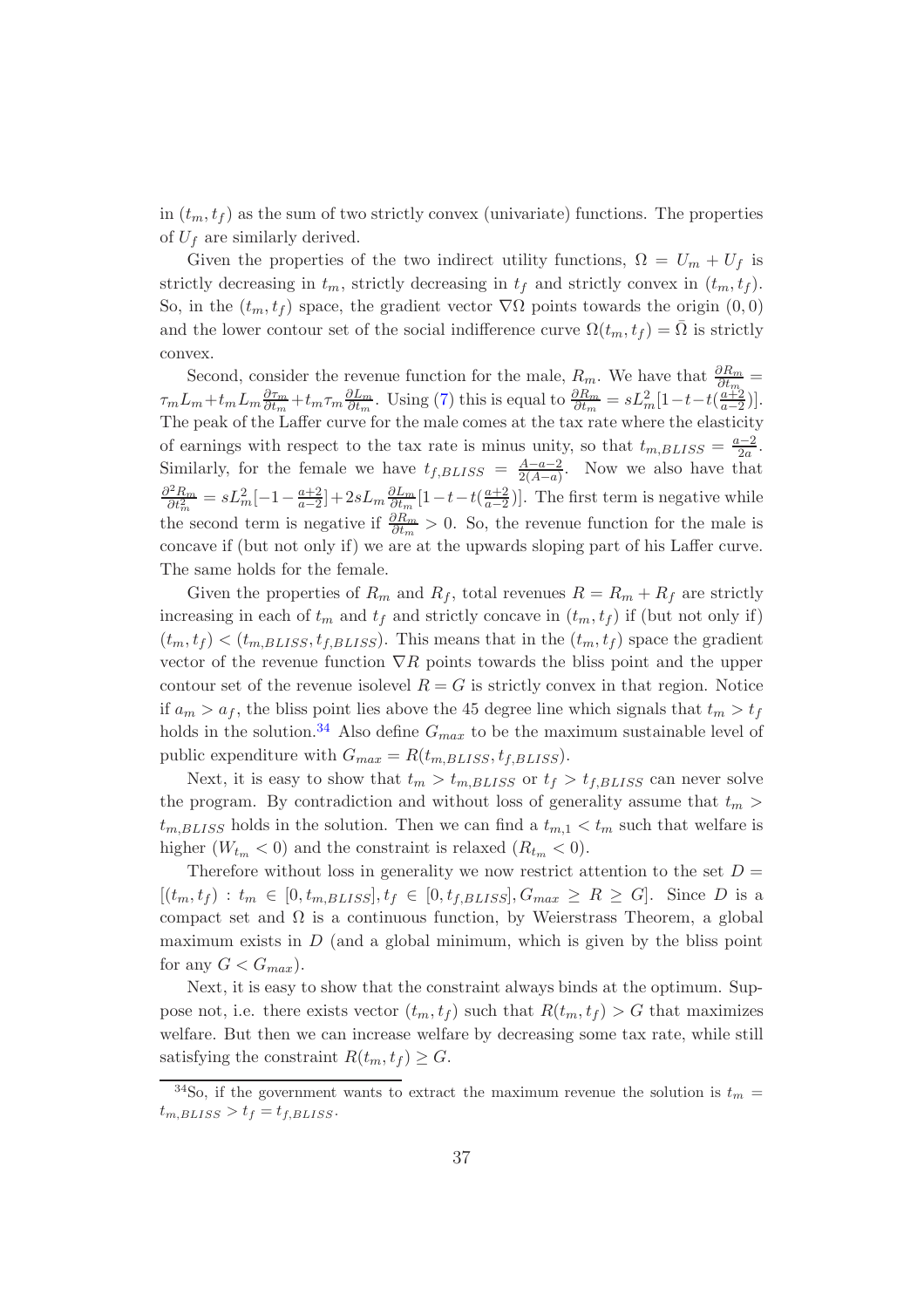Fix an arbitrary level of public expenditure  $G \leq G_{max}$ . The next step is to establish that for  $a_m > a_f$ , i.e.  $\sigma_f > \sigma_m$ , the solution  $t_f > t_m$  is never optimal. Let's call C the point along the 45 degree line where  $R(t_m, t_f) = G$ , for  $t_m = t_f$ . Let's call B the point  $(t_m, t_{f, BLISS})$  that achieves the same level of *G*. Hence, we want to show that the solution never lies on the CB segment. To show that this is true, it suffices to show that the slope of the welfare function in the  $(t_m, t_f)$ space is always greater in absolute value than the slope of the revenue function at every point along the segment CB. This immediately implies that starting from  $t_f > t_m$  we can decrease  $t_f$ , increase  $t_m$ , increase welfare (since we are below the  $t_m = t_f$  line) and still satisfy the budget constraint. In other words,  $t_f > t_m$  is never optimal because the relative marginal cost of taxing a female is higher than the relative marginal revenue and we can improve welfare by reducing *t<sup>f</sup>* .

The slope of the revenue function is given by  $-\frac{R_{t_f}}{R_{t_m}} = -\frac{sL_f^2[1-t_f-t_f(\frac{a_f+2}{a_f-2})]}{sL_m^2[1-t_m-t_m(\frac{a_m+2}{a_f-2})]}$  $\frac{1}{sL_m^2[1-t_m-t_m(\frac{a_m+2}{a_m-2})]}$  and the slope of the welfare indifference curve by  $-\frac{\Omega_{t_f}}{\Omega_{t_m}} = -\frac{sL_f^2(1-t_f)[s+(1-s)(\frac{2a_f}{a_f-2})]}{sL_m^2(1-t_m)[s+(1-s)(\frac{2a_m}{a_f-2})]}$  $\frac{1}{sL_m^2(1-t_m)[s+(1-s)(\frac{2a_m}{a_m-2})]}.$ Now starting from  $a_m > a_f$   $(\sigma_f > \sigma_m)$  and  $t_f > t_m$  we have that  $\frac{s+(1-s)(\frac{2a_f}{a_f-2})}{s+(1-s)(\frac{2a_m}{a_m-2})}$  is larger than one larger than  $1-\frac{t_f}{1-t_f}(\frac{a_f+2}{a_f-2})$  $\frac{1-t_f}{1-\frac{tm}{1-t_m}(\frac{am+2}{am-2})}$  for all *s*, so that the welfare indifference curve is steeper than the revenue level at any point along CB.

Similarly, we can establish that the only point where we cannot increase welfare without violating the constraint is the tangency point (notice however that we had to go through this argument first). In that point the welfare indifference curve is less convex than the budget constraint and the optimal taxes satisfy the condition

$$
\frac{s + (1 - s)\left(\frac{2a_f}{a_f - 2}\right)}{s + (1 - s)\left(\frac{2a_m}{a_m - 2}\right)} = \frac{1 - \frac{t_f}{1 - t_f}\left(\frac{a_f + 2}{a_f - 2}\right)}{1 - \frac{t_m}{1 - t_m}\left(\frac{a_m + 2}{a_m - 2}\right)}\tag{27}
$$

<span id="page-38-0"></span>Equation [\(27\)](#page-38-0) establishes that if  $\sigma_f > \sigma_m$  then  $t_m > t_f$ . The tangency condition is unique because the expected utility function is strictly concave. This ensures that the objective function [\(25\)](#page-36-2) is strictly convex and the constraint [\(26\)](#page-36-1) is strictly concave in the tax rates.

#### **Appendix to Section [4](#page-17-0)**

We denote  $a_m = a$  and  $a_f = A - a$ . We calibrate the total number of home duties to be 20  $(A = 10)$ . This delivers elasticities of labor supply around .2 for the male and *.*3 for the female under no resource sharing. The bargaining power  $\gamma$  is set at 3*/*4 because (i) with resource sharing and (ii) spouses being "risk averse in *a*", the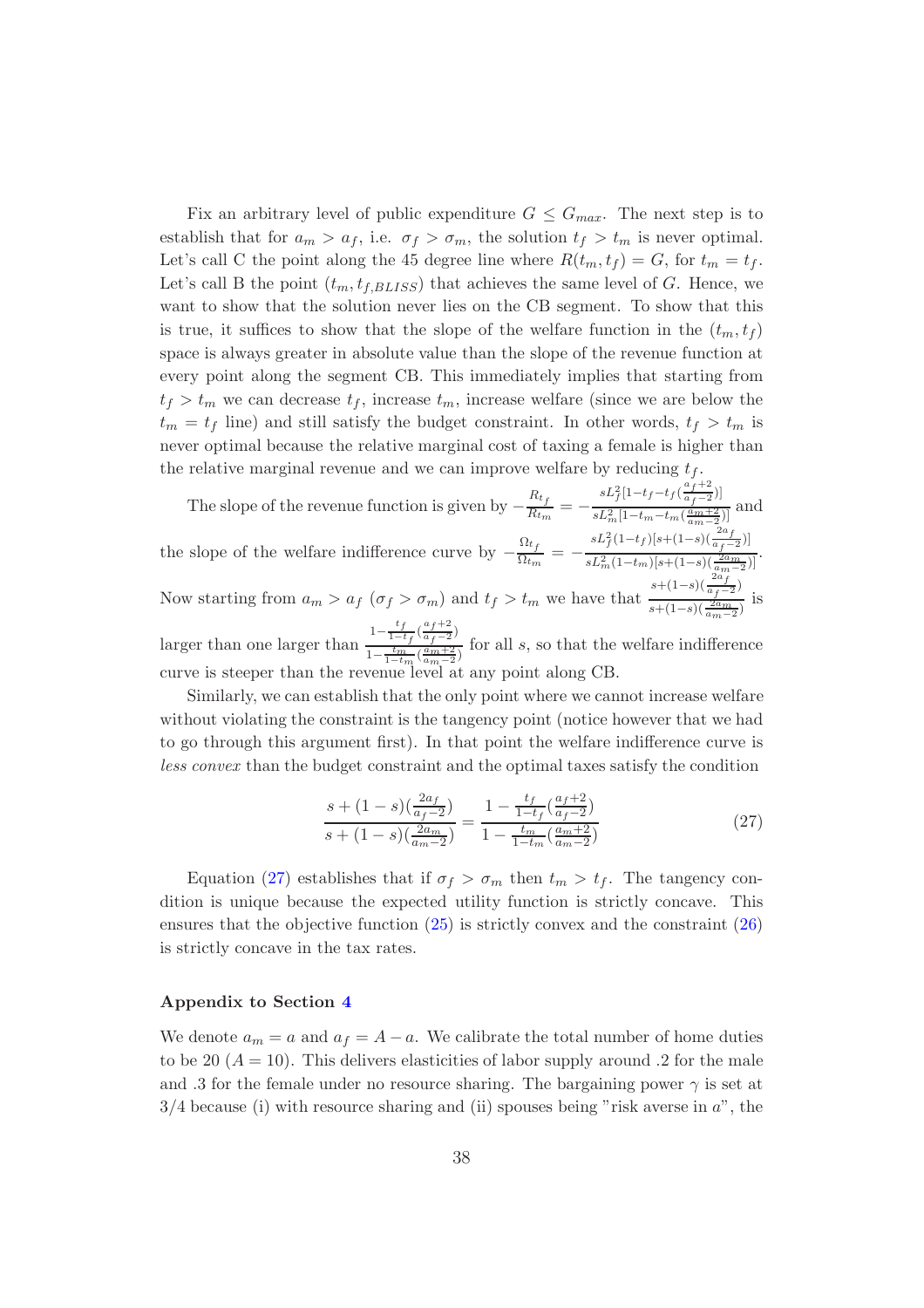allocation of resources is quite balanced. For example, with  $s = 1$  (i.e. the male willing to take as less home duties as possible) and  $z = .2$ , the male extracts a little more than 60% of the marriage surplus. For *s <* 1 this is even smaller and changing the bargaining power does not create significant variation in the results. Similarly for *z* (subject to maintaining strong individual rationality).

In drawing Figures [5-](#page-49-0)[8](#page-52-0) we keep constant public expenditure as a percentage of GDP. The reason is that GDP falls quickly with a declining *s* (both spouses work less), and therefore holding constant the level of public expenditure *G* results in unmeaningful comparisons. *G/GDP* is set at 20%.

#### **Appendix to Section [4.1](#page-18-3)**

We don't have an analytic expression for the solution of the bargaining program. Working numerically and intuitively, the first point is that  $U_m$  is not globally concave in *a*. Taking the second order derivative with respect to *a* we have, for example for the male, that  $\frac{\partial^2 U_m}{\partial a^2} = aL^{a-1}[\frac{1}{a^2} - \frac{lnL}{a^2}] + L^a[-\frac{2}{a^2} - \frac{\frac{\partial L}{\partial a}a^2 \frac{1}{L} - 2alnL}{a^4}] +$  $(1-s)(1-t_f)\frac{\partial^2 E_f}{\partial a^2}$ , where  $E_f = W_f L_f$  are the female's earnings. The first term is positive, the second and the third terms negative. However, except for very extreme levels of *a* (close to 2 or close to A-2), concavity is ensured. In our simulations,  $U_m$  is concave in *a* everywhere in the Pareto efficient area (i.e. when [\(15\)](#page-19-3) holds, see Figure [3\)](#page-47-0). Similarly for the concavity of  $U_f$ . Since the Nashbargained allocations are by assumption Pareto efficient, concavity in the area of interest is assured, and the bargaining solution is well defined.

#### **Appendix to Section [4.2](#page-20-1)**

In [\(18\)](#page-21-2)  $U_m$  and  $U_f$  are given by the same value functions as in the Appendix to Section [3.4](#page-16-0) with the difference that now  $a_m$  and  $a_f$  are viewed as endogenous variables.  $T_m$  and  $T_f$ , the utility functions under autarky, are given by  $T_j =$  $\frac{\phi-2}{2\phi}(1-t_j)^{\frac{2\phi}{\phi-2}}-z$  for any  $j=m, f$ . The parameter *z* ensures that strong individual rationality holds in equilibrium.

#### **Appendix to Section [4.3](#page-21-0)**

The derivative of the indirect utility function for the male with respect to *a* is given by  $\frac{\partial U_m}{\partial a} = \frac{1}{a} L^a \left[\frac{1}{a} - lnL\right] + (1-s)(1-t_f) \frac{\partial E_f}{\partial a}$ , where  $E_f = W_f L_f$  are female's earnings. In the absence of sharing we have  $\frac{\partial U_m}{\partial a} > 0$ . In the presence of sharing, the second term tends to lower  $\frac{\partial U_m}{\partial a}$  because the male loses consumption by forcing the female to stay at home. For extreme levels of sharing, *∂U<sup>m</sup> ∂a <* 0. This is Area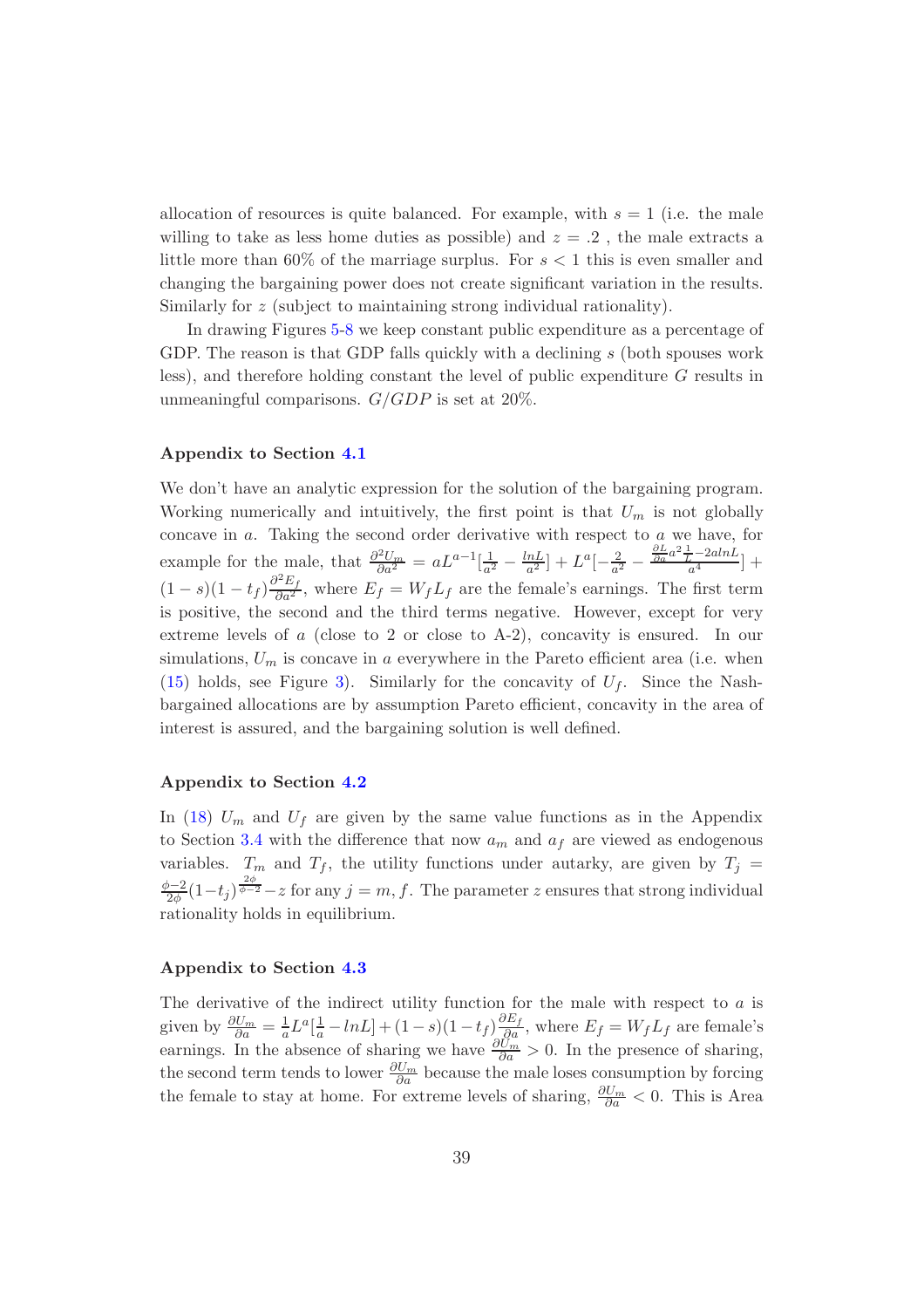I in Figure [5.](#page-49-0) Similarly for the female. From now on we restrict the discussion in Areas II and III, with  $\frac{\partial U_m}{\partial a} > 0$  and  $\frac{\partial U_f}{\partial a} < 0$ .

Write the first order condition for the maximization of [\(18\)](#page-21-2) as  $F(a, t_m, t_f, s, \gamma)$  $\gamma \frac{\frac{\partial U_m(.)}{\partial a}}{U_m(.) - T_m(.)} + (1 - \gamma) \frac{\frac{\partial U_f(.)}{\partial a}}{U_f(.) - T_f(.)} = 0.$  Differentiating this identity with respect to *a* we get that  $-\frac{\partial F}{\partial a} = \gamma \left[\frac{\partial U_m \setminus \partial a}{U_m - T_m}\right]^2 - \gamma$  $\frac{\frac{\partial^2 U_m}{\partial a^2}}{U_m - T_m} + (1 - \gamma) \left[ \frac{\partial U_f \backslash \partial a}{U_f - T_f} \right]^2 - (1 - \gamma)$  $\frac{\partial^2 U_f}{\partial a^2}$  *Uf* −*T<sub>f</sub>* . Since strong individual rationality holds  $(U_m > T_m$  and  $U_f > T_f)$ , a sufficient but not necessary condition for  $-\frac{\partial F}{\partial a} > 0$  is that  $U_m$  and  $U_f$  are concave in *a*, which is true in the Pareto area (see Appendix to Section [4.1\)](#page-18-3) - the second order condition holds.

Differentiate the first order condition with respect to  $\gamma$  and get that  $\frac{\partial F}{\partial \gamma}$  =  $\frac{\frac{\partial U_m}{\partial a}}{U_m - T_m} - \frac{\frac{\partial U_f}{\partial a}}{U_f - T_f} > 0.$  Therefore, using the second order condition  $\frac{\partial a}{\partial \gamma} = \frac{\frac{\partial F}{\partial \gamma}}{-\frac{\partial F}{\partial a}} > 0$ , and naturally the male gets less home duties the larger is his bargaining power.

For the sharing effect the second-order effects are too complicated to yield a meaningful comparative static. However, in all our simulations the first order effect, i.e. that as sharing increases, the male wants to induce work effort from the female and takes more home duties, always dominates (see Figure [4](#page-48-0) for an example) and  $\frac{\partial a}{\partial s} > 0$ .

What matters for the argument that gender based taxes change the implicit bargaining power is that  $\frac{\partial a}{\partial \frac{t_m}{t_f}}$ *<* 0. However, the intuition may well be inspected by changing one tax rate at the time.

The redistribution, threat and cross redistribution effects follow from simple inspection of the utilities under marriage and under autarky. That the threat effect dominates the redistribution effect can be established by differentiating  $U_m$ and  $T_m$  to obtain  $\frac{\partial U_m}{\partial t_m} - \frac{\partial T_m}{\partial t_m} = -(s(1-t_m))^{\frac{am+2}{am-2}} - (-(1-t_m)^{\frac{\phi+2}{\phi-2}}) > 0$  which holds if (but not only if)  $s < 1$  and  $a_m < \phi$ . A weaker sufficient condition is that a single person takes less home duties than a married person, which we believe is a reasonable condition. This condition becomes sufficient and necessary for no resource sharing,  $s = 1$ .

That  $\frac{\partial U_m}{\partial t_m} - \frac{\partial T_m}{\partial t_m} > 0$  is "almost" sufficient for  $\frac{\partial a_m}{\partial t_m} < 0$  can be established as follows. We want to show that  $\frac{\partial F}{\partial t_m} < 0$ . For this write  $\frac{\partial F}{\partial t_m} = \gamma \frac{-\partial U_m \setminus \partial a}{[U_m - T_m]^2} [\frac{\partial U_m}{\partial t_m} \frac{\partial T_m}{\partial t_m}$ ] +  $\gamma$ *<sup>∂</sup>*2*Um ∂a∂tm*  $\frac{\frac{\partial^2 U_m}{\partial a \partial t_m}}{U_m - T_m} + (1 - \gamma) \frac{-\partial U_f \setminus \partial a}{\left[U_f - T_f\right]^2}$  $\frac{-\partial U_f \setminus \partial a}{\left[U_f-T_f\right]^2} \left[\frac{\partial U_f}{\partial t_m}\right] + (1-\gamma)$  $\frac{\partial^2 U_f}{\partial a \partial t_m}$ . We have that  $\frac{\partial U_m}{\partial a} > 0$  and  $\frac{\partial U_f}{\partial a}$  < 0. Now the term  $\frac{\partial U_m}{\partial t_m} - \frac{\partial T_m}{\partial t_m}$  is positive because the threat effect dominates the redistribution effect. The term  $\frac{\partial U_f}{\partial t_m}$  is the cross redistribution effect and it is negative. The term *<sup>∂</sup>*2*U<sup>m</sup> ∂a∂t<sup>m</sup>* by virtue of the Envelope and Young's Theorems can be written as  $\frac{\partial^2 U_m}{\partial a \partial t_m} = -s \frac{\partial E_m}{\partial a}$  and it is negative as earnings decrease with home duties.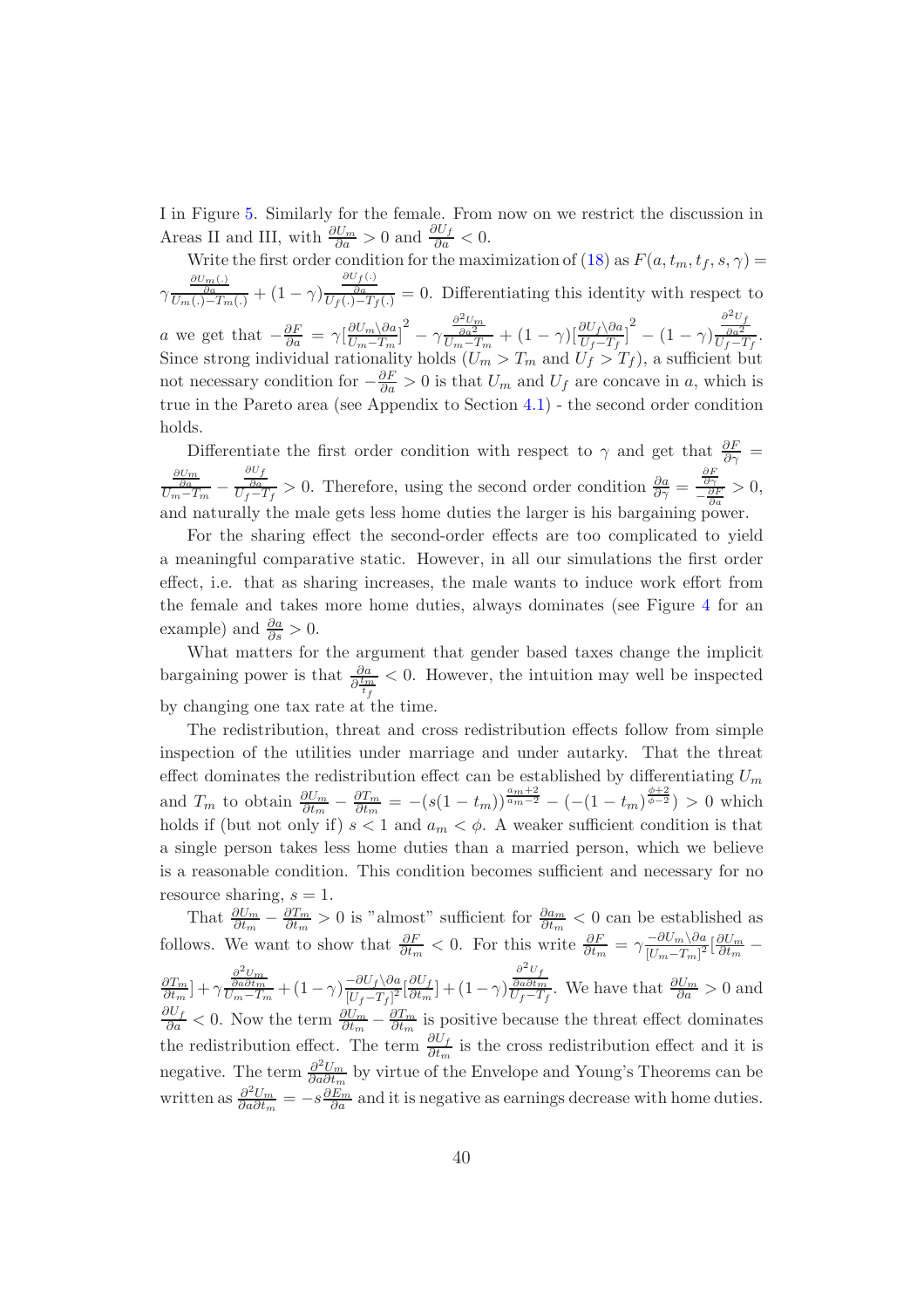Finally, the term  $\frac{\partial^2 U_f}{\partial a \partial t_m} = -(1-s)\left[\frac{\partial E_m}{\partial a} - (1-t_m)\frac{\partial^2 E}{\partial a \partial t_m}\right]$  may be either positive or negative, depending on the elasticity of earnings with respect to home duties. If it is negative, which holds for *s* not very large (say in Area II), then  $\frac{\partial F}{\partial t_m} < 0$ as wanted. If it is positive, then  $\frac{\partial F}{\partial t_m} < 0$  cannot be established analytically, but in our numeric simulations the last effect never dominates the three first effects. The reason is that for *s* very large which is necessary for  $\frac{\partial E_m}{\partial a} - (1 - t_m) \frac{\partial^2 E}{\partial a \partial t_m} < 0$ to hold,  $(1-s)$  times  $\frac{\partial E_m}{\partial a} - (1-t_m) \frac{\partial^2 E}{\partial a \partial t_m}$  becomes negligible. In the absence of sharing,  $s = 1$ ,  $\frac{\partial F}{\partial t_m} < 0$  always holds because the first and the second terms are always negative, and therefore  $\frac{\partial a}{\partial t_m} < 0$ .  $\frac{\partial a}{\partial t_f} > 0$  can be examined similarly.

#### **Appendix to Section [4.4](#page-24-2)**

For the program [\(21\)](#page-24-4)-[\(22\)](#page-24-3) we work numerically. The first order necessary condition for interior local optimum is given by

$$
\frac{\partial U_f}{\partial t_f} + \frac{\partial U_m}{\partial t_f} + \left(\frac{\partial a}{\partial t_f}\right)\left[\frac{\partial U_m}{\partial a} + \frac{\partial U_f}{\partial a}\right] = \frac{E_f + t_f \frac{\partial E_f}{\partial t_f} + t_f \frac{\partial a}{\partial t_f} \frac{\partial E_f}{\partial a}}{E_m + t_m \frac{\partial E_m}{\partial t_m} + t_m \frac{\partial a}{\partial t_m} \frac{\partial E_m}{\partial a}}\n\tag{28}
$$

where  $E_j = W_j L_j$  are gross earnings. This condition says that at the optimum the female over the male ratio of social marginal cost should equal the ratio of marginal revenues that the government can extract from each spouse respectively. Multiplying by  $\frac{1-t_m}{1-t_f}$  both sides we can rewrite the first order condition as

<span id="page-41-0"></span>
$$
\frac{\left[\frac{1}{1-t_f}\right] \left[\frac{\partial U_f}{\partial t_f} + \frac{\partial U_m}{\partial t_f}\right] + \left[\frac{1}{1-t_f}\right] \left(\frac{\partial a}{\partial t_f}\right) \left[\frac{\partial U_m}{\partial a} + \frac{\partial U_f}{\partial a}\right]}{\left[\frac{1}{1-t_m}\right] \left[\frac{\partial U_m}{\partial t_m} + \frac{\partial U_f}{\partial t_f}\right] + \left[\frac{1}{1-t_m}\right] \left(\frac{\partial a}{\partial t_m}\right) \left[\frac{\partial U_m}{\partial a} + \frac{\partial U_f}{\partial a}\right]} = \frac{\left[\frac{1}{1-t_f}\right] \left[E_f + t_f \frac{\partial E_f}{\partial t_f}\right] + \left[\frac{t_f}{1-t_f}\right] \frac{\partial a}{\partial t_f} \frac{\partial E_f}{\partial a}}{\left[\frac{1}{1-t_m}\right] \left[E_m + t_m \frac{\partial E_m}{\partial t_m}\right] + \left[\frac{t_m}{1-t_m}\right] \frac{\partial a}{\partial t_m} \frac{\partial E_m}{\partial a}}\tag{29}
$$

While certainly not sufficient this condition can shed some light in the workings of the solution. In the left hand side, the first terms in the numerator and the denominator are the same as in the case of the exogenous bargaining problem (as in equation  $(27)$ . The second terms in the numerator and the denominator appear because the government desires to affect the allocation of home duties. The term in the brackets  $\left[\frac{\partial U_m}{\partial a} + \frac{\partial U_f}{\partial a}\right]$  is common in the numerator and the denominator. This would have been the first order condition if the government could affect *a* directly. Starting from  $a > A - a$  (i.e. the male getting less home duties) this term is negative because of decreasing returns of specialization (at least, in the Pareto area). From the analysis in Section [4.3](#page-21-0) and in this Appendix the term  $\frac{\partial a}{\partial t_f}$  in the numerator is positive and the term  $\frac{\partial a}{\partial t_m}$  in the denominator is negative.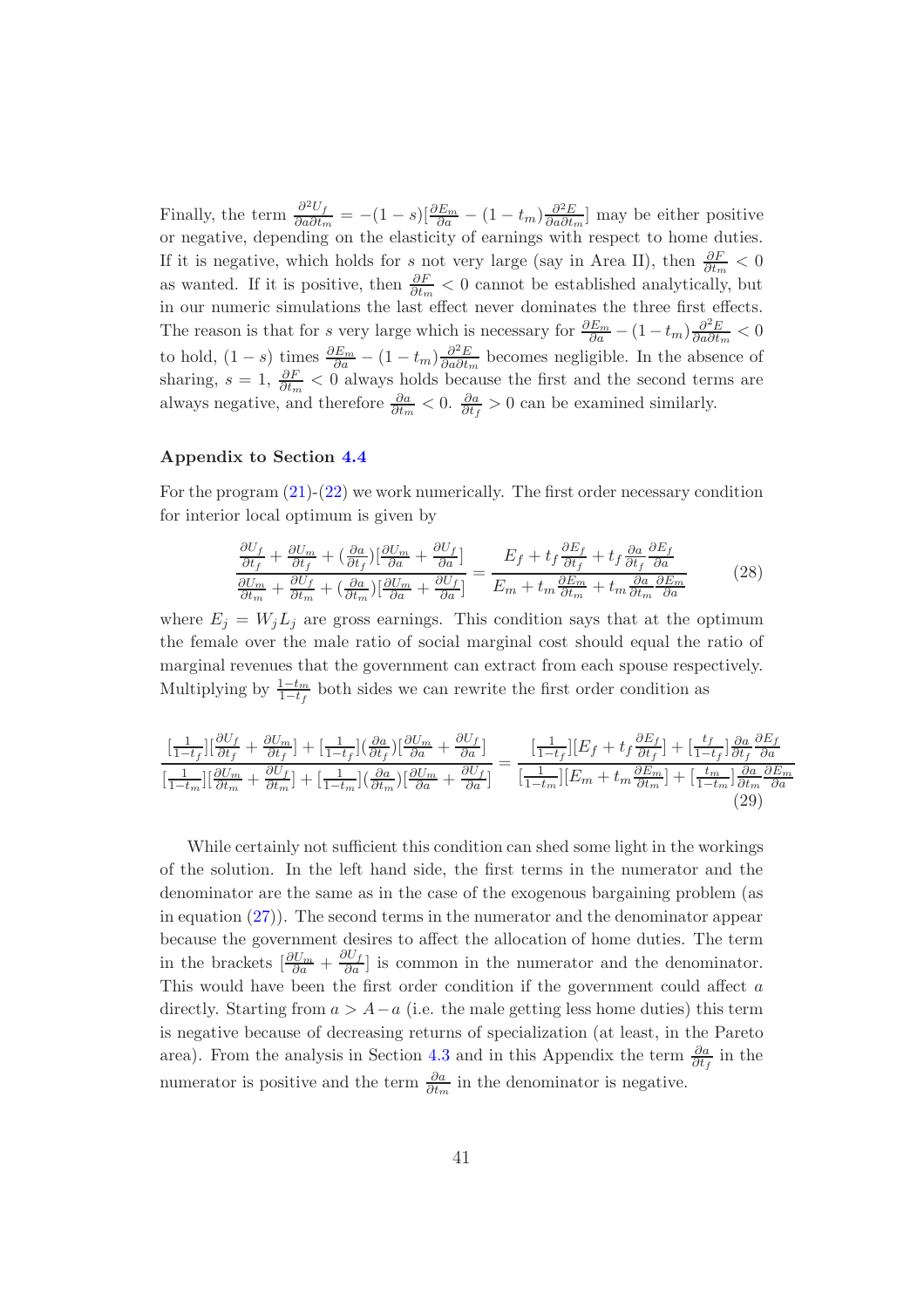Therefore, relative to the case with exogenous bargaining, the ratio of the female's to the male's social marginal cost of taxation  $\frac{\partial W}{\partial t_f} \setminus \frac{\partial W}{\partial t_m}$  increases. With endogenous bargaining and starting from  $\gamma > 1/2$  it is relatively more costly to tax the female than it is in the exogenous bargaining case. Every unit of tax revenues that the government raises from the female further deteriorates her implicit bargaining power and results in a more gendered allocation. This intuition is in the heart of the  $t_m > t_f$  result in Section [4.4.](#page-24-2)

Things however get complexed by the fact that the ratio of marginal revenues also changes relative to the exogenous bargaining case. The difference stems from the last terms in the numerator and the denominator in  $(29)$ . The term  $\frac{\partial a}{\partial t_j}$ *∂E<sup>j</sup> ∂a* measures the shift in the peak of the Laffer curve for spouse *j* due to the shift in the intrahousehold allocation of resources. For example, increasing the male's tax rate results in less bargaining power for the male who has to "settle in" with a smaller *a*. Then the male participates less in the labor market and becomes less risk averse, per the intuition of Section [3.3.](#page-13-1) This increases his labor supply elasticity, which poses an extra cost for the society since the government wants to tax the male. Relative to the exogenous bargaining case, the last terms in the numerator and the denominator, in general raise the female over the male ratio of marginal revenues. The reason why this appears to be true is that for  $a_m > a_f$  we have that *∂E<sup>f</sup> ∂a* is greater than *∂E<sup>m</sup> ∂a* in absolute value because earnings are concave in *a*. Also in our simulations  $\frac{\partial a}{\partial t_m}$  seems to be less responsive than  $\frac{\partial a}{\partial t_f}$  due to the bargaining power of the male. If the ratio of the marginal revenues increases, then it is less easy to extract revenues from the male in the endogenous bargaining case. The simultaneous increase of the ratio of marginal costs and the ratio of marginal revenues under endogenous bargaining, prohibits us from comparing the optimal solution  $\frac{t_m}{t_f}$  under the two regimes.

To solve the program  $(21)-(22)$  $(21)-(22)$  $(21)-(22)$  we first discretize the state space. We set up a *n*X1 grid for *a* and *vX* 1 grids for  $t_m$  and  $t_f$ . Then we set up the  $v^2X2$  matrix *t* of all states  $(t_m(i), t_f(i)), i = 1, ..., v^2$ . To solve problem [\(18\)](#page-21-2) we express the Nash product as a  $v^2Xn$  matrix where rows are states of taxes and columns allocation of home duties. For each row we maximize over columns and get the mapping  $a(t)$ , a  $v^2$ X1 matrix. Then, we insert the mapping  $a(t)$  into the objective function and the constraints and initiate *Welfare* and  $Revenues - G$ , two  $v^2 X1$  matrices, that give the social welfare and the extra revenues as a function solely of the state  $(t_m(i), t_f(i)), i = 1, ..., v^2$ . We exclude all negative elements from the matrix *Revenues*−*G* and their corresponding elements from *W elf are*. Finally, we choose the best element from the reduced "feasible" matrix *W elf are* and we check that individual rationality holds so that both spouses stay in the contract.

Finally, the relationship between pre-gender based taxation inequality and the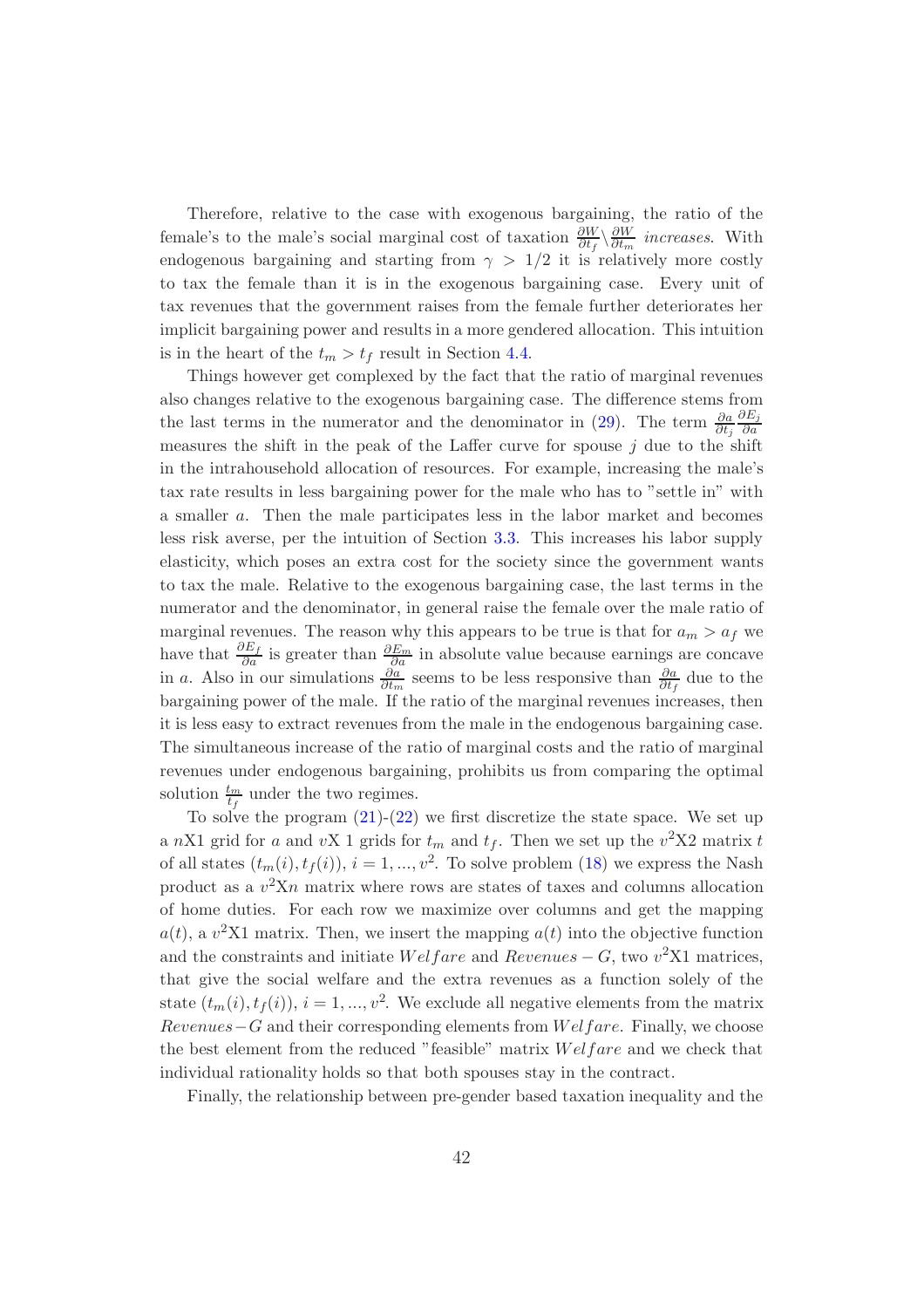sharing parameter *s* can be examined by writing the inequality ratio as

$$
I = (s(1-t))^{\frac{am}{am-2} - \frac{A-am}{A-am-2}}
$$
\n(30)

The first point is that since for  $s = 1$  and  $\gamma > 1/2$  we always have  $a_m > A - a_m$ , we get that  $I(s = 1) > 1$ . Second, for a given level of t that raises revenues equal to G, let's call  $R(s) = \frac{a_m(s)}{a_m(s)-2} - \frac{A-a_m(s)}{A-a_m(s)-2}$ . Since  $a'_m(s) > 0$ , we have that  $R'(s)$  < 0. The two opposite forces of *s* on *I* can been illustrated as follows. For given  $R(s) < 0$ , a higher *s* decreases *I* because the female participates more in order to balance the weaker sharing of resource. For given  $s(1-t)$ , a higher *s* causes  $R(s)$  to become more negative and this tends to increase inequality *I*. This is because the male shares less resources with the female and "exerts" his bargaining power by choosing an even more unbalanced home duties ratio. The two forces exactly cancel out at point  $s_M = .92$  in Figures [5](#page-49-0) and [6.](#page-50-0)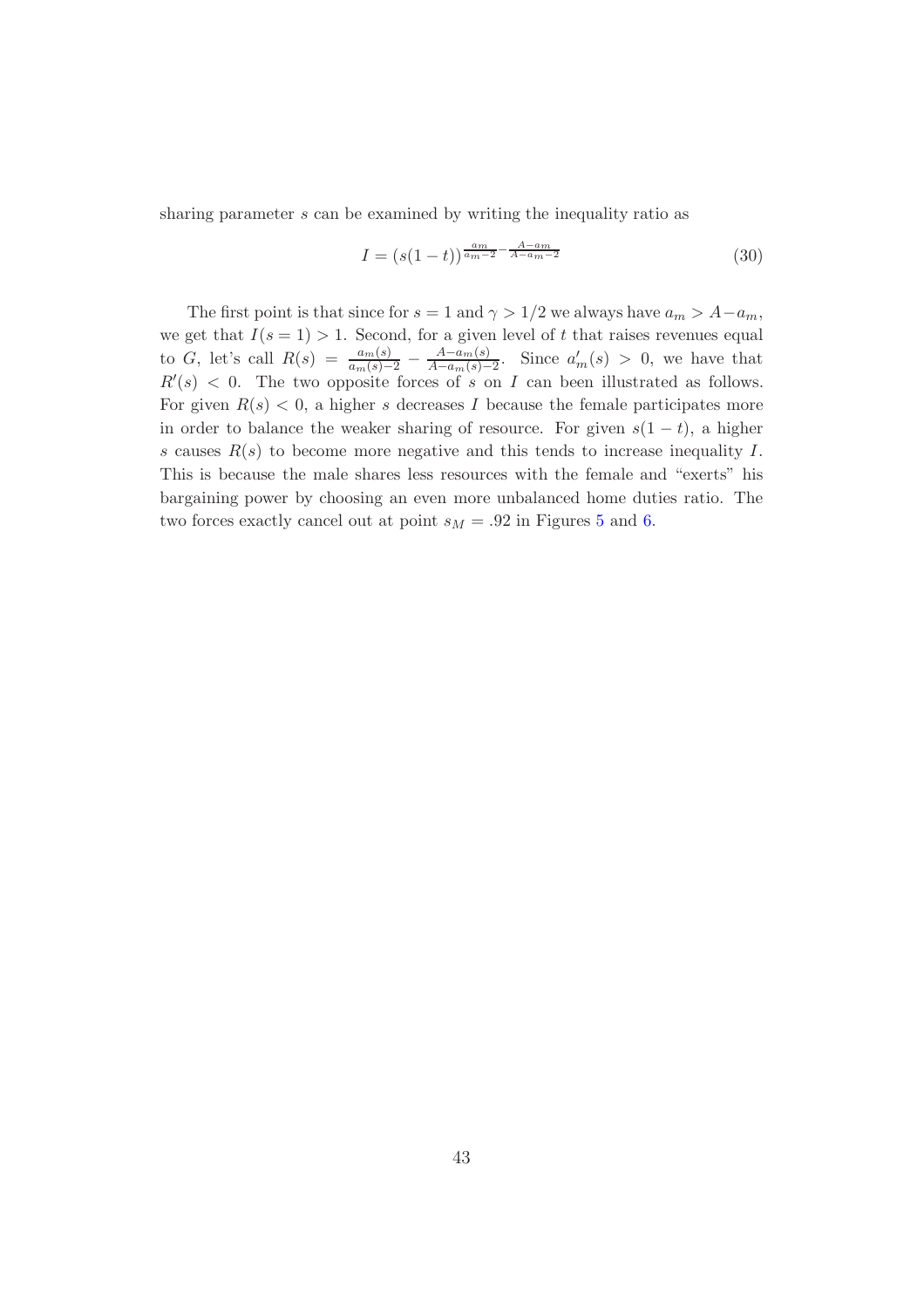|                             |            | Parameter values |                         |                          |                             | Endogenous ratios |                 |                   |                   | $(in \%)$<br>Gains |      |        |            |
|-----------------------------|------------|------------------|-------------------------|--------------------------|-----------------------------|-------------------|-----------------|-------------------|-------------------|--------------------|------|--------|------------|
| Focus                       | Tax regime | $\frac{G}{GDP}$  | $a_m$<br>a <sub>f</sub> | $\sigma_m$<br>$\sigma_f$ | $\mathcal{S}_{\mathcal{S}}$ | $\frac{L_m}{L_f}$ | $\tau_m$<br>T f | $\frac{U_m}{U_f}$ | $\frac{t_m}{t_f}$ | $\Omega$           | L    | $\tau$ | <b>GDP</b> |
| G                           | <b>GBT</b> | 14\%             | 1.77                    | 0.53                     | 0.75                        | 1.05              | 0.99            | 1.07              | 1.39              | 0.20               | 0.21 | 0.26   | 0.36       |
|                             | single     |                  |                         |                          |                             | 1.07              | 1.07            | 1.08              |                   |                    |      |        |            |
|                             | <b>GBT</b> | 28\%             | 1.77                    | 0.53                     | 0.75                        | 1.08              | 1.01            | 1.07              | 1.20              | 0.66               | 0.31 | 0.58   | 0.69       |
|                             | single     |                  |                         |                          |                             | 1.10              | 1.10            | 1.09              | 1                 |                    |      |        |            |
| $\mathcal{S}_{0}$           | <b>GBT</b> | 23\%             | 1.77                    | 0.53                     | 0.80                        | 1.06              | 0.99            | 1.08              | 1.23              | 0.38               | 0.25 | 0.40   | 0.51       |
|                             | single     |                  |                         |                          |                             | 1.08              | 1.08            | 1.12              |                   |                    |      |        |            |
|                             | <b>GBT</b> | 23\%             | 1.77                    | 0.53                     | 0.70                        | 1.08              | 1.01            | 1.06              | 1.25              | 0.44               | 0.27 | 0.45   | 0.53       |
|                             | single     |                  |                         |                          |                             | 1.10              | 1.10            | 1.06              | 1                 |                    |      |        |            |
| $\frac{\sigma_m}{\sigma_f}$ | <b>GBT</b> | 23%              | 1.90                    | 0.50                     | 0.75                        | 1.05              | 1.00            | 1.05              | 1.20              | 0.22               | 0.15 | 0.24   | 0.30       |
|                             | single     |                  |                         |                          |                             | 1.06              | 1.06            | 1.07              | 1                 |                    |      |        |            |
|                             | <b>GBT</b> | 23\%             | 3.62                    | 0.25                     | 0.75                        | 1.13              | 1.00            | 1.14              | 1.53              | 1.36               | 0.90 | 1.44   | 1.78       |
|                             | single     |                  |                         |                          |                             | 1.17              | 1.17            | 1.17              | 1                 |                    |      |        |            |

<span id="page-44-0"></span>Table 1: Welfare effects of Gender Based Taxation with exogenous bargaining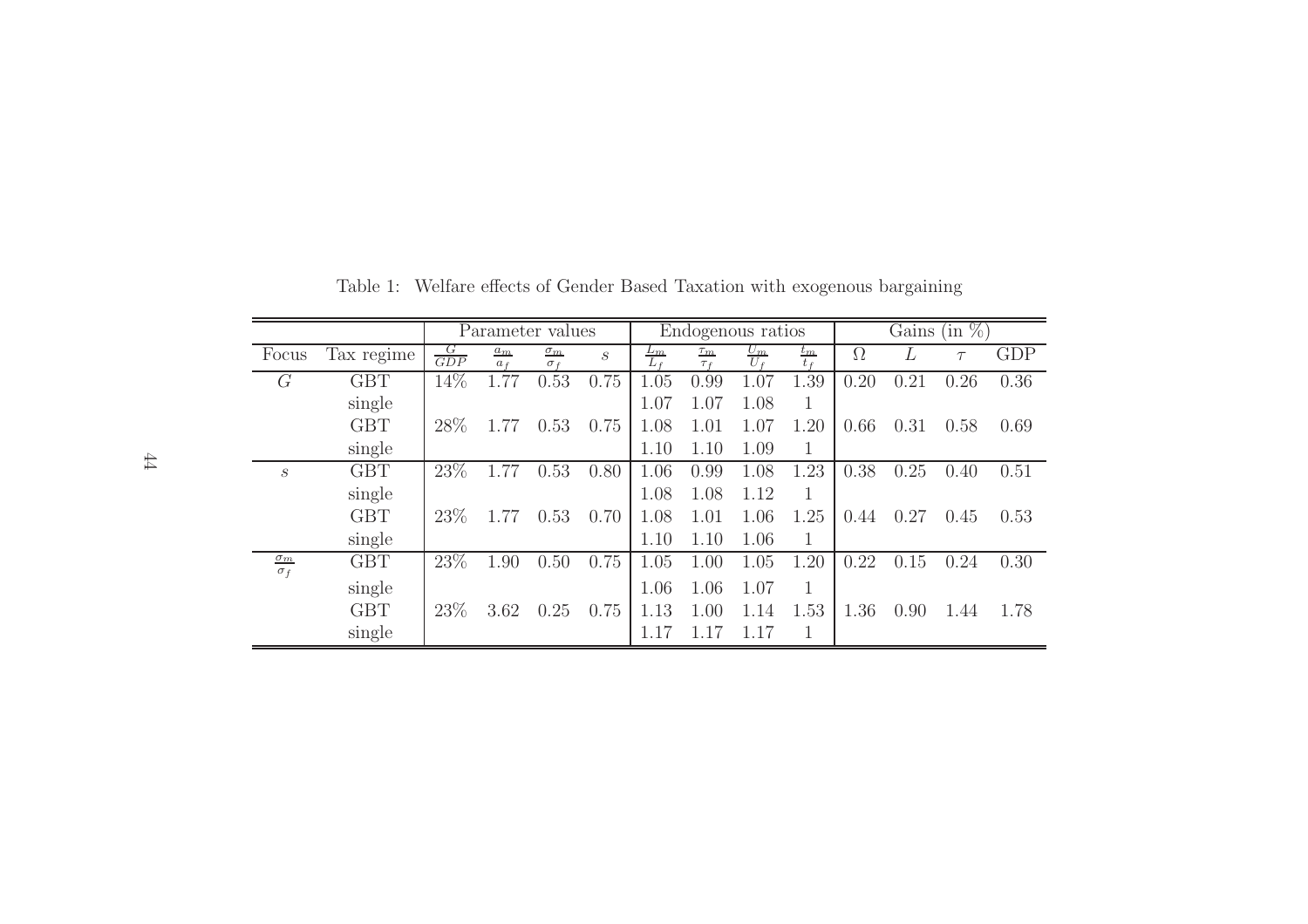<span id="page-45-0"></span>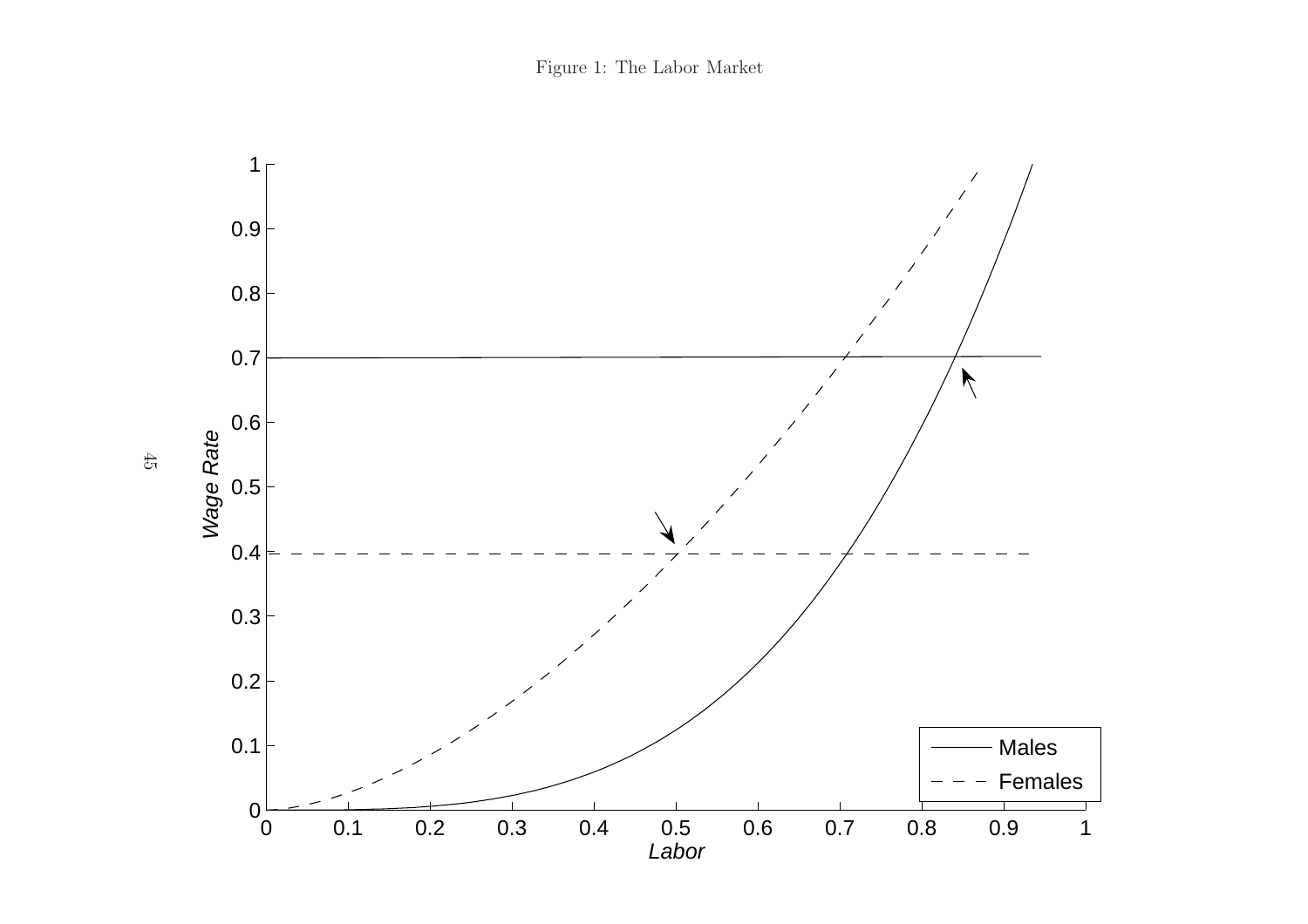<span id="page-46-0"></span>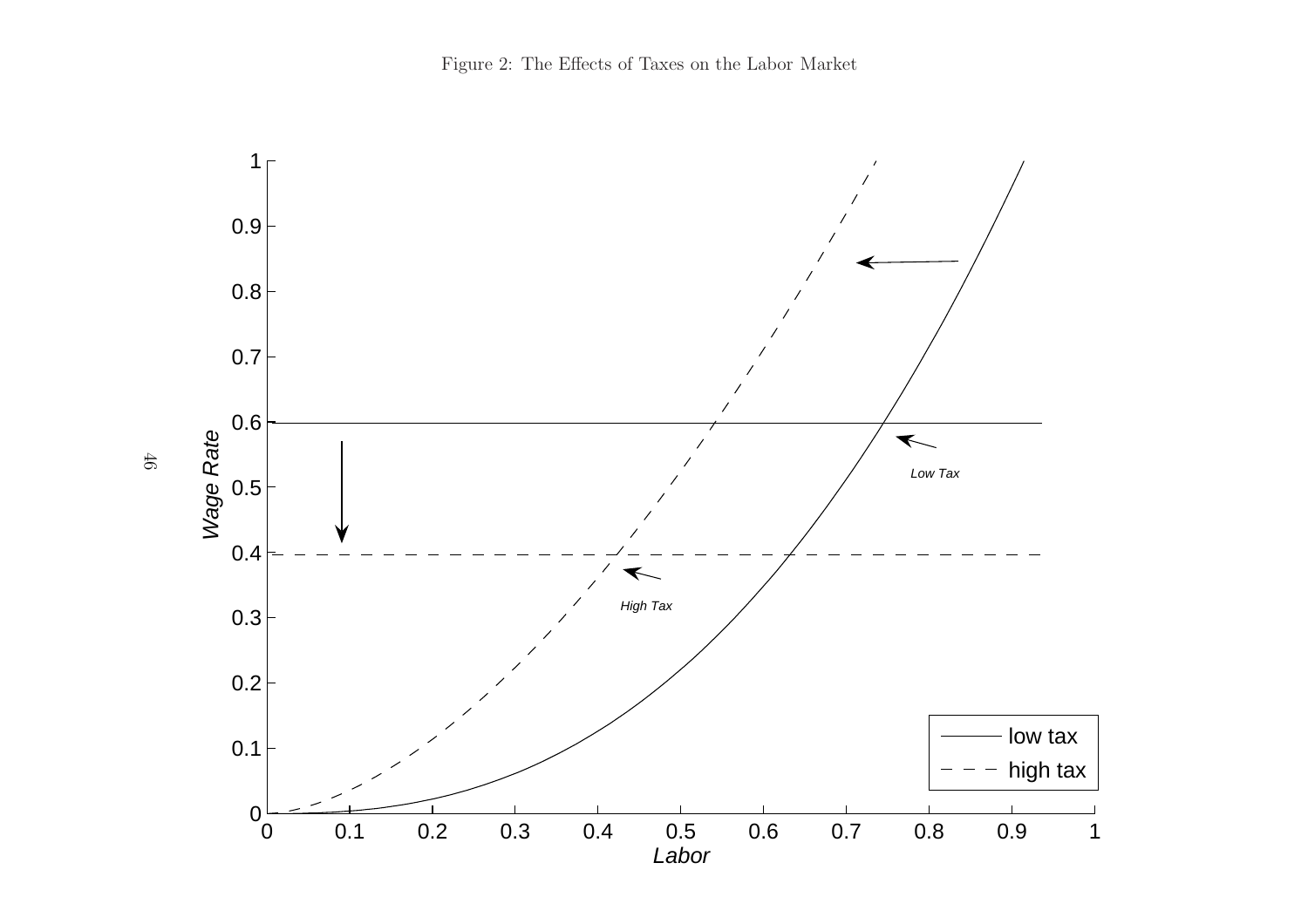

<span id="page-47-0"></span>Figure 3: Ungendered Equilibrium is the First Best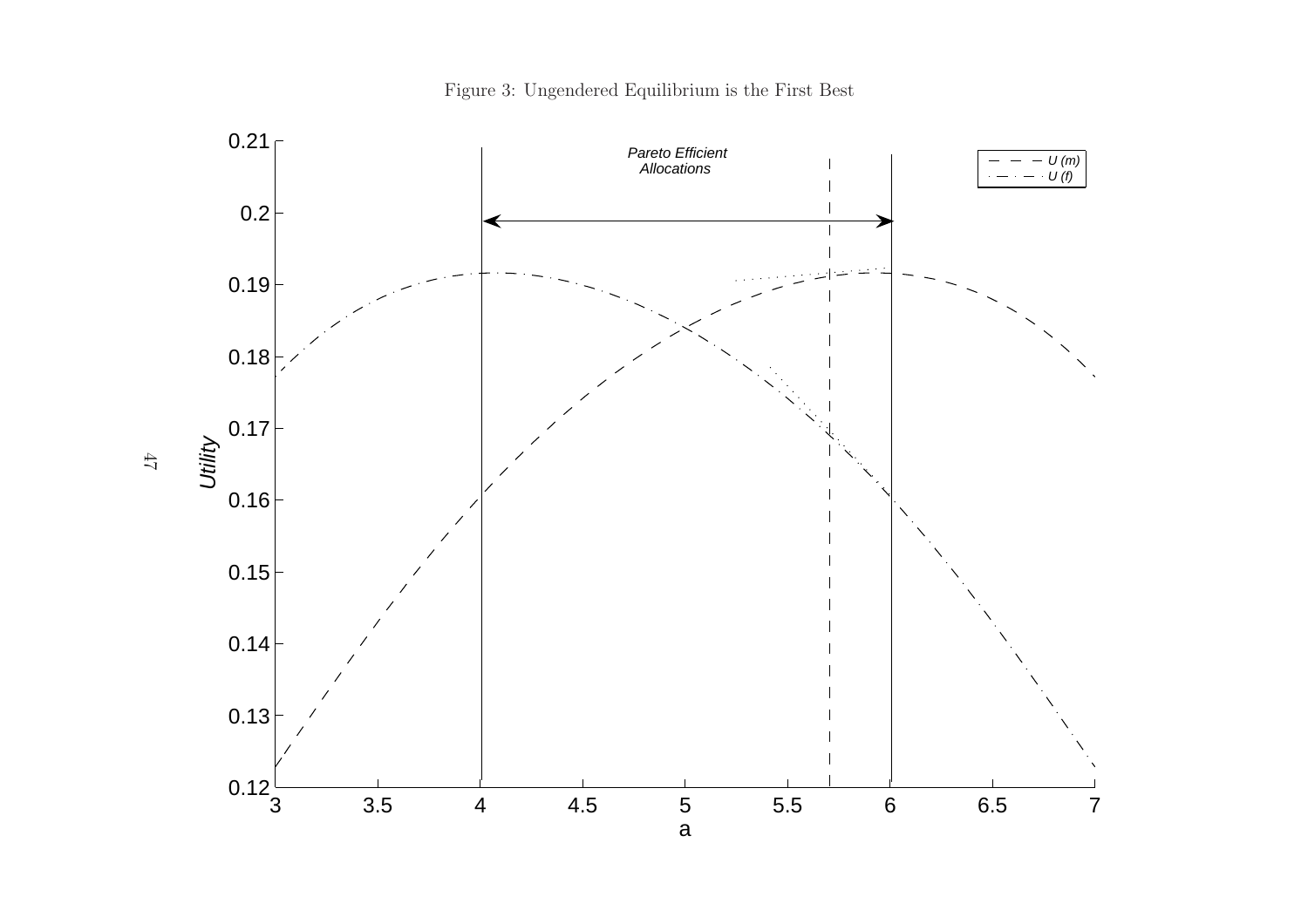<span id="page-48-0"></span>Figure 4: Sharing of Resources and Allocation of Shocks

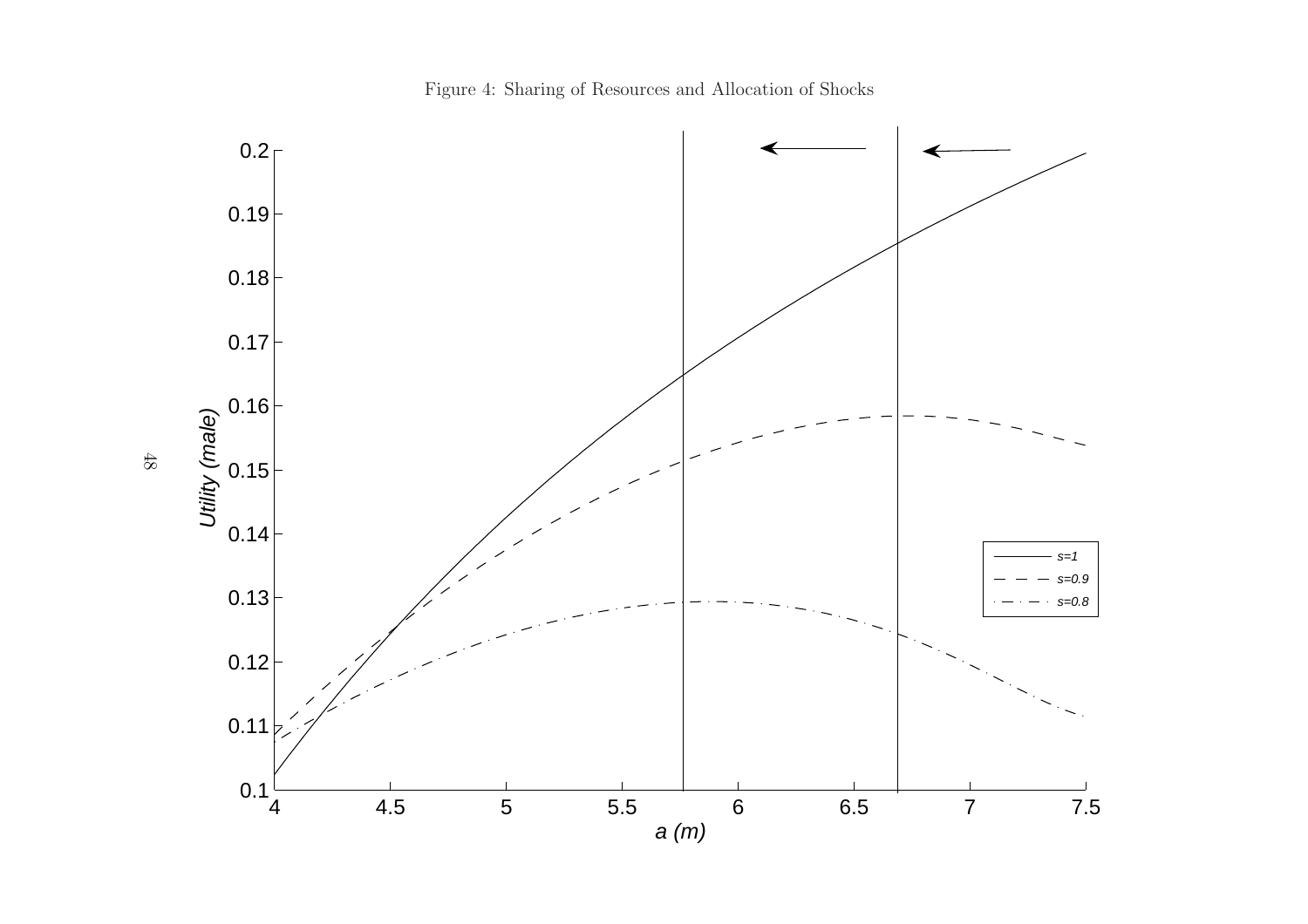

<span id="page-49-0"></span>Figure 5:  $\frac{t_m}{t_f}$ ,  $\frac{\sigma_m}{\sigma_f}$  - *s*;  $\gamma = 3/4$ ,  $z = 0.2$ ,  $\frac{G}{GDP} = 20\%$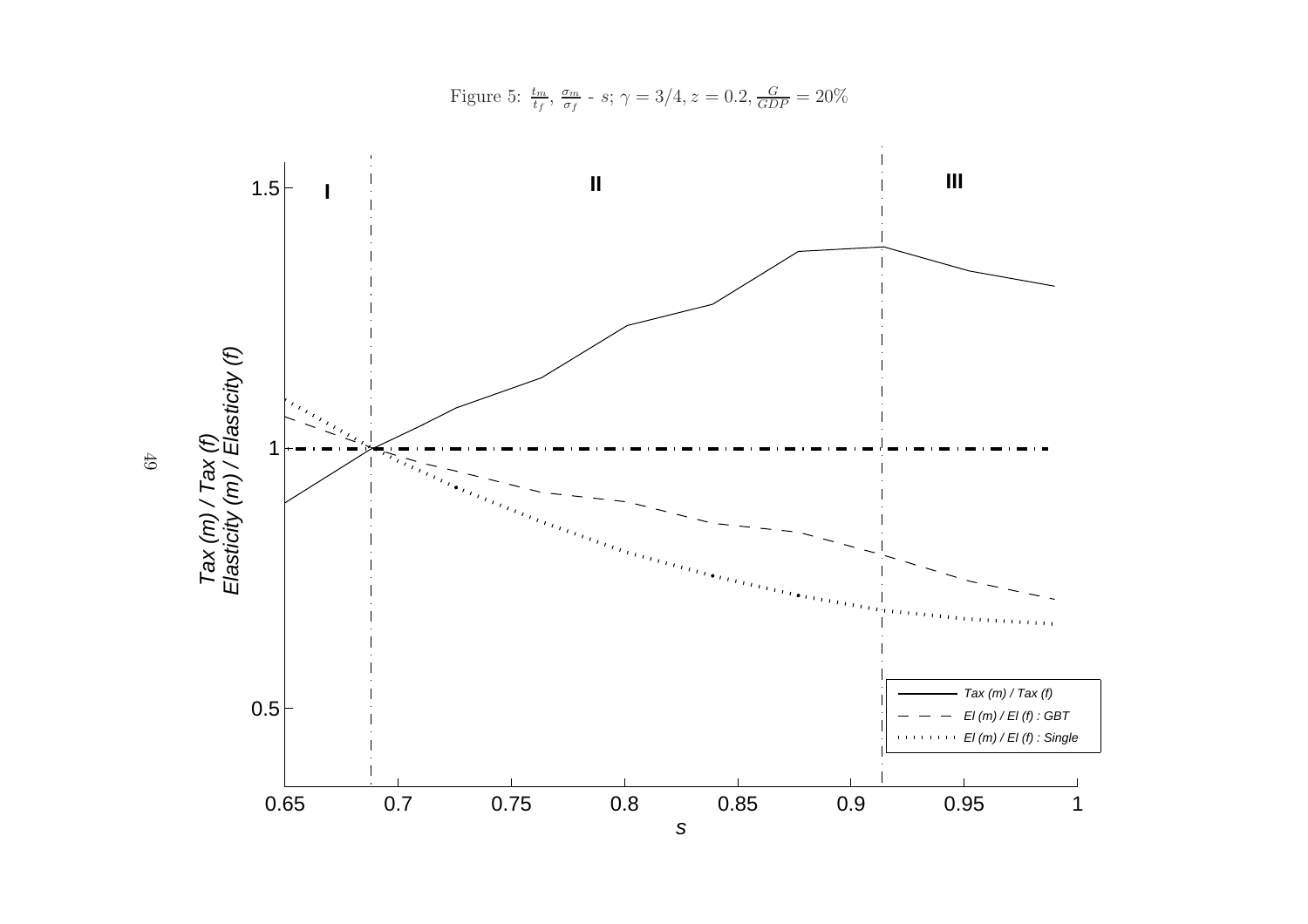<span id="page-50-0"></span>Figure 6: Wage Ratios - *s*;  $\gamma = 3/4, z = 0.2, \frac{G}{GDP} = 20\%$ 

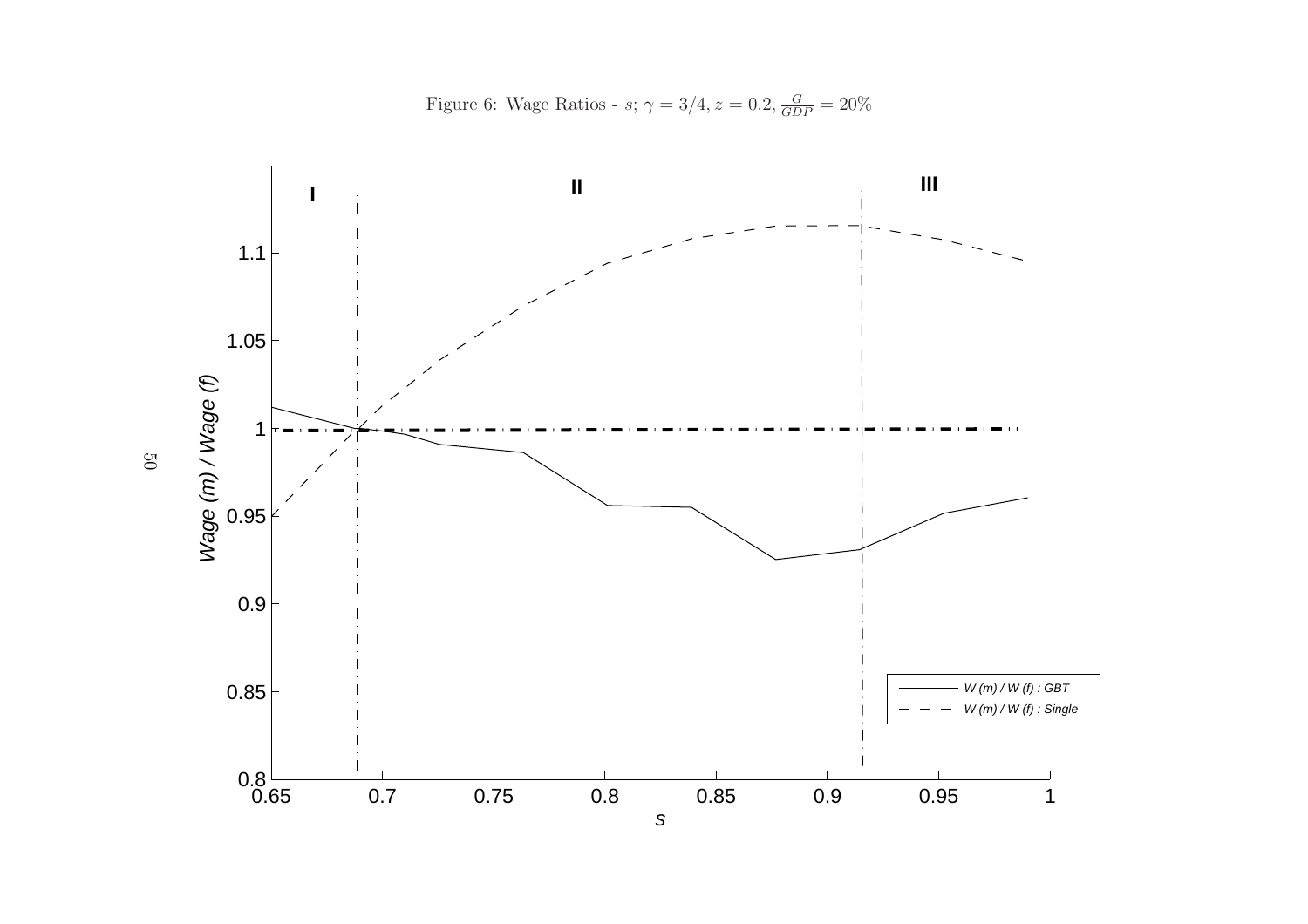<span id="page-51-0"></span>Figure 7: Gains - *s*;  $\gamma = 3/4, z = 0.2, \frac{G}{GDP} = 20\%$